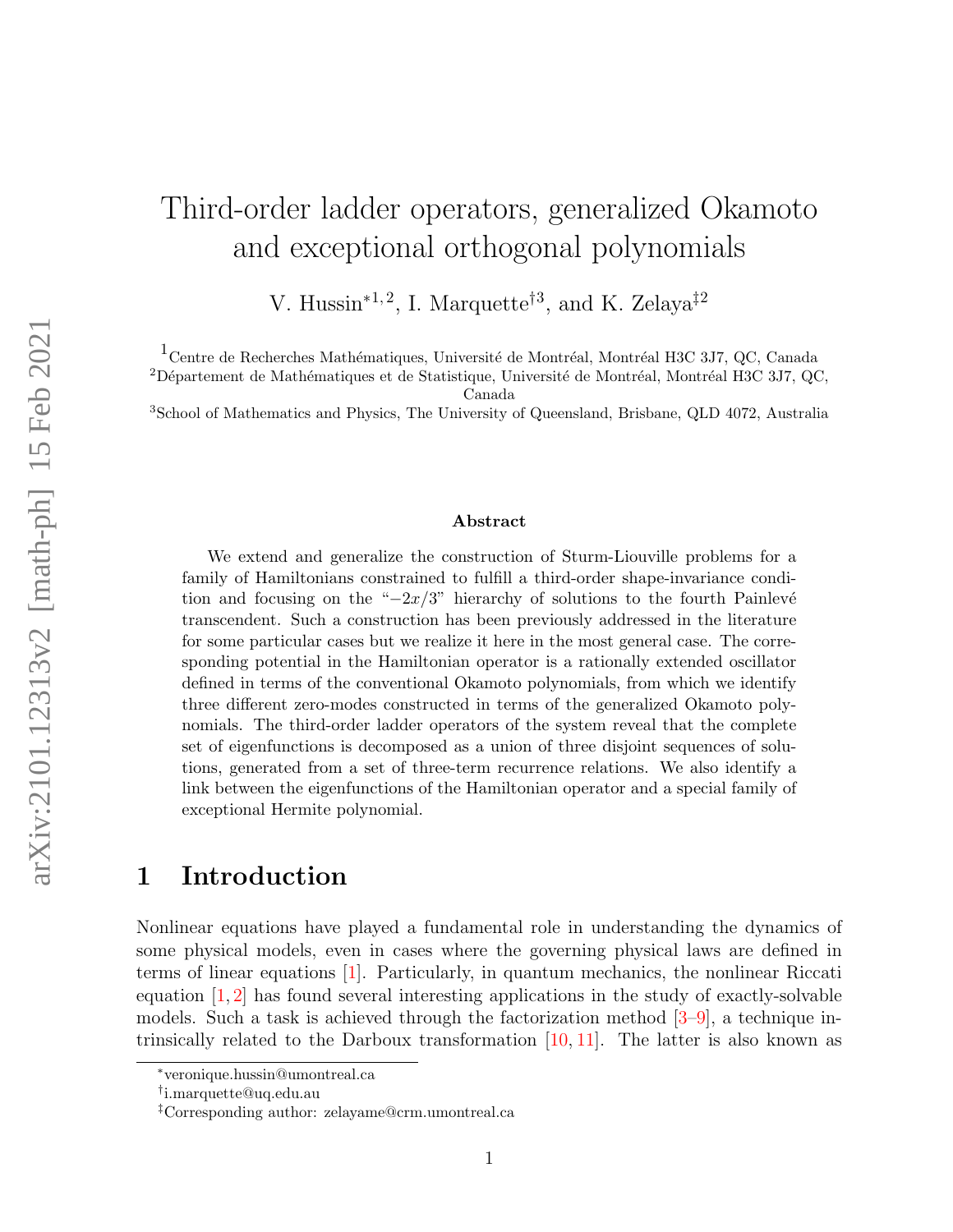supersymmetric quantum mechanics (SUSY QM) because of the mathematical equivalence with the supersymmetric construction of Witten [\[12](#page-28-6)[–14\]](#page-28-7) in the potential theory model. For stationary quantum systems, that is, time-independent Hamiltonians, the corresponding dynamical law reduces to a Sturm-Liouville eigenvalue problem in the form of second-order differential equation in the spatial coordinates, the solutions of which can be addressed in terms of either hypergeometric or confluent hypergeometric functions [\[15,](#page-28-8)[16\]](#page-28-9) for some particular interactions such as the harmonic oscillator, hydrogen atom, interaction between diatomic (Morse potential) and polyatomic molecules (Rosen-Morse potential), transparent potential interactions (Pöschl-teller potential), among others. In this regard, the Darboux transformation has led to an outstanding progress in the study of exactly solvable quantum models, where the models previously mentioned can be used as a departing point to generate new families of potentials with spectrum on demand. Moreover, the latter does not restrict to Hermitian Hamiltonians, and non-Hermitian models can be constructed after imposing the non-self-adjoint condition on the resulting Hamiltonians  $[17, 18]$  $[17, 18]$  $[17, 18]$ . The realitiy of the spectrum is preserved  $[19, 20]$  $[19, 20]$  $[19, 20]$  in systems with either broken and unbroken  $PT$ -symmetry, extending the conventional systems with  $PT$ -symmetry and real spectrum  $[21-24]$  $[21-24]$ .

On the other hand, the Painlevé transcendents form a family of ordinary nonlinear equations that have become a topic under intensive research within both the mathematician and physicists communities. Their solutions cover a wide range of mathematical models with well-defined monodromy and also emerge naturally in several physical problems in the classical and quantum regimes. The Painlevé transcendents are characterized by a family of six nonlinear equations  $P_1 - P_{VI}$  defined in terms of complex parameters, whose solutions, in general, cannot be expressed in terms of classical functions [\[25,](#page-29-5) [26\]](#page-29-6). Nevertheless, for some specific values of the parameters, a seed function can be used to generate a complete hierarchy of solutions through the Bäcklund transformation  $[27]$ , which can be thought as a nonlinear counterpart of the recurrence relations. In particular, the fourth Painlevé equation can be taken into a Riccati equation with the appropriate choice of the parameters [\[28\]](#page-29-8), where it solves a "simpler" nonlinear equation instead. Moreover, the fourth Painlevé equation has also brought new results in the trend of orthogonal polynomials, where new families were discovered through the hierarchies of rational solutions in terms of the generalized Okamoto, generalized Hermite and Yablonskii-Vorob'ev polynomials [\[29\]](#page-29-9). The Painlevé transcendents have also found interesting applications in the study of physical models in nonlinear optics [\[30\]](#page-29-10), quantum gravity  $[31]$ , and SUSYQM  $[32-36]$  $[32-36]$ .

In particular, the fourth Painlevé equation arises quite naturally in third-order shapeinvariant SUSYQM  $[37,38]$  $[37,38]$ , where the parameters of the Painlevé transcendent define the eigenvalues of the new Hamiltonians and the respective intertwining operators serve at the same time as ladder operators. Strinkingly, the so-constructed intertwining operators are not in general factorizable in terms of first-order operators. Thus, the results obtained in this way generalize those of [\[39\]](#page-30-3). It is worth to notice that higher-order ladder operators have been also studied, in a different way, in the context of supersymmetric (SUSY) partners for the stationary oscillator in both the Hermitian  $[40, 41]$  $[40, 41]$  $[40, 41]$  and non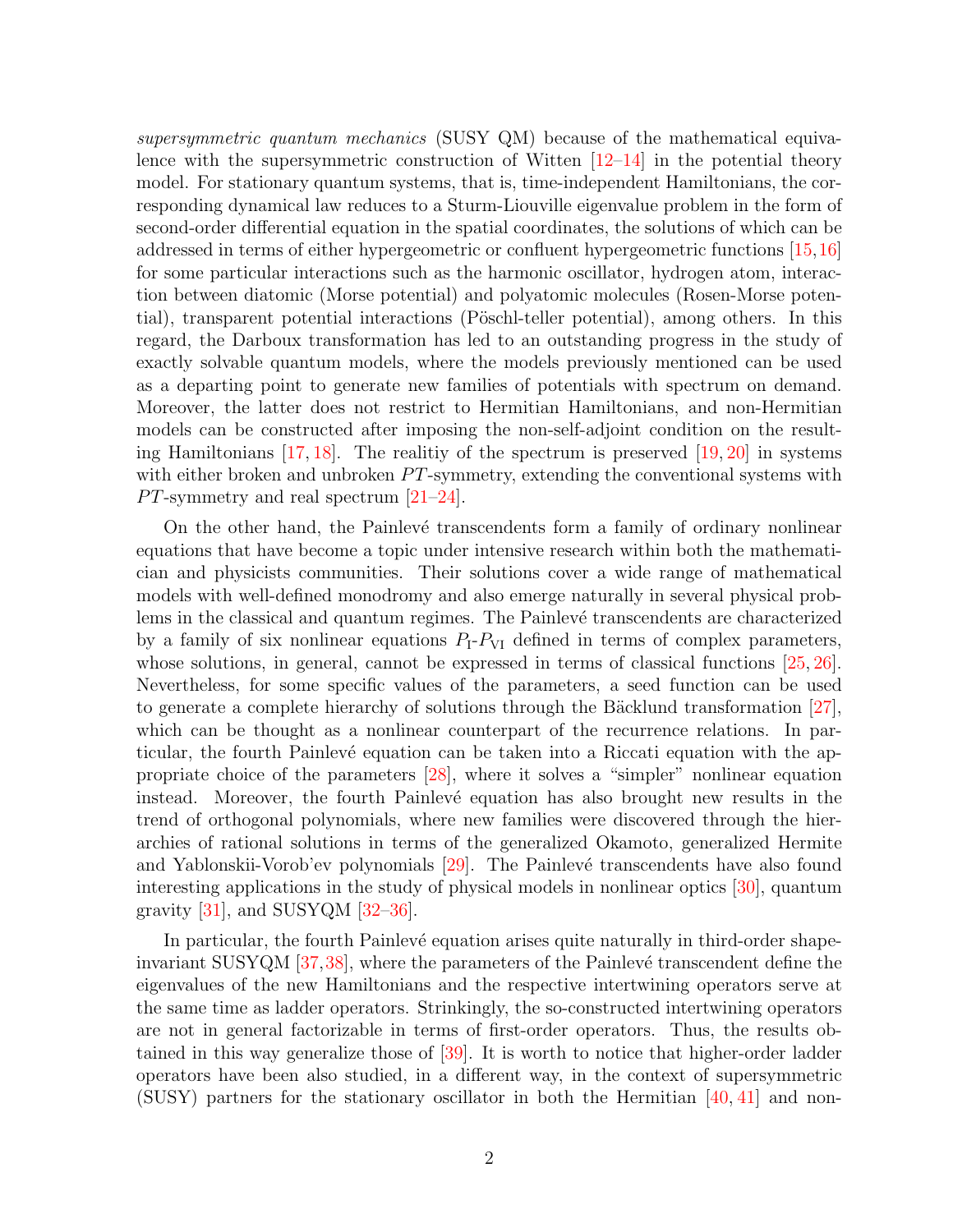Hermitian regimes [\[42\]](#page-30-6). The Hermitian construction is particularly interesting from the mathematical point of view, for it has been exploited to construct and study new families of exceptional orthogonal polynomials  $[43, 44]$  $[43, 44]$  $[43, 44]$ , that is, a set of orthogonal polynomials with some degrees absent from the polynomial sequence. Such exceptional polynomials find applications in the construction and study of minimal surfaces [\[45\]](#page-30-9).

In this manuscript, we develop a thorough study of quantum models that satisfy a third-order shape-invariant condition so that the corresponding potential becomes a rational extension of the harmonic oscillator written in terms of the Okamoto polynomials. The latter is achieved through the use of the fourth Painlevé equation, from which the solutions of the " $-2x/3$ " hierarchy of rational solutions is exploited. Although some works have been published in the past for a wide range of solutions to the fourth Painkevé equation, the rational case was studied only for some specific values of the paramaters  $\alpha$  and  $\beta$  that define the fourth Painlevé transcendent [\[36,](#page-30-0) [46,](#page-30-10) [47\]](#page-31-0). Thus, we provide the most general construction in terms of the " $-2x/3$ " hierarchy. Our construction leads to three sequences of solutions, where the three eigenfunctions annihilated by the annihilation operator (zero-modes) are written in terms of the generalized Okamoto polynomials. The rest of the eigenfunctions (higher-modes) are computed after identifying a three-term recurrence relation for each sequence. Such higher-modes are determined iteratively after fixing the corresponding zero-mode as the initial condition. Interestingly, the latter leads to a relationship between the higher-modes and the family exceptional Hermite polynomials  $H_{\lambda^2,n}$  defined by the particular double partition  $\lambda^2 \equiv \lambda_k^2 = (1, 1, 2, 2, \dots, k, k)$ . This provides us with a set of three different three-term recurrence relations that generate the set of exceptional Hermite polynomials  $\{H_{\lambda_k,n}\}_{n=0}^{\infty}$ . In previous works [\[48](#page-31-1)[–50\]](#page-31-2), several constructions for the exceptional Hermite polynomials have been identified through higher-order recurrence relations (of order higher than three), even for the double partition  $\lambda_k^2$ . Thus, our approach brings a new simple construction for such exceptional polynomials in the form of three-term recurrence relations, a property akin to classical orthogonal polynomials.

The manuscript is structured as follows. In Sec. [2,](#page-3-0) we briefly discuss the construction of third-order shape invariant Hamiltonians and their relation to the fourth Painlevé equation, with a particular emphasis to the " $-2x/3$ " hierarchy of rational solutions. For such a case, the eigenvalues and zero-modes are determined in Sec. [3](#page-7-0) in general. In Sec. [4,](#page-12-0) we introduce an algorithm to construct the higher-modes from the zero-modes through a set of three-term recurrence relations. In this form, the complete spectral information can be determined. Interestingly, in Sec. [5,](#page-17-0) we establish a relation between the third-order shape-invariant potential previously constructed and a higher-order Darboux-Crum transformation, which leads to a Wronksian representation of both the potential and eigenfunctions. The latter allows defining a three-term recurrence relation for a particular family of exceptional orthogonal Hermite polynomials. In App. [A,](#page-24-0) we summarize some useful Bäcklund transformations for the fourth Painlevé transcendent that lead to the identities used throughout the manuscript. In App. [B,](#page-25-0) with aid of the Wronskian representation, we compute the explicit action of the creation operator on the eigenfunctions. Lastly, in App. [C,](#page-27-0) we summarize some basic properties of the Darboux-Crum (higher-order SUSY)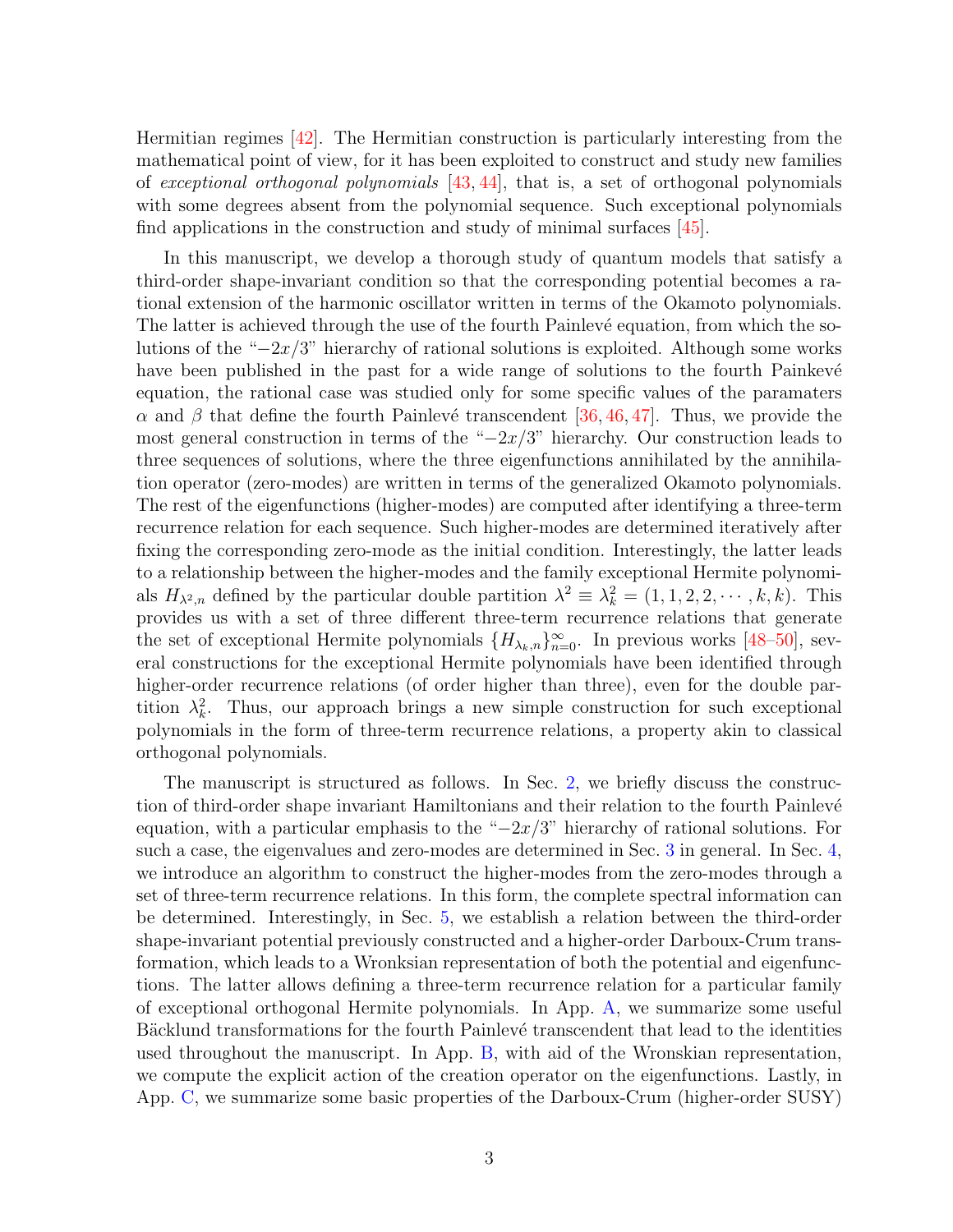transformations.

### <span id="page-3-0"></span>2 Third-order shape-invariant systems

For completeness, in this section, we briefly discuss the construction of families of stationary Hamiltonians satisfying the third-order shape-invariant condition. Those models were initially identified in  $[51]$ , recently studied in  $[36, 46, 52]$  $[36, 46, 52]$  $[36, 46, 52]$  $[36, 46, 52]$  $[36, 46, 52]$  for the stationary case, and in [\[47\]](#page-31-0) for the generalized time-dependent regime. In such cases, the construction of the corresponding potentials has been handled with generality. Nevertheless, the complete set of eigenfunctions has not been identified explicitly, and only the zero-modes have been presented in some particular cases. Thus, we focus on the general construction of rationally extended potentials determined in terms of the Okamoto polynomials.

Let us consider the eigenvalue equation related to an unknown Hamiltonian  $H$  of the form

<span id="page-3-4"></span><span id="page-3-2"></span>
$$
H\phi_n = E_n \phi_n \,, \quad H := -\frac{d^2}{dx^2} + V(x) \,, \tag{1}
$$

with  $\phi_n(x)$  the eigenfunctions and  $E_n$  the respective eigenvalues. The real-valued potential  $V(x)$  is unknown and determined from a shape-invariant condition

<span id="page-3-1"></span>
$$
HA^{\dagger} = A^{\dagger}(H + 2\lambda), \quad HA = A(H - 2\lambda), \quad \lambda > 0.
$$
 (2)

In the latter, A and  $A^{\dagger}$  are known as the *intertwining operators*. In this particular case, we are interested in the third-order shape-invariant condition [\[37\]](#page-30-1) so that the intertwining operators, in coordinate representation, are represented as

$$
A := \frac{d^3}{dx^3} + A_2(x)\frac{d^2}{dx^2} + A_1(x)\frac{d}{dx} + A_0(x),
$$
\n(3)

$$
A^{\dagger} := \frac{d^3}{dx^3} + A_2(x)\frac{d^2}{dx^2} + [2A'_2(x) - A_1(x)]\frac{d}{dx} + [A_0(x) - A'_1(x) + A''_2(x)],
$$
 (4)

with  $A_i(x)$  real-valued functions, for  $i = 0, 1, 2$ , to be determined from Eq. [\(2\)](#page-3-1), along with  $f'(x) \equiv df/dx$  and  $f''(x) \equiv d^2f/dx^2$ .

Also, it is worth to remark that Eq. [\(2\)](#page-3-1) also implies that A and  $A^{\dagger}$  are annihilation and creation operators, respectively, where the parameter  $\lambda$  dictates the growth rate of the energy eigenvalues  $E_n$ , which increase or decrease by  $2\lambda$  units. Such a parameter can also be absorbed after a suitable reparametrization of the spatial coordinate. Thus, without loss of generality, we consider  $\lambda = 1$ .

Although the intertwining operators A and  $A^{\dagger}$  given in Eqs. [\(3\)](#page-3-2)-[\(4\)](#page-3-3) have the most general form, we consider a convenient factorization so that the Painlevé transcendent emerges naturally. The latter was first introduced by Cannata  $et$  al. [\[52\]](#page-31-4), and it is usually known as an irreducible factorization of the form

<span id="page-3-5"></span><span id="page-3-3"></span>
$$
A = M^{\dagger} Q, \quad A^{\dagger} = Q^{\dagger} M, \tag{5}
$$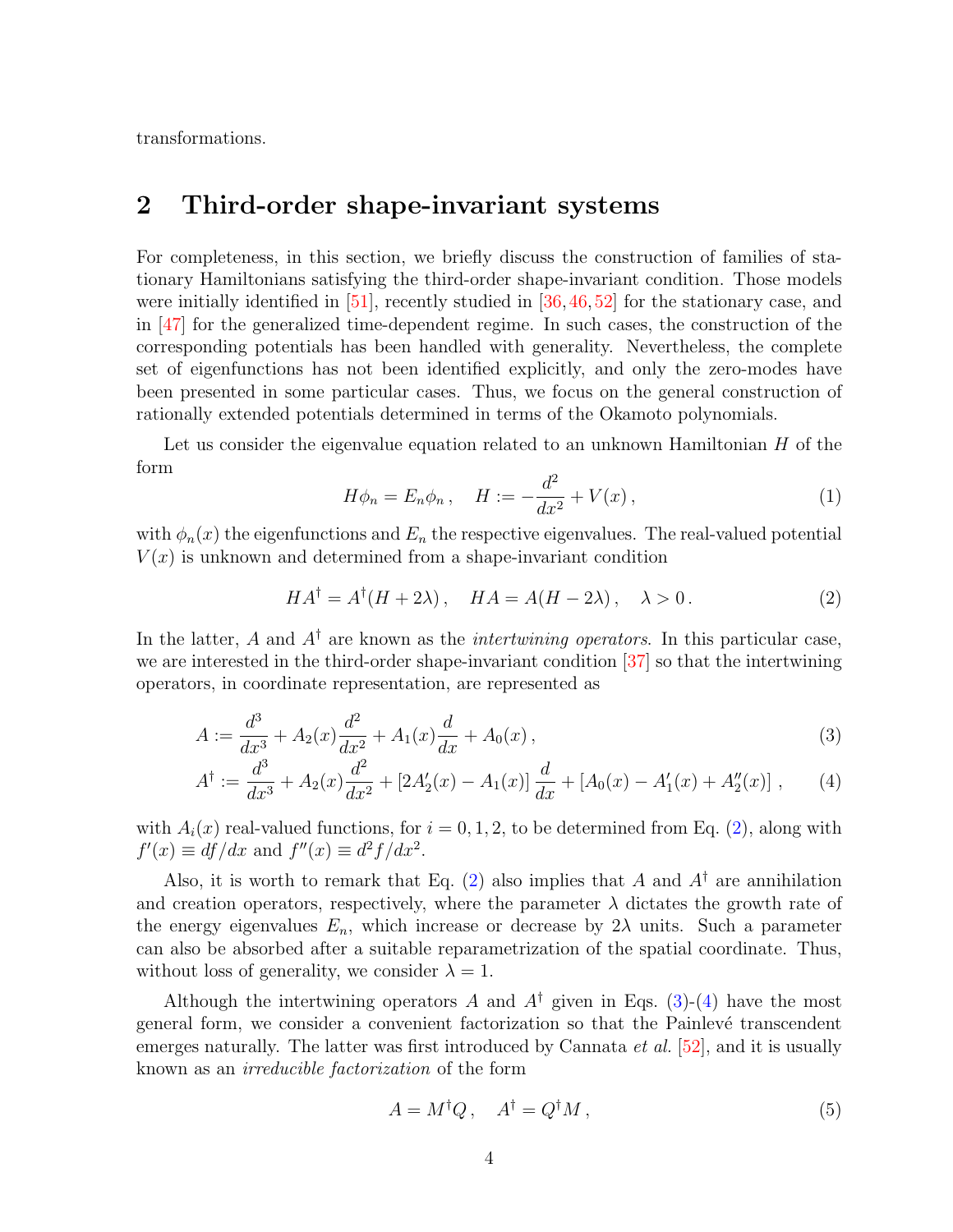where the sets  $\{Q, Q^{\dagger}\}\$ and  $\{M, M^{\dagger}\}\$ contain first-order and second-order operators, respectively, given by

$$
M^{\dagger} := \frac{d}{dx^2} - 2G(x)\frac{d}{dx} + B(x) , \qquad M = \frac{d}{dx^2} + 2G(x)\frac{d}{dx} + B(x) + 2G'(x) , \qquad (6)
$$

$$
Q^{\dagger} := \frac{d}{dx} + W(x), \qquad Q = -\frac{d}{dx} + W(x), \qquad (7)
$$

with  $W(x)$ ,  $B(x)$ , and  $G(x)$  real-valued functions to be determined. In analogy to the relations given in Eq. [\(2\)](#page-3-1), the new operators in Eqs. [\(6\)](#page-4-0)-[\(7\)](#page-4-1) define an alternative set of intertwining relations that are not of the shape-invariant type. To see the latter, let us consider an auxiliary Hamiltonian of the form

<span id="page-4-3"></span><span id="page-4-2"></span><span id="page-4-1"></span><span id="page-4-0"></span>
$$
H_1 := -\frac{d^2}{dx^2} + V_1(x) , \quad H_1 \varphi_n^{(1)} = E_n^{(1)} \varphi_n^{(1)} , \tag{8}
$$

with  $V_1(x)$  the corresponding potential, together with the eigenfunctions  $\varphi_n^{(1)}$  and eigenvalues  $E_n^{(1)}$ . We thus impose the following intertwining relations:

$$
HQ^{\dagger} = Q^{\dagger}(H_1 + 2), \qquad HQ = Q(H_1 - 2), \qquad (9)
$$

$$
HM^{\dagger} = M^{\dagger}H_1, \qquad HM = MH_1, \qquad (10)
$$

such that their combined action bring us back to the original shape-invariant condition [\(2\)](#page-3-1), with  $\lambda = 1$ .

Now, substituting  $(6)-(7)$  $(6)-(7)$  $(6)-(7)$  into  $(9)-(10)$  $(9)-(10)$  $(9)-(10)$ , we obtain a set of differential equations involving the potentials  $V(x)$  and  $V_1(x)$  in terms of the unknown functions B, G, and W. The straightforward calculations show that

$$
V(x) = V_1(x) + 2W' + 2, \qquad V_1(x) = -W' + W^2 - 2, \qquad (11)
$$

$$
V(x) = V_1(x) - 4G', \qquad V_1(x) = 2G^2 + G' - B + \gamma, \qquad (12)
$$

<span id="page-4-6"></span><span id="page-4-5"></span><span id="page-4-4"></span>
$$
B = G2 - G' - \frac{G''}{2G} + \frac{(G')^{2}}{4G^{2}} + \frac{d}{4G^{2}},
$$
\n(13)

where  $d, \gamma \in \mathbb{R}$  are integration constants. After combining [\(11\)](#page-4-4)-[\(12\)](#page-4-5) we obtain the two additional relations

<span id="page-4-8"></span>
$$
W = -(2G + x), \quad B = W' - W^2 + G' + 2G^2 + \gamma + 2, \tag{14}
$$

which combined with  $(13)$  leads to

<span id="page-4-7"></span>
$$
G'' = \frac{(G')^{2}}{2G} + 6G^{3} + 8xG^{2} + 2[x^{2} - (\gamma + 1)]G + \frac{d}{2G}.
$$
 (15)

In this form, the fourth Painlevé  $[27, 29, 53]$  $[27, 29, 53]$  $[27, 29, 53]$  $[27, 29, 53]$  $[27, 29, 53]$  transcendent

<span id="page-4-9"></span>
$$
w'' = \frac{(w')^2}{2w} + \frac{3}{2}w^3 + 4xw^2 + 2(x^2 - \alpha)w + \frac{\beta}{w},\tag{16}
$$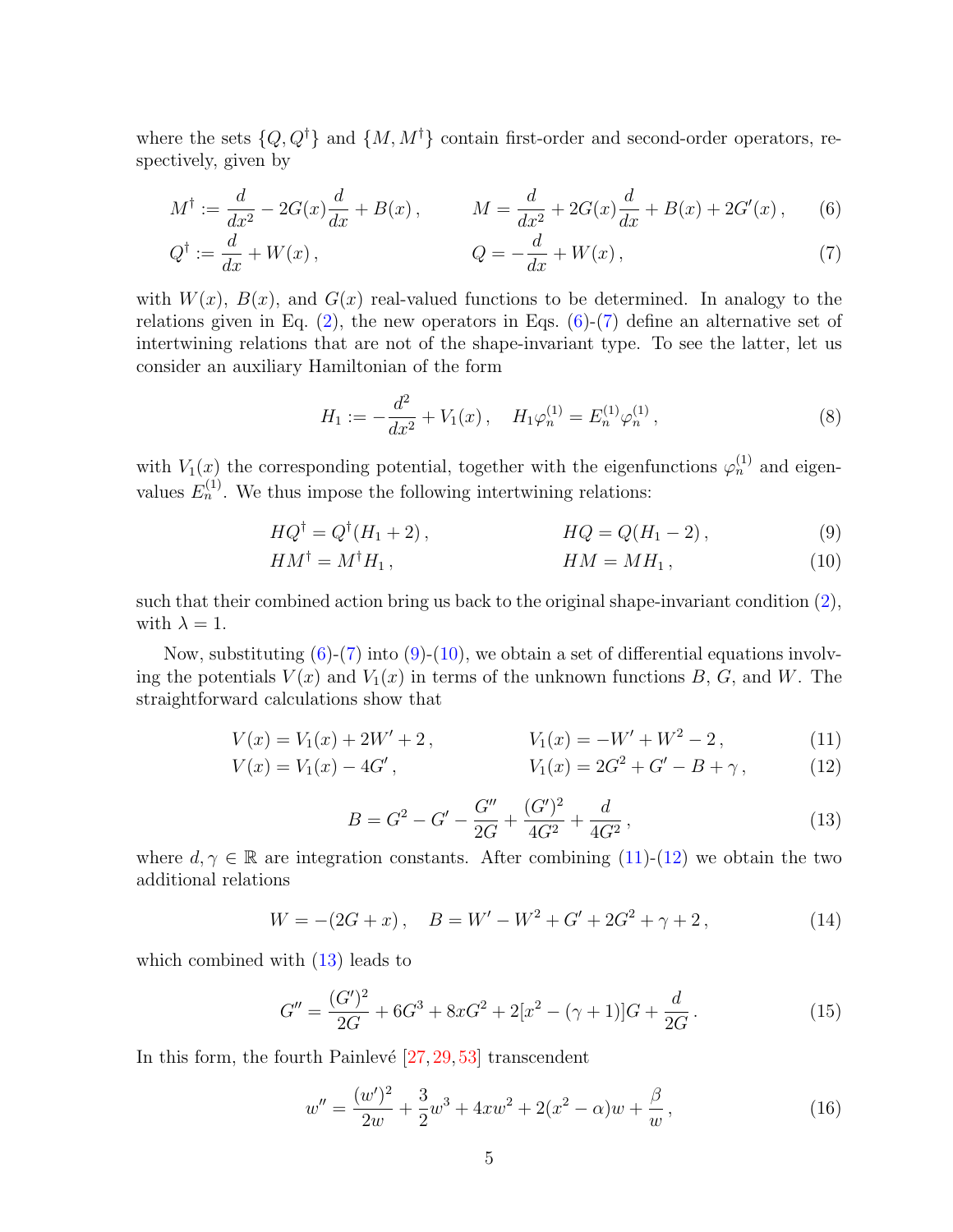is recovered from [\(15\)](#page-4-7) through the reparametrization

<span id="page-5-4"></span>
$$
G(x) = \frac{w(x)}{2}, \quad \alpha = \gamma + 1, \quad \beta = 2d. \tag{17}
$$

Although we are only interested in the construction of  $V(x)$ , we can also provide an explicit expression for  $V_1(x)$ . From [\(11\)](#page-4-4) and [\(14\)](#page-4-8), we get the potentials in terms of the solutions  $w(x)$  to the fourth Painlevé equation [\(16\)](#page-4-9) as

<span id="page-5-3"></span>
$$
V(x) = x2 - (w' - 2xw - w2) - 1,
$$
\n(18)

<span id="page-5-1"></span>
$$
V_1(x) = x^2 + (w' + 2xw + w^2) - 1.
$$
 (19)

The latter reveals that  $V(x)$  and  $V_1(x)$  are regular functions, that is, free of singularities, as long as  $w(x)$  is a regular function as well. From now on, we focus on the properties of  $w(x)$  that guarantee the desired regularity.

The fourth Painlevé transcendent  $(16)$  has been extensively studied in the literature [\[25,](#page-29-5) [27,](#page-29-7) [29\]](#page-29-9). Following some previous reports on the construction of third-order shape invariant quantum models [\[35,](#page-30-11) [47\]](#page-31-0), we particularly focus on the rational solutions of Eq. [\(16\)](#page-4-9). Such a case has been studied for only some specific values of the parameters  $\alpha$  and  $\beta$ , where a connection with a two-step Darboux-Crum transformation was found in [\[35\]](#page-30-11). So far, a generalization for arbitrary values of the parameters is still absent. The complete set of rational solutions to the fourth Painlevé equation are classified into three hierarchies [\[27,](#page-29-7) [29\]](#page-29-9), namely the " $-1/x$  hierarchy", " $-2x$  hierarchy", and the " $-2x/3$  hierarchy". The first two hierarchies contain solutions in terms of the *generalized Hermite* polynomials [\[29\]](#page-29-9), which have been already considered in previous works to obtain regular potentials for some particular rational extensions of the harmonic oscillator [\[36,](#page-30-0) [46\]](#page-30-10).

In this work, we focus on the " $-2x/3$ " hierarchy of rational solutions that lead to regular physical models. Rational solutions in such hierarchy are divided into three different types of solutions of the form  $|26, 27|$ 

$$
w_{m,n}^{[1]}(x) = -\frac{2x}{3} + \frac{d}{dx}\ln\frac{Q_{m+1,n}}{Q_{m,n}}, \qquad \alpha = 2m+n, \qquad \beta = -2\left(n - \frac{1}{3}\right)^2, \qquad (20)
$$

$$
w_{m,n}^{[2]}(x) = -\frac{2x}{3} + \frac{d}{dx} \ln \frac{Q_{m,n}}{Q_{m,n+1}}, \qquad \alpha = -m - 2n, \qquad \beta = -2\left(m - \frac{1}{3}\right)^2, \tag{21}
$$

$$
w_{m,n}^{[3]}(x) = -\frac{2x}{3} + \frac{d}{dx}\ln\frac{Q_{m,n+1}}{Q_{m+1,n}}, \qquad \alpha = n-m, \qquad \beta = -2\left(m+n+\frac{1}{3}\right)^2, \tag{22}
$$

where  $Q_{m,n} \equiv Q_{m,n}(x)$  stands for the *generalized Okamoto polynomials* [\[54\]](#page-31-6), computed from the nonlinear recurrence relations

<span id="page-5-2"></span><span id="page-5-0"></span>
$$
Q_{m+1,n}Q_{m-1,n} = \frac{9}{2} \left[ Q_{m,n} Q_{m,n}'' - (Q_{m,n}')^2 \right] + \left[ 2x^2 + 3(2m+n-1) \right] Q_{m,n}^2, \tag{23}
$$

<span id="page-5-5"></span>
$$
Q_{m,n+1}Q_{m,n-1} = \frac{9}{2} \left[ Q_{m,n} Q_{m,n}'' - (Q_{m,n}')^2 \right] + \left[ 2x^2 + 3(1 - m - 2n) \right] Q_{m,n}^2, \tag{24}
$$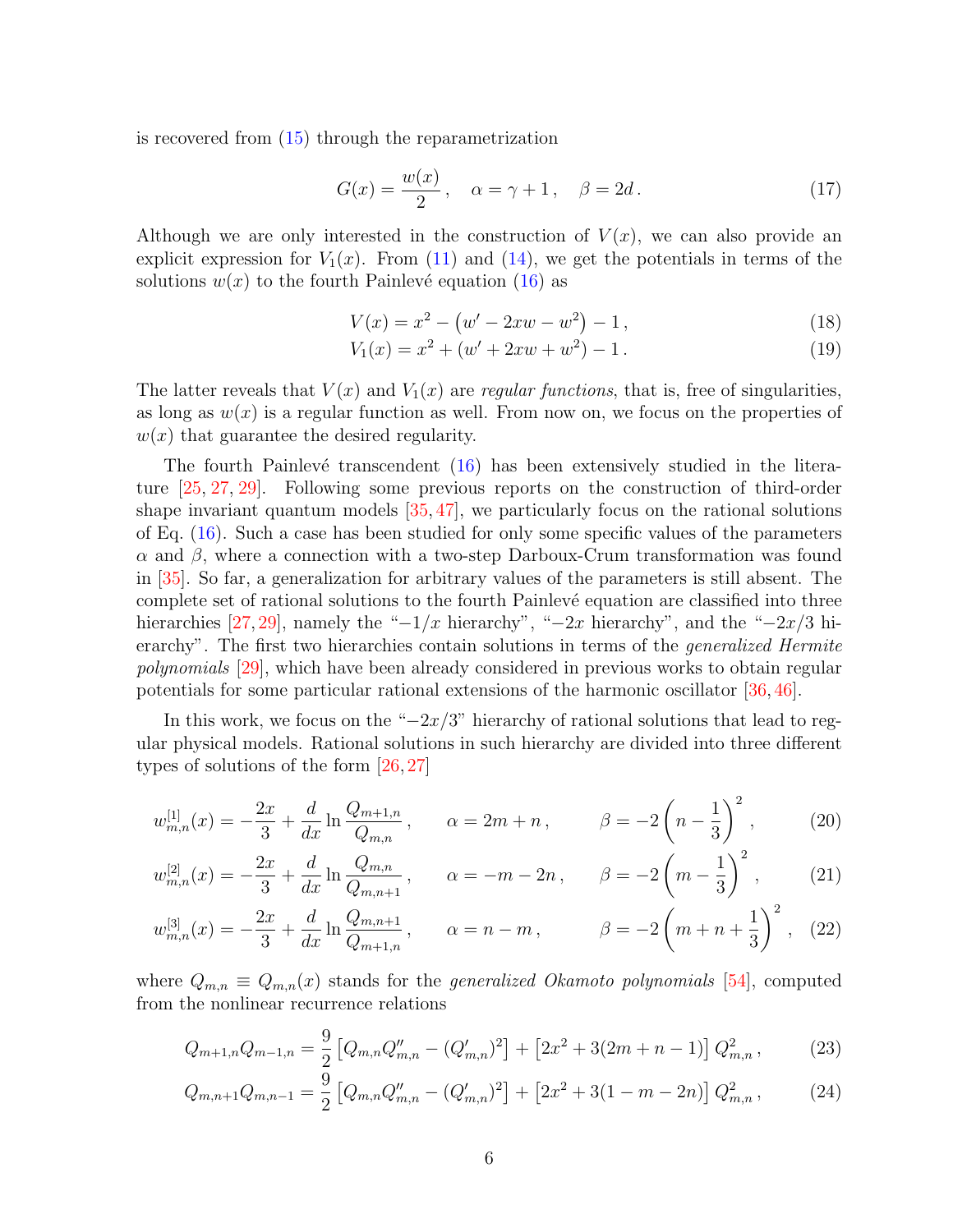<span id="page-6-4"></span>

|            | $Q_k(x)$                                                                                                            |
|------------|---------------------------------------------------------------------------------------------------------------------|
| $0 \mid 1$ |                                                                                                                     |
|            |                                                                                                                     |
|            | $2\left 2x^2+3\right $                                                                                              |
|            | $3 \mid 8x^6 + 60x^4 + 90x^2 + 135$                                                                                 |
|            | $4\left[64x^{12}+1344x^{10}+9360x^8+30240x^6+56700x^4+170100x^2+127575\right]$                                      |
|            | $5\mid 1024x^{20} + 46080x^{18} + 817920x^{16} + 7603200x^{14} + 41731200x^{12} + 155675520x^{10} + 493970400x^8 +$ |
|            | $1886068800x^{6} + 5304568500x^{4} + 5304568500x^{2} + 3978426375$                                                  |

Table 1: Conventional Okamoto polynomials  $Q_k(x)$  computed from [\(23\)](#page-5-0) for  $m = k$ ,  $n = 0$ , and the initial conditions  $Q_0 = Q_1 = 1$ .

for  $m, n = 0, 1, \dots$ , together with the initial conditions  $Q_{0,0} = Q_{1,0} = Q_{0,1} = 1$  and  $Q_{1,1} = \sqrt{2x}$ . Moreover, with the aid of the Bäcklund transformations, the rational solutions  $(20)-(22)$  $(20)-(22)$  $(20)-(22)$  can be cast into the new equivalent forms (see [A](#page-24-0)pp. A for details)

<span id="page-6-0"></span>
$$
w_{m,n}^{[1]}(x) = -\frac{\sqrt{2}}{3} \frac{Q_{m+1,n-1}Q_{m,n+1}}{Q_{m,n}Q_{m+1,n}},
$$
\n(25)

$$
w_{m,n}^{[2]}(x) = -\frac{\sqrt{2}}{3} \frac{Q_{m+1,n} Q_{m-1,n+1}}{Q_{m,n+1} Q_{m,n}},
$$
\n(26)

<span id="page-6-1"></span>
$$
w_{m,n}^{[3]}(x) = -\frac{\sqrt{2}}{3} \frac{Q_{m+1,n+1}Q_{m,n}}{Q_{m+1,n}Q_{m,n+1}}.
$$
\n(27)

Among the generalized Okamoto polynomials, only the Okamoto polynomials  $Q_k \equiv$  $Q_{k,0}$  have zeros distributed outside of the real line. For details, see the zeros distribution in [\[29\]](#page-29-9) and the analysis provided in Sec. [5.2.](#page-21-0) Thus, from Eqs. [\(20\)](#page-5-1)-[\(22\)](#page-5-2), regular rational solutions to the fourth Painlevé equation  $\tilde{w}_k(x)$  are obtained only if

<span id="page-6-5"></span>
$$
\tilde{w}_k(x) \equiv w(x) \equiv w_{k,0}^{[1]}(x) = -\frac{2x}{3} + \frac{d}{dx} \ln \frac{Q_{k+1}}{Q_k}, \quad \alpha \equiv \tilde{\alpha} = 2k, \quad \beta \equiv \tilde{\beta} = -2/9, \quad (28)
$$

for  $k = 0, 1, \cdots$ . Interestingly, with the aid of the Bäcklund and Schlesinger transforma-tions [\[28\]](#page-29-8) (see [A](#page-24-0)pp. A for details), along with the identities [\(25\)](#page-6-0)-[\(27\)](#page-6-1), the potential  $V(x)$ defined in [\(18\)](#page-5-3) takes the form

<span id="page-6-2"></span>
$$
V^{(k)}(x) \equiv V(x) = x^2 - \left(\tilde{w}_k' - 2x\tilde{w}_k - \tilde{w}_k^2\right) - 1 = x^2 - \frac{4}{9} \frac{Q_{k+2}Q_k}{Q_{k+1}^2} + 4k + 1,\tag{29}
$$

and the recurrence relation  $(23)$  leads to the equivalently expression

<span id="page-6-3"></span>
$$
V^{(k)}(x) \equiv \frac{x^2}{9} - 2\frac{d^2}{dx^2} \ln Q_{k+1} + \frac{4k}{3} - \frac{1}{3}.
$$
 (30)

Eqs. [\(29\)](#page-6-2)-[\(30\)](#page-6-3) are the most general forms of the rationally extended potentials generated from the " $-2x/3$ " hierarchy. In particular, using the Okamoto polynomials presented in Tab. [1,](#page-6-4) we recover the potential  $V^{(k=1)}(x)$  reported in [\[35\]](#page-30-11), and  $V^{(k=2)}(x)$  reported in [\[47\]](#page-31-0). Besides the generality of the potential in [\(29\)](#page-6-2), we can explicitly determine the eigenfunctions  $\phi_n$  and eigenvalues  $E_n$  in [\(1\)](#page-3-4). Details are presented in the following sections.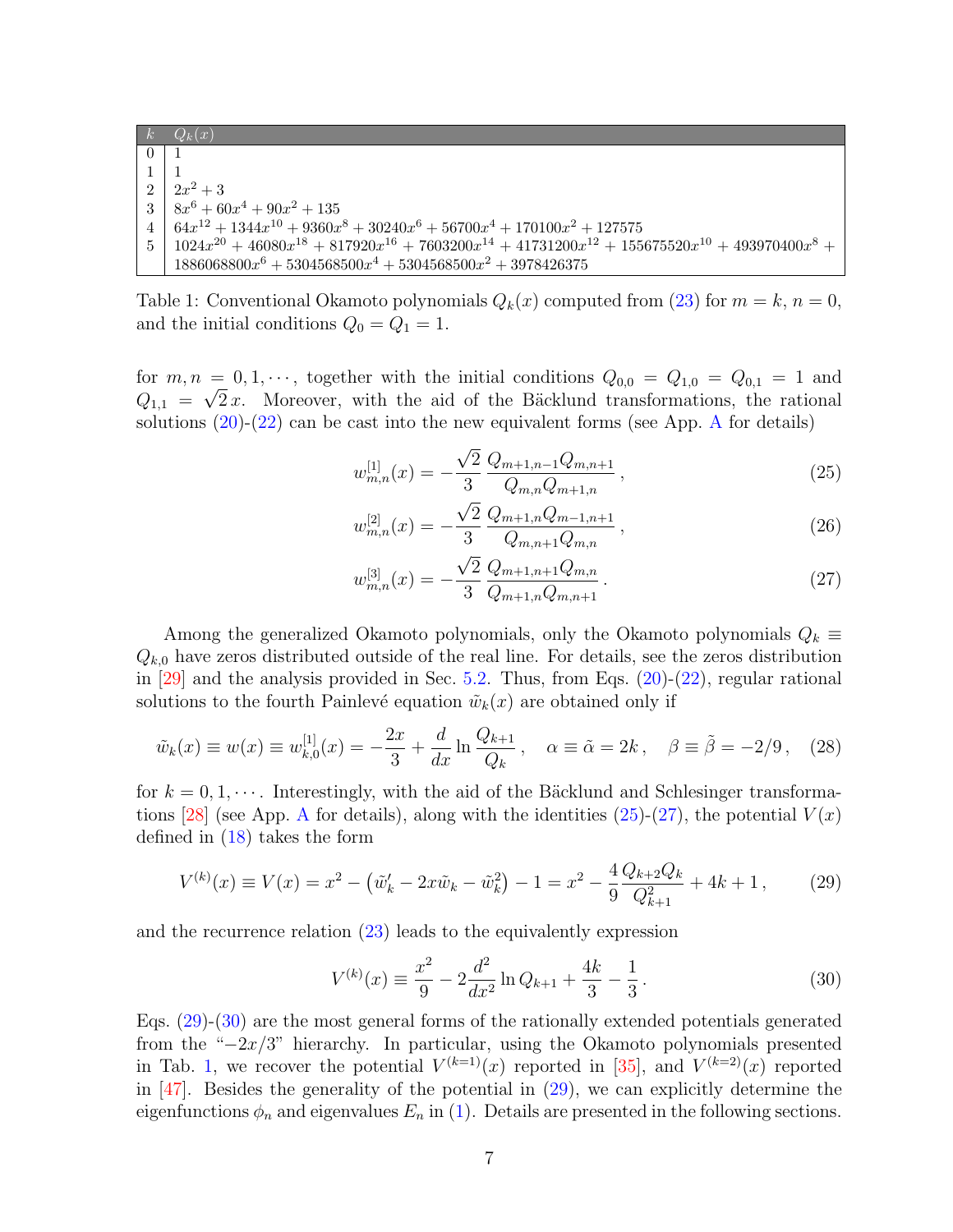## <span id="page-7-0"></span>3 Mapping operators: zero-modes and eigenvalues

As discussed in the previous section, the third-order intertwining operators A and  $A^{\dagger}$ have been factorized in terms of the second-order and first-order operators introduced in  $(5)$  to explicitly show the appearance of the fourth Painlevé equation and its relation to the potential  $V(x)$ . Nevertheless, to study the spectral information of H, it is more convenient and simple if we further decompose the second-order operators as  $M^{\dagger} = M_1^{\dagger} M_2^{\dagger}$ 2 and  $M = M_2M_1$ , where the first-order operators  $M_{1,2}$  and  $M_1^{\dagger}$  $_{1,2}^{1}$  are of the form

$$
M_1 := -\frac{d}{dx} + W_1(x) , \qquad \qquad M_2 := -\frac{d}{dx} + W_2(x) , \qquad (31)
$$

<span id="page-7-3"></span><span id="page-7-2"></span>
$$
M_1^{\dagger} := \frac{d}{dx} + W_1(x), \qquad M_2^{\dagger} := \frac{d}{dx} + W_2(x), \qquad (32)
$$

where the real-valued functions  $W_{1,2}(x)$  are computed from the factorization  $M^{\dagger} = M_1^{\dagger} M_2^{\dagger}$ 2 after comparing term by term with  $(6)$ , and using  $(14)$ . The particular factorization discussed above corresponds to the *reducible case* discussed in [\[38,](#page-30-2)[51\]](#page-31-3). The straightforward calculations lead to [\[46,](#page-30-10) [47\]](#page-31-0)

$$
W_1^{\pm}(x) \equiv W_1(x) = -G + \frac{G' \pm \sqrt{-d}}{2G}, \quad W_2^{\pm}(x) \equiv W_2(x) = -G - \frac{G' \pm \sqrt{-d}}{2G}, \quad (33)
$$

which, with the aid of  $(17)$ , take the more convenient form

<span id="page-7-1"></span>
$$
W_1^{\pm}(x) = \frac{\tilde{\mathcal{F}}_k^{-} \pm \sqrt{-2\tilde{\beta}}}{2\tilde{w}} + x, \quad W_2^{\pm}(x) = -\left(\frac{\tilde{\mathcal{F}}_k^{+} \pm \sqrt{-2\tilde{\beta}}}{2\tilde{w}}\right) + x,\tag{34}
$$

where  $\tilde{\mathcal{F}}_k^{\pm} = \tilde{w}_k' \pm (2x\tilde{w}_k + \tilde{w}_k^2)$ , with  $\tilde{w}_k$  given in Eq. [\(28\)](#page-6-5). In this form, the Bäcklund transformations introduced in [\(A-1\)](#page-24-1), combined with  $w_0 = \tilde{w}_k$ , allows us to simplify [\(34\)](#page-7-1) into

$$
W_1^+ = \frac{x}{3} + \frac{d}{dx} \ln \frac{Q_{k,1}}{Q_{k+1}}, \qquad W_1^- = \frac{x}{3} + \frac{d}{dx} \ln \frac{Q_{k+1,-1}}{Q_{k+1}}, \qquad (35)
$$

<span id="page-7-4"></span>
$$
W_2^+ = \frac{x}{3} + \frac{d}{dx} \ln \frac{Q_k}{Q_{k,1}}, \qquad W_2^- = \frac{x}{3} + \frac{d}{dx} \ln \frac{Q_k}{Q_{k+1,-1}}.
$$
 (36)

Notice that  $W_1^-$  and  $W_2^-$  depend on generalized Okamoto polynomials  $Q_{m,-1}$  that contain a negative index, which are determined iteratively from the recurrence relation [\(24\)](#page-5-5) with  $n = 0$ . For instance,  $Q_{0,-1}$  is computed from  $Q_{0,0} = Q_{0,1} = 1$ ,  $Q_{1,-1}$  from  $Q_{1,1}$  and  $Q_{1,0}, Q_{2,-1}$  from  $Q_{2,1}$  and  $Q_{2,0}$ , and so on.

### 3.1 Mapping operators

In Sec. [2,](#page-3-0) it was shown that the factorization operators M,  $M^{\dagger}$ , Q, and Q<sup>†</sup> define intertwining relations between H and the auxiliary Hamiltonian  $H_1$ . Similar relations hold for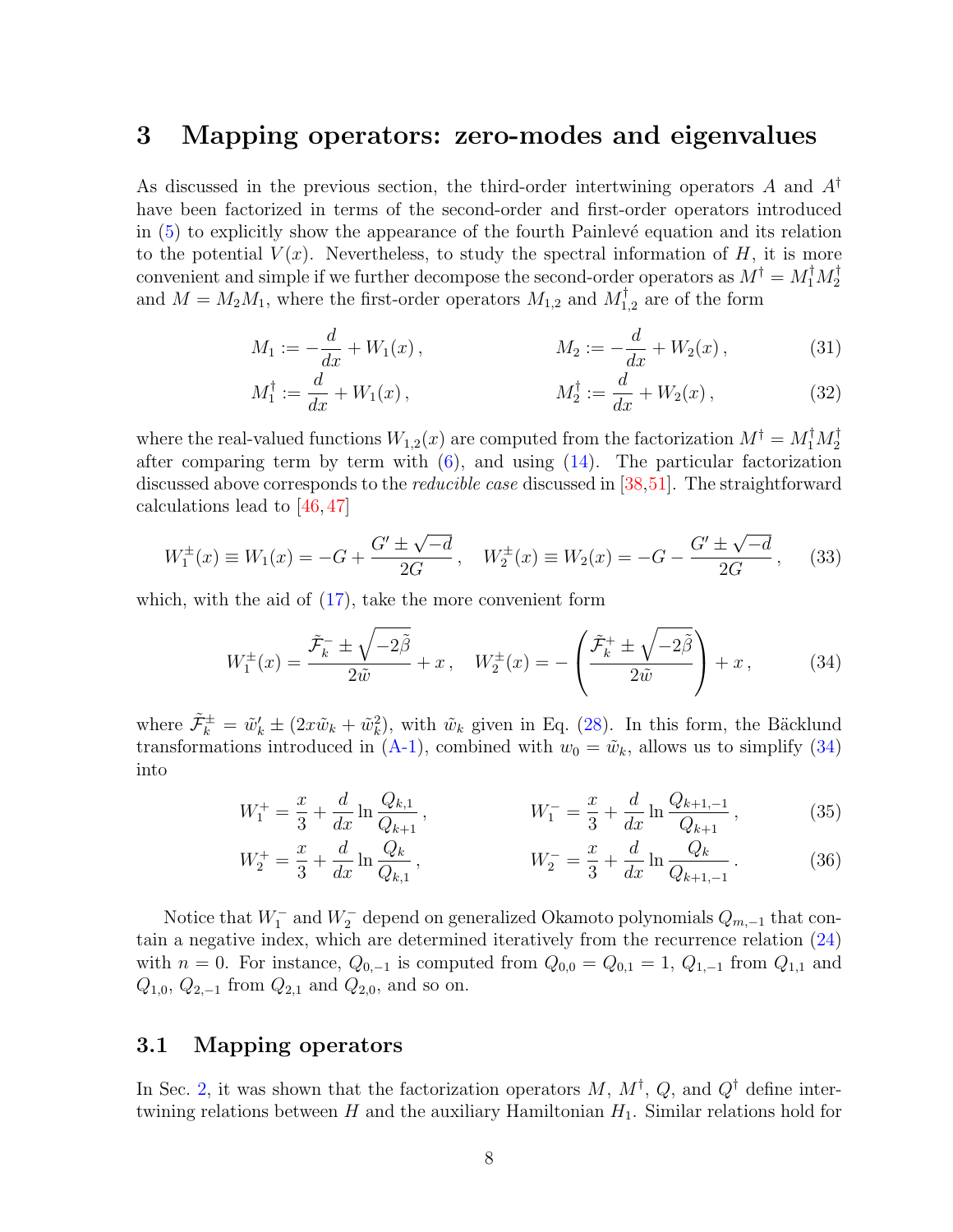<span id="page-8-2"></span>

Figure 1: Third-order shape-invariant Hamiltonian  $H$ . The arrows indicate the intertwining relation among the different Hamiltonians H,  $H_1$ , and  $H_2$ . For instance, the arrow on top indicates  $HA^{\dagger} =$  $A^{\dagger}(H+2\lambda)$ , as given in [\(2\)](#page-3-1). The direction of arrows is inverted by using the adjoint relations.

the factorized operators introduced in [\(31\)](#page-7-2)-[\(32\)](#page-7-3). In analogy to the procedure followed in the previous section, we introduce another auxiliary Hamiltonian  $H_2$ , together with the corresponding eigenvalue equation,

<span id="page-8-0"></span>
$$
H_2 := -\frac{d^2}{dx^2} + V_2(x) , \quad H_2 \varphi_n^{(2)} = E_n^{(2)} \varphi_n^{(2)} , \tag{37}
$$

with  $\varphi_n^{(2)}$  and  $E_n^{(2)}$  the eigenfunctions and eigenvalues, respectively, so that  $H_2$  intertwines with H and  $H_1$  through  $M_1$ ,  $M_1^{\dagger}$  $_1^{\dagger}$ ,  $M_2$ , and  $M_2^{\dagger}$  $\frac{1}{2}$  as

$$
H_1 M_2 = M_2 H_2, \t H_2 M_2^{\dagger} = M_2^{\dagger} H_1, \t (38)
$$

$$
H_2M_1 = M_1H, \t HM_1^{\dagger} = M_1^{\dagger}H_2. \t(39)
$$

Clearly, the combined action of [\(38\)](#page-8-0)-[\(39\)](#page-8-1) brings us back to the initial intertwining relation introduced in [\(10\)](#page-4-3). Thus, for clarity, the action of the intertwining relations constructed so far is depicted and summarized in Fig. [1,](#page-8-2) where it is also evident that  $A^{\dagger}$  and A are ladder operators in  $H$ . Furthermore, Fig. [1](#page-8-2) reveals that the elements of the set  $\{M_1, M_1^{\dagger}, M_2, M_2^{\dagger}, Q, Q^{\dagger}\}\$ define mapping operators among the vector spaces generated by the eigenfunctions of H and the auxiliary Hamiltonians  $H_1$  and  $H_2$ . We thus get

<span id="page-8-4"></span><span id="page-8-1"></span>
$$
M_2^{\dagger} : \mathcal{H}_1 \to \mathcal{H}_2, \quad M_2 : \mathcal{H}_2 \to \mathcal{H}_1, M_1^{\dagger} : \mathcal{H}_2 \to \mathcal{H}, \quad M_1 : \mathcal{H} \to \mathcal{H}_2, Q^{\dagger} : \mathcal{H}_1 \to \mathcal{H}, \quad Q : \mathcal{H} \to \mathcal{H}_1.
$$
 (40)

In the latter, the vector spaces are defined as

$$
\mathcal{H} = \text{Span}\{\phi_n\}_{n=0}^{\infty}, \quad \mathcal{H}_1 = \text{Span}\{\varphi_n^{(1)}\}_{n=0}^{\infty}, \quad \mathcal{H}_2 = \text{Span}\{\varphi_n^{(2)}\}_{n=0}^{\infty}.
$$
 (41)

Before concluding this section, it is worth noticing that the relations [\(38\)](#page-8-0)-[\(39\)](#page-8-1) can be further exploited by recalling that  $M_{1,2}$  and  $M_1^{\dagger}$  $_{1,2}^{T}$  are first-order operators, and thus can be exploited to get [\[47\]](#page-31-0)

<span id="page-8-3"></span>
$$
H = M_1^{\dagger} M_1 + \epsilon_1, \quad H_2 = M_1 M_1^{\dagger} + \epsilon_1, H_2 = M_2^{\dagger} M_2 + \epsilon_2, \quad H_1 = M_2 M_2^{\dagger} + \epsilon_2,
$$
 (42)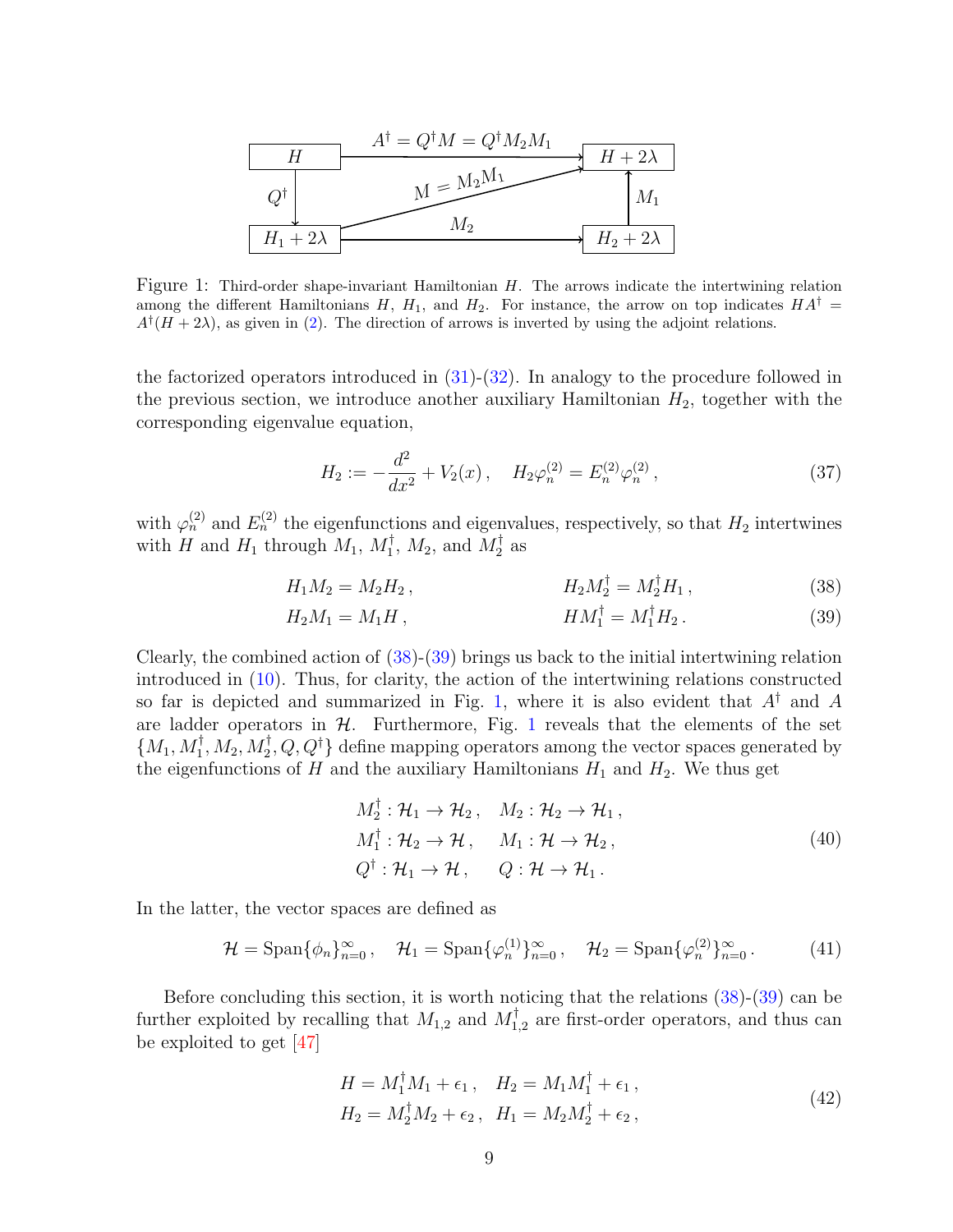for some real constants  $\epsilon_1$  and  $\epsilon_2$  determined after substituting Eqs. [\(31\)](#page-7-2)-[\(32\)](#page-7-3) and Eqs. [\(34\)](#page-7-1) into [\(42\)](#page-8-3). After some calculations we obtain

<span id="page-9-2"></span>
$$
\epsilon_1 = \gamma - \sqrt{-d} = 2k - \frac{4}{3}, \quad \epsilon_2 = \gamma + \sqrt{-d} = 2k - \frac{2}{3}.
$$
\n(43)

#### <span id="page-9-1"></span>3.2 Zero-modes  $\phi_{0:i}^{(k)}$  $0;j$

With the operations depicted in Fig. [1,](#page-8-2) we determine the spectral information of H. Although the eigenvalues of the auxiliary Hamiltonians  $H_1$  and  $H_2$  can be obtained in a similar way, the latter is not relevant for the present work and thus will be omitted. Let us recall that  $A = M_1^{\dagger} M_2^{\dagger} Q$  is an annihilation operator, which is also of third-order, and thus three different eigenfunctions are simultaneously annihilated by it, that is,

<span id="page-9-0"></span>
$$
A\phi_{0;j}^{(k)} = M^{\dagger} Q \phi_{0;j}^{(k)} = M_1^{\dagger} M_2^{\dagger} Q \phi_{0;j}^{(k)} = 0, \quad j = 1, 2, 3. \tag{44}
$$

Henceforth, the eigenfunctions  $\phi_{0;j}^{(k)}$  will be called *zero-modes*. Those functions are computed from the mappings defined in [\(40\)](#page-8-4) along with the factorization of the Hamiltonians  $H, H<sub>1</sub>,$  and  $H<sub>2</sub>$ . From [\(44\)](#page-9-0) we distinguish three different cases:

- $\phi_{0;1}^{(k)}$ : The zero-mode  $\phi_{0;1}^{(k)} \in \mathcal{H}$  is annihilated by Q, that is,  $Q\phi_{0;1} = 0$ .
- $\phi_{0,2}^{(k)}$ : Q does not annihilate the zero-mode,  $Q\phi_{0,2}^{(k)} = f_2 \neq 0$ , instead we have  $M_2^{\dagger}$  $\frac{1}{2}f_2 =$ 0. From [\(42\)](#page-8-3) it follows that a function annihilated by  $M_2^{\dagger}$  $i_2^{\dagger}$  is a zero-mode of  $H_1$ , say  $f_2 \equiv \varphi_0^{(1)} \in \mathcal{H}_1$ , which can be mapped into the unnormalized zero-mode  $\phi_{0,2} \in \mathcal{H}$ through the action  $Q^{\dagger} \varphi_0^{(1)}$  $^{(1)}_{0}$ .
- $\phi_{0;3}$ : Neither Q nor  $M_2^{\dagger}$ <sup>†</sup><sub>2</sub> annihilate the zero-mode,  $M_2^{\dagger} Q \phi_{0;3} = f_3 \neq 0$ , instead we have  $M_1^{\dagger}$  $f_1^{\dagger} f_3 = 0$ . From [\(42\)](#page-8-3) we conclude that a function annihilated by  $M_1^{\dagger}$  $\frac{1}{1}$  is a zero-mode of  $H_2$ , say  $f_3 \equiv \varphi_0^{(2)} \in \mathcal{H}_2$ . Thus, the respective unnormalized zero-mode  $\phi_{0,3} \in \mathcal{H}$  is determined with the mapping  $Q^{\dagger} M_2 \varphi_0^{(2)}$  $\binom{2}{0}$ .

In Fig. [2,](#page-10-0) we depict a diagram summarizing the action of the mapping operators required to compute the zero-modes. The straightforward calculations lead to

$$
\begin{aligned}\n\phi_{0;1}^{(k)}(x) &= \mathcal{N}_{0;1} e^{\int dx W(x)}, \\
\phi_{0;2}^{(k)\pm}(x) &= \mathcal{N}_{0;2} \left( W - W_2^{\pm} \right) e^{-\int dx W_2^{\pm}(x)}, \\
\phi_{0;3}^{(k)\pm}(x) &= \mathcal{N}_{0;3} \left( \pm 2\sqrt{-d} + (W - W_2^{\pm})(W_1^{\pm} + W_2^{\pm}) \right) e^{-\int dx W_1^{\pm}(x)},\n\end{aligned} \tag{45}
$$

with the respective eigenvalues

$$
E_{0;1} = 0, \quad E_{0;2}^{\pm} = \gamma + 2 \mp \sqrt{-d}, \quad E_{0;3}^{\pm} = \gamma + 2 \pm \sqrt{-d}.
$$
 (46)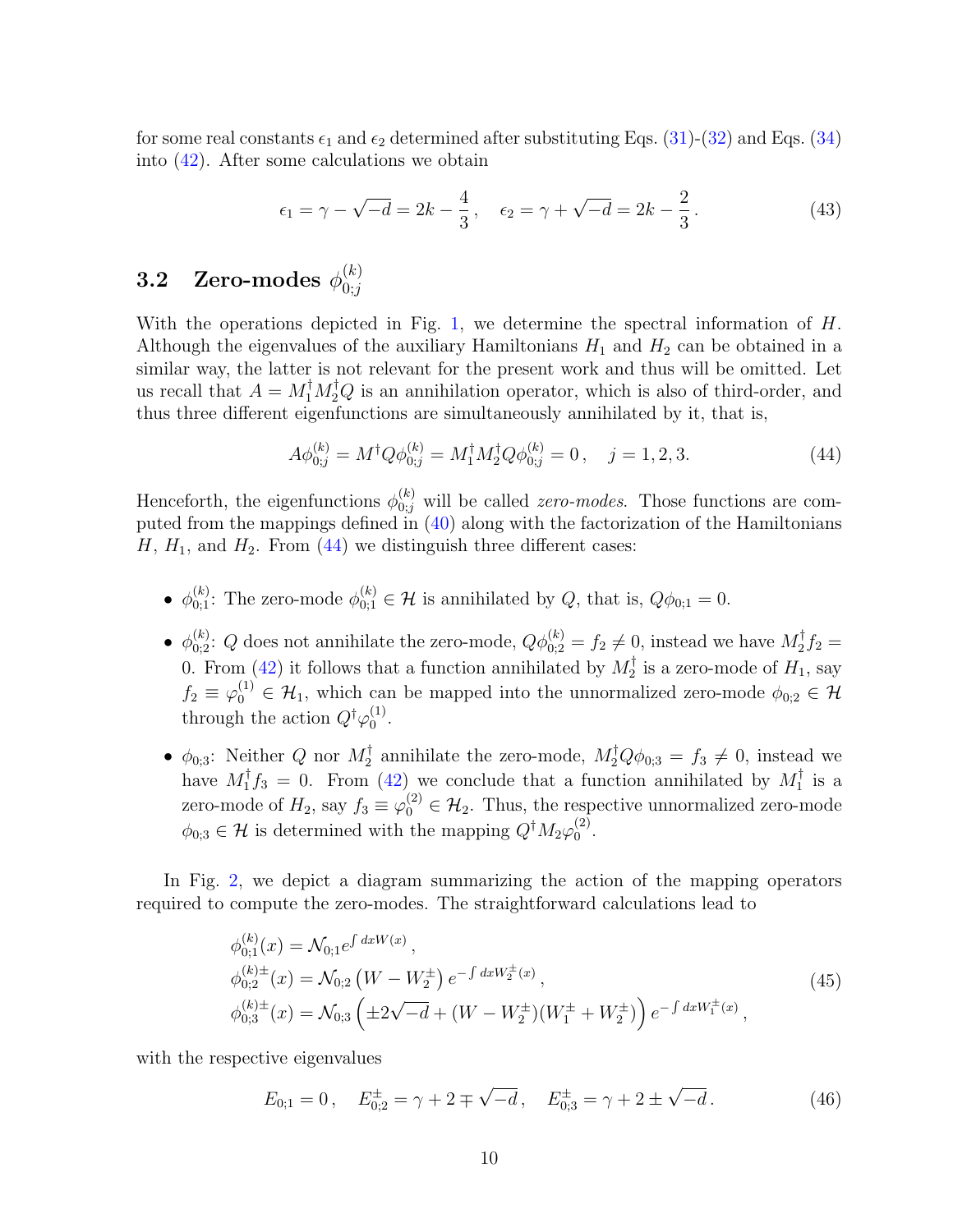<span id="page-10-0"></span>

| H                  | H <sub>1</sub> | H <sub>2</sub> |     |     |     |     |     |
|--------------------|----------------|----------------|-----|-----|-----|-----|-----|
| ...                | ...            | ...            | ... |     |     |     |     |
| $\phi_{0;3}^{(k)}$ | ...            | ...            | ... | ... |     |     |     |
| $\phi_{0;2}^{(k)}$ | ...            | ...            | ... | ... |     |     |     |
| $\phi_{0;1}^{(k)}$ | ...            | ...            | ... | ... |     |     |     |
| ...                | ...            | ...            | ... | ... |     |     |     |
| ...                | ...            | ...            | ... | ... |     |     |     |
| ...                | ...            | ...            | ... | ... |     |     |     |
| ...                | ...            | ...            | ... | ... |     |     |     |
| ...                | ...            | ...            | ... | ... |     |     |     |
| ...                | ...            | ...            | ... | ... |     |     |     |
| ...                | ...            | ...            | ... | ... | ... |     |     |
| ...                | ...            | ...            | ... | ... | ... |     |     |
| ...                | ...            | ...            | ... | ... | ... | ... |     |
| ...                | ...            | ...            | ... | ... | ... | ... |     |
| ...                | ...            | ...            | ... | ... | ... | ... |     |
| ...                | ...            | ...            | ... | ... | ... | ... | ... |
| ...                | ...            | ...            | ... | ... |     |     |     |

Figure 2: Mappings between the zero-mode eigenfunctions  $\phi_{0;j}^{(k)}$ , for  $j = 1, 2, 3$ , and the eigenfunctions of the auxiliary Hamiltonians  $H_1$  and  $H_2$ . The dotted-black lines denote the null-vector.

Notably, the zero-mode  $\phi_{0,1}$  is easily determined in terms of  $\tilde{w}_k$  through [\(14\)](#page-4-8) and

$$
W = -(\tilde{w}_k + x) = -\left(\frac{x}{3} + \frac{d}{dx}\ln\frac{Q_{k+1}}{Q_k}\right). \tag{47}
$$

We thus get

<span id="page-10-3"></span><span id="page-10-2"></span><span id="page-10-1"></span>
$$
\phi_{0;1}^{(k)}(x) = \mathcal{N}_{0;1}\left(\frac{e^{-\frac{x^2}{6}}}{Q_{k+1}}\right)Q_k, \quad E_{0;1} = 0,
$$
\n(48)

where the Okamoto polynomials  $Q_k$  are presented in Table. [1](#page-6-4) for several values of k. It is worth recalling that  $Q_k$  are nodeless functions for  $x \in \mathbb{R}$ . Thus, the zero-mode  $\phi_{0;1}$  is both a regular and nodeless function. Thus,  $\phi_{0,1}$  is the ground eigenfunction of H, with  $E_{0,0}$  the lowest eigenvalue among all the sequences. Similarly, we compute the remaining zero-modes from [\(36\)](#page-7-4), leading to

$$
\phi_{0;2}^{(k)+}(x) = \mathcal{N}_{0;2}^+\left(\frac{e^{-\frac{x^2}{6}}}{Q_{k+1}}\right)Q_{k+1,1}, \qquad \phi_{0;2}^{(k)-}(x) = \mathcal{N}_{0;2}^-\left(\frac{e^{-\frac{x^2}{6}}}{Q_{k+1}}\right)Q_{k+2,-1}, \qquad (49)
$$

$$
\phi_{0;3}^{(k)+}(x) = \mathcal{N}_{0;3}^+\left(\frac{e^{-\frac{x^2}{6}}}{Q_{k+1}}\right)Q_{k+2,-1}, \qquad \phi_{0;3}^{(k)-}(x) = \mathcal{N}_{0;3}^-\left(\frac{e^{-\frac{x^2}{6}}}{Q_{k+1}}\right)Q_{k+1,1}, \qquad (50)
$$

where  $\mathcal{N}^{\pm}_{0;2}$  and  $\mathcal{N}^{\pm}_{0;3}$  stand for the normalization constants. From [\(49\)](#page-10-1)-[\(50\)](#page-10-2), it is clear that  $\phi_{0;2}^{(k)\pm} = \phi_{0;3}^{(k)\mp}$  and  $E_{0;2}^{\pm} = E_{0;3}^{\mp}$ . Henceforth, we can freely fix, without loss of generality, the zero-modes and eigenvalues with the "+" superscript. To illustrate our results, we depict the behavior of the zero-modes  $\phi_{0:i}^{(k)}$  $\binom{k}{0,j}$  and the corresponding potential  $V^{(k)}(x)$  in Fig. [3](#page-11-0) for several values of k.

So far, we have explicitly determined three regular zero-modes. Moreover, it is immediate to realize that each zero-mode converges asymptotically to zero,  $\lim_{x\to\pm\infty}\phi_{0;j}\to 0$ , for  $j = 1, 2, 3$ . Thus the zero-modes become elements in the space of square-integrable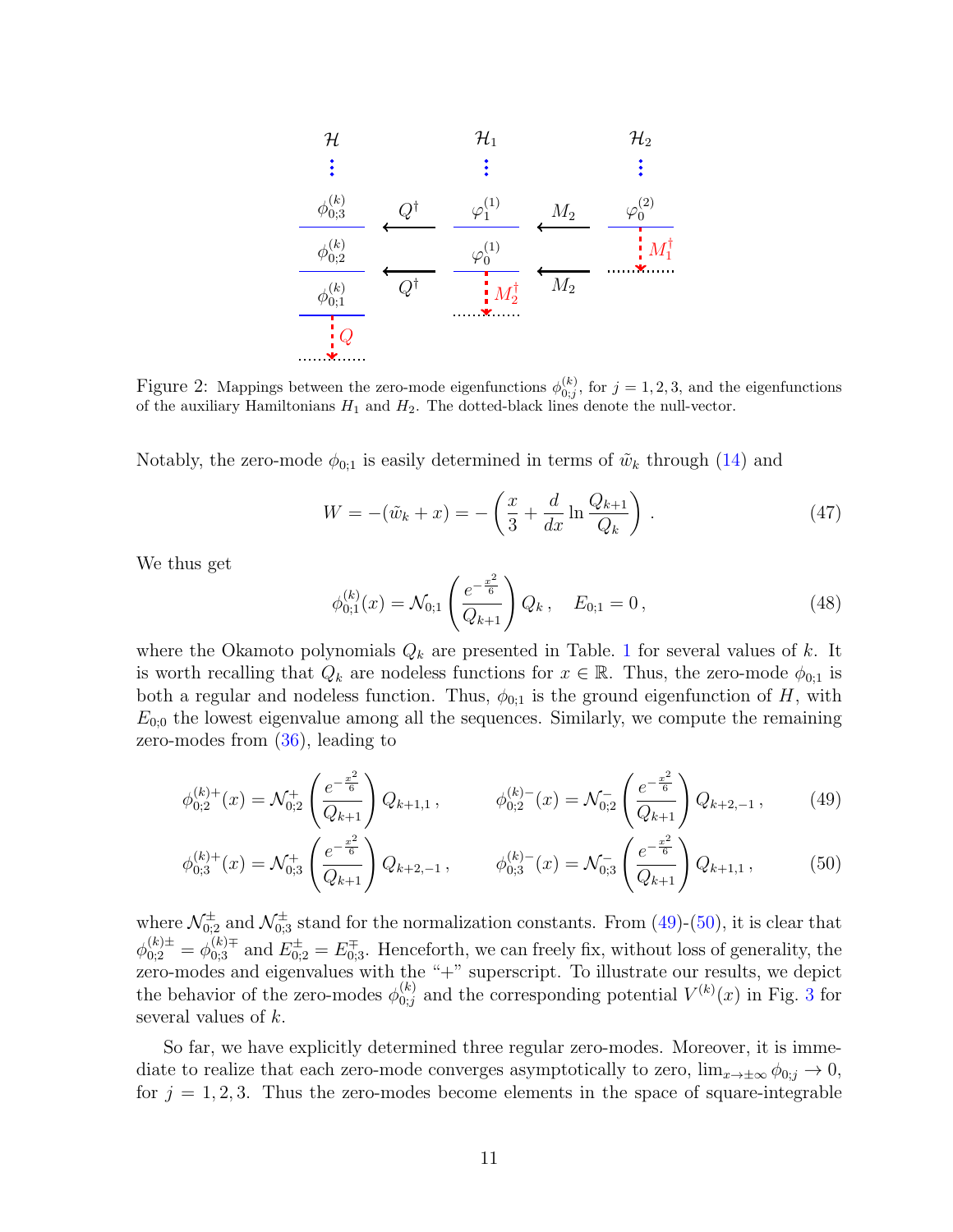<span id="page-11-0"></span>

Figure 3: (a) Potential  $V^{(k)}(x)$  given in [\(29\)](#page-6-2) for  $k = 2$  (solid-blue),  $k = 3$  (dashed-green), and  $k = 4$  (dotted-red). The zero-modes  $\phi_{0,1}$  (solid-blue),  $\phi_{0,2}$  (dashed-green), and  $\phi_{0,3}$ (dotted-red) are depicted for  $k = 2$  (b) and  $k = 4$  (c).

|          | $Q_{k,1}(x)$                                                                                                              |
|----------|---------------------------------------------------------------------------------------------------------------------------|
| $\Omega$ |                                                                                                                           |
|          | $\sqrt{2}x$                                                                                                               |
|          | $2 4x^4+12x^2-9$                                                                                                          |
|          | $3\sqrt{2}x(16x^8+192x^6+504x^4-2835)$                                                                                    |
|          | $4\left.\right 256x^{16}+7680x^{14}+80640x^{12}+362880x^{10}+453600x^8-1905120x^6-14288400x^4-21432600x^2+$               |
|          | 8037225                                                                                                                   |
|          | $5\frac{1}{2}\sqrt{2}x(4096x^{24} + 245760x^{22} + 5990400x^{20} + 77414400x^{18} + 569721600x^{16} + 2246952960x^{14} +$ |
|          | $1600300800x^{12} - 35663846400x^{10} - 275837562000x^8 - 1103350248000x^6 - 1737776640600x^4 +$                          |
|          | 3258331201125)                                                                                                            |

Table 2: Generalized Okamoto polynomials  $Q_{m,n}$  computed from [\(23\)](#page-5-0)-[\(24\)](#page-5-5) for  $m = k$ ,  $n = 1$ , and the initial conditions  $Q_{0,1} = 1$  and  $Q_{1,1} = \sqrt{2x}$ .

<span id="page-11-1"></span>

| $\mid k \mid Q_{k,-1}(x)$                                                                                                       |
|---------------------------------------------------------------------------------------------------------------------------------|
| $0 \mid 2x^2 + 3$                                                                                                               |
| $1 \mid \sqrt{2}x$                                                                                                              |
| $2\left 2x^2-3\right $                                                                                                          |
| $3\sqrt{2}x(4x^4-45)$                                                                                                           |
| $4 \mid 32x^{10} + 240x^8 - 720x^6 - 5400x^4 - 12150x^2 + 6075$                                                                 |
| $5\frac{1}{2}\sqrt{2}x(256x^{16} + 6144x^{14} + 34560x^{12} - 138240x^{10} - 2138400x^8 - 8553600x^6 - 22453200x^4 + 63149625)$ |

Table 3: Generalized Okamoto polynomials  $Q_{m,n}$  computed from  $(23)-(24)$  $(23)-(24)$  $(23)-(24)$  for  $m = k$ ,  $n = -1$ , and the initial conditions  $Q_{0,-1} = 2x^2 + 3$  and  $Q_{1,-1} =$ √ x.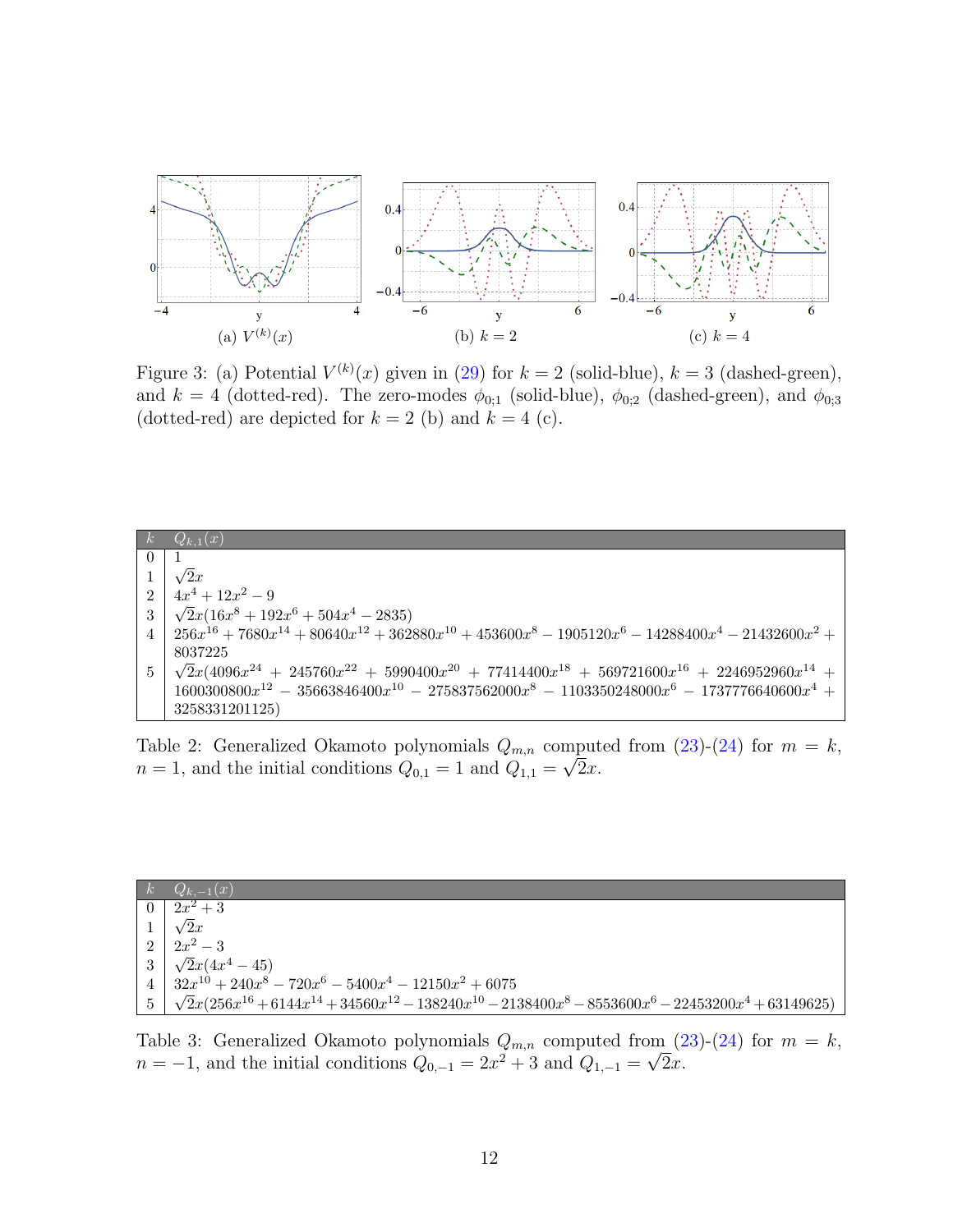functions, that is,  $\phi_{0;j} \in L^2(dx; \mathbb{R})$  such that

$$
(\phi_{0;j}^{(k)}, \phi_{0;j}^{(k)}) := \int_{-\infty}^{\infty} |\phi_{0;j}^{(k)}(x)|^2 < \infty, \quad j = 1, 2, 3,\tag{51}
$$

with the inner product defined for any two eigenfunctions  $\phi$  and  $\tilde{\phi}$  as

$$
(\tilde{\phi}, \phi) := \int_{-\infty}^{\infty} dx \, [\tilde{\phi}(x)]^* \phi(x) \,. \tag{52}
$$

In some cases, the eigenfunctions  $\Psi_{0;j}^{(k)}$  annihilated by the creation operator  $A^{\dagger}$  may lead to physical solutions as well. However, in this particular case it is straightforward to realize that any function  $\Psi_{0;j}$ , such that  $A^{\dagger} \Psi_{0;j}^{(k)} = 0$ , diverges asymptotically at  $x \to \pm \infty$ and thus  $\Psi_{0;j}^{(k)} \notin L^2(dx;\mathbb{R})$ , for  $j=1,2,3$ . See [\[47\]](#page-31-0) for additional details. Therefore, no physical eigenfunctions of  $A^{\dagger}$  are extracted from the "−2x/3" hierarchy, and the spectrum is solely determined from the zero-modes  $(48)$ - $(50)$ .

#### <span id="page-12-0"></span> $4$  Higher-modes  $\phi_{n:i}^{(k)}$  $n;j$

Given that  $A^{\dagger}$  is a creation operator in H, the *higher-modes*  $\phi_{n;j}$  are then computed through the iterated action on the zero-modes  $\phi_{0,j}$ , up to a normalization constant, through  $\phi_{n;j} \propto A^{\dagger n} \phi_{0;j}$ , for  $j = 1, 2, 3$ . From [\(2\)](#page-3-1), it follows that the eigenvalues are increased by two units after each iteration. In this form, the set of eigenvalues are determined straightforwardly from  $E_{0,1} = 0$ ,  $E_{0,2} = 2k + 2/3$ , and  $E_{0,3} = 2k + 4/3$ , leading to

$$
E_{n;1} = 2n, \quad E_{n;2} = 2k + 2n + 2/3, \quad E_{n;3} = 2k + 2n + 4/3. \tag{53}
$$

Notice that none of the eigenvalues overlaps; thus, the respective eigenfunctions should be, in general, all different. Since the creation operator  $A^{\dagger}$  is represented by a third-order differential operator, any attempt to determine closed expressions for the higher-modes becomes a challenging task.

In this section, we construct the higher-modes through an alternative mechanism that relies on a three-term recurrence relation, similar to the usual construction for classical orthogonal polynomials [\[55,](#page-31-7) [56\]](#page-31-8). To this end, we notice that, among all the zero-modes  $\phi_{0,j}$ , there is a common factor  $e^{-\frac{x^2}{6}}/Q_{k+1}(x)$  that does not depend on the index j. We thus regard such a factor as the weight function  $\mu_k(x)$  in the set of eigenfunctions of H so that 2

<span id="page-12-1"></span>
$$
\phi_{n;j}^{(k)}(x) = \frac{\mu_k(x)}{\mathcal{N}_{n,j}} P_{n;j}^{(k)}(x), \quad \mu_k(x) := \frac{e^{-\frac{x^2}{6}}}{Q_{k+1}(x)}, \quad j = 1, 2, 3,
$$
\n(54)

with  $\mathcal{N}_{n;j}$  the normalization constant, and  $P_{n;j}^{(k)}$  $n_{n,j}^{(k)}(x)$  some functions to be determined from the following constraints:

<span id="page-12-2"></span>
$$
P_{0;1}^{(k)}(x) := Q_k(x), \quad P_{0;2}^{(k)}(x) := Q_{k+1,1}(x), \quad P_{0;3}^{(k)}(x) := Q_{k+2,-1}(x). \tag{55}
$$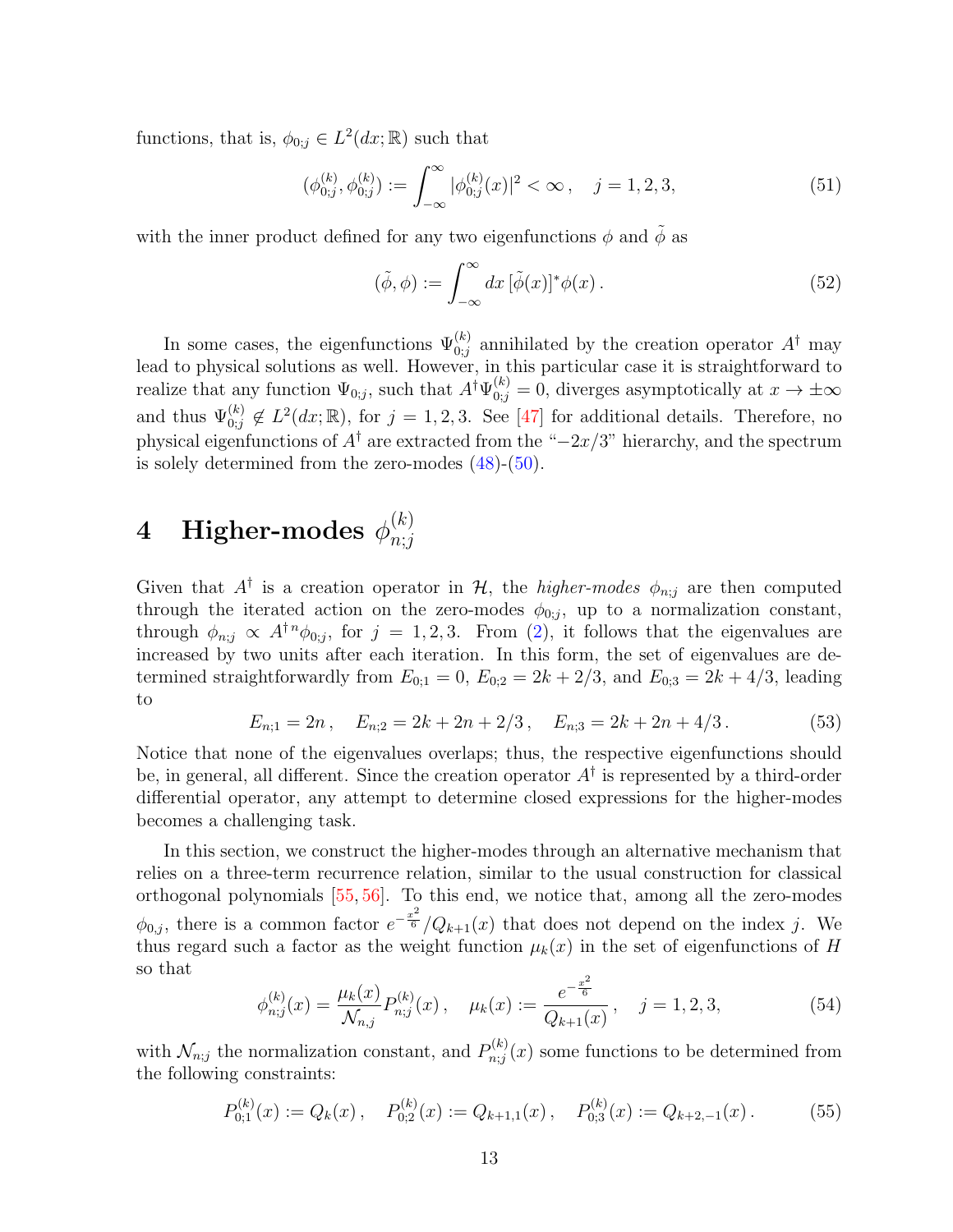In this form, for  $n = 0$ , we recover the zero-modes  $\phi_{0,j}$  obtained in Sec. [3.2.](#page-9-1) The weight function  $\mu_k(x)$  has support over the real line,  $x \in \mathbb{R}$ . It is worth to notice that the space of solutions  $\mathcal H$  can be decomposed as the direct sum of the subspaces

<span id="page-13-0"></span>
$$
\mathcal{H} = \mathcal{V}_1 \oplus \mathcal{V}_2 \oplus \mathcal{V}_3, \quad \mathcal{V}_j = \text{Span}\{\phi_{n;j}\}_{n=0}^{\infty}, \quad j = 1, 2, 3,
$$
\n
$$
(56)
$$

where the ladder operators A and  $A^{\dagger}$  act as endomorphisms on the elements of the subspaces  $\mathcal{V}_j$ , that is,  $A: \mathcal{V}_j \to \mathcal{V}_j$  and  $A^{\dagger}: \mathcal{V}_j \to \mathcal{V}_j$  for all  $j = 1, 2, 3$ , see Fig. [4.](#page-14-0)

We can exploit the latter fact to obtain additional properties by working in each vector subspace. In particular, from the eigenvalue equation [\(1\)](#page-3-4) we get a linear secondorder differential equation for each set of functions  $\{P_{n,i}^{(k)}\}$  $\{n_j^{(k)}\}_{n=0}^{\infty}$ . It is useful to notice that the weight function  $\mu_k$  satisfy

$$
\frac{\mu_k'}{\mu_k} = -\frac{x}{3} - \frac{d}{dx}\ln Q_{k+1}, \quad \frac{\mu_k''}{\mu_k} = -\frac{1}{3} - \frac{d^2}{dx^2}\ln Q_{k+1} + \left(\frac{x}{3} + \frac{d}{dx}\ln Q_{k+1}\right)^2, \quad (57)
$$

from which we determine the differential equation for the functions  $P_{n,i}^{(k)}$  $n_{i,j}^{(\kappa)}$  as

<span id="page-13-2"></span>
$$
\frac{d^2 P_{n;j}^{(k)}}{dx^2} - \left(\frac{2x}{3} + 2\frac{Q'_{k+1}}{Q_{k+1}}\right)\frac{d P_{n;j}^{(k)}}{dx} + \left(\frac{Q''_{k+1}}{Q_{k+1}} + \frac{2x}{3}\frac{Q'_{k+1}}{Q_{k+1}} - \frac{4k}{3} + E_{n;j}\right)P_{n;j}^{(k)} = 0\,,\tag{58}
$$

for  $j = 1, 2, 3$ , and  $n = 0, 1, \cdots$ .

### 4.1 Three-term recurrence relation

Now, we present another of the main results of this work, that is, the proper construction of a linear three-term recurrence relation for the polynomials  $P_{n,i}^{(k)}$  $p_{n;j}^{(\kappa)}$ , for  $j=1,2,3$ , given in Eq. [\(54\)](#page-12-1). Such recurrence relations are fundamental in the theory of classical orthogonal polynomials  $[55, 56]$  $[55, 56]$  $[55, 56]$ , a property contained within the Favard's theorem  $[57]$ , and in this case are achieved by exploiting the action of the third-order ladder operators A and  $A^{\dagger}$ on the elements of  $\mathcal{V}_j$ , for  $j = 1, 2, 3$ , instead of the whole space  $\mathcal{H}$ . Thus, let us consider the action of the ladder operators A and  $A^{\dagger}$  on any arbitrary element of  $\mathcal{V}_j$ . Given that the ladder operators are mutually adjoint, we obtain

<span id="page-13-1"></span>
$$
A^{\dagger} \phi_{n;j}^{(k)} = C_{n+1;j} \phi_{n+1;j}^{(k)}, \quad A\phi_{n;j}^{(k)} = C_{n;j} \phi_{n-1;j}^{(k)}, \tag{59}
$$

where  $C_{n;j}$  is a proportionality constant computed from

$$
(\phi_{n;j}^{(k)}, AA^{\dagger} \phi_{n;j}^{(k)}) = |C_{n+1;j}|^2. \tag{60}
$$

To determine the latter, we use the factorization  $AA^{\dagger} = M_1^{\dagger} M_2^{\dagger} Q Q^{\dagger} M_2 M_1$  along with the intertwining relations [\(38\)](#page-8-0)-[\(39\)](#page-8-1) and [\(42\)](#page-8-3). We thus get  $AA^{\dagger} = (H - \epsilon_1)(H - \epsilon_2)(H + 2)$ ,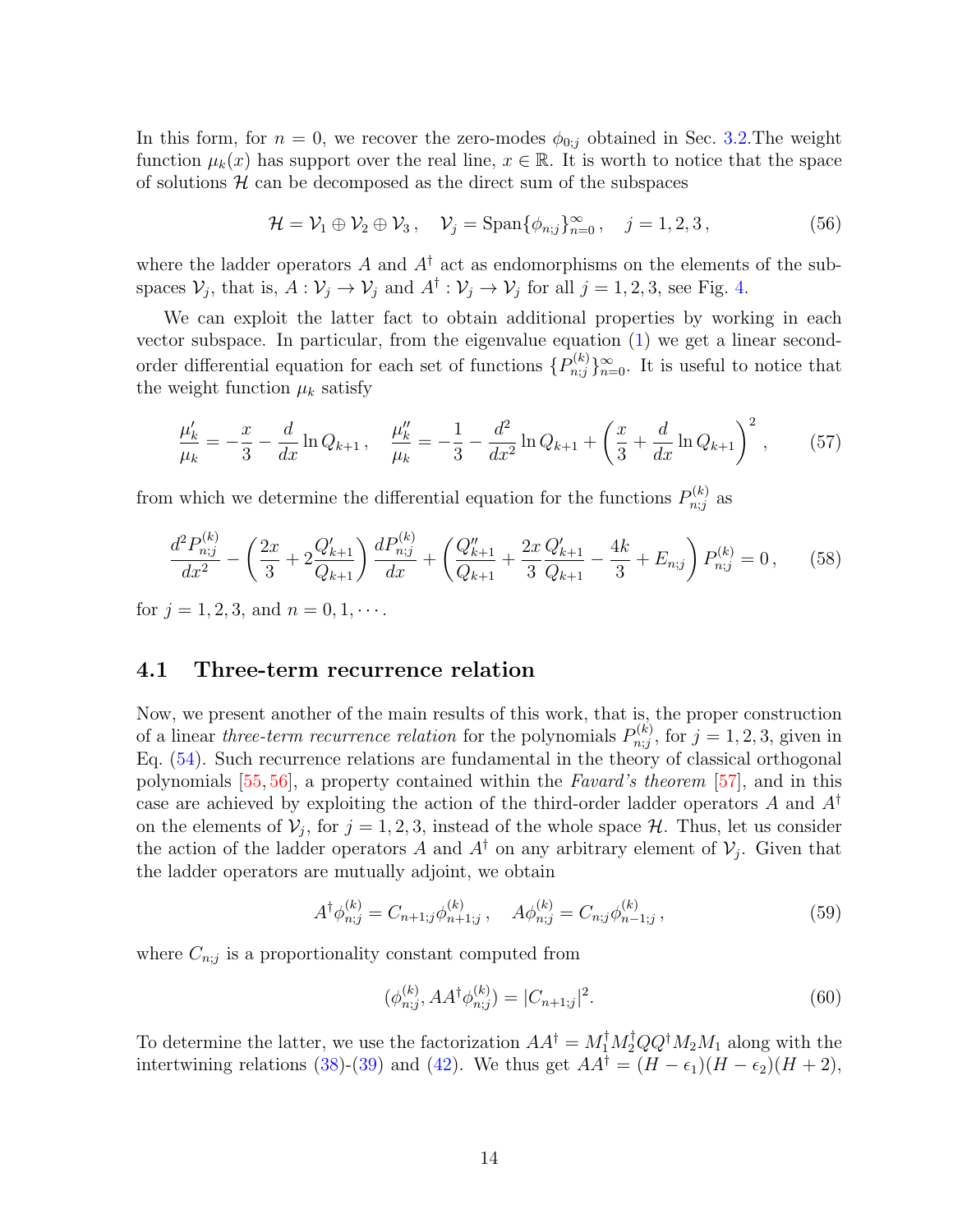<span id="page-14-0"></span>

Figure 4: (Color online) Eigenfunctions  $\phi_n^{(k)}$  of H arranged according to the increasing eigenvalues  $E_n$ , together with the subspace decomposition  $\mathcal{H} \equiv \mathcal{V}_1 \oplus \mathcal{V}_2 \oplus \mathcal{V}_3$  introduced in [\(56\)](#page-13-0). The eigenfunctions  $\phi_{n;j}^{(k)}$ , for  $j = 1, 2, 3$ , and  $n = 0, 1, \dots$ , are given in [\(54\)](#page-12-1), and computed through the three-term recurrence relation  $(70)$ .

and, with the aid of [\(43\)](#page-9-2), we obtain the proportionality constants as

$$
C_{n+1,1} := \sqrt{2^3(n+1)\left(n-k+\frac{2}{3}\right)\left(n-k+\frac{1}{3}\right)},\tag{61}
$$

$$
C_{n+1,2} := \sqrt{2^3(n+1)\left(n+\frac{2}{3}\right)\left(n+k+\frac{4}{3}\right)},\tag{62}
$$

$$
C_{n+1,3} := \sqrt{2^3(n+1)\left(n+\frac{4}{3}\right)\left(n+k+\frac{5}{3}\right)}.
$$
\n(63)

From the latter, together with Eq. [\(59\)](#page-13-1), the normalization constants  $\mathcal{N}_{n;j}$  are determined in terms of the normalization constants  $\mathcal{N}_{0;j}$  of the corresponding zero-mode as

<span id="page-14-1"></span>
$$
\mathcal{N}_{n+1;j} := \mathcal{N}_{0;j} \prod_{p=0}^{n} C_{p+1;j}, \quad n = 0, 1, \cdots, \quad j = 1, 2, 3. \tag{64}
$$

Moreover, from the explicit action of the ladder operators  $A$  and  $A^{\dagger}$ , combined with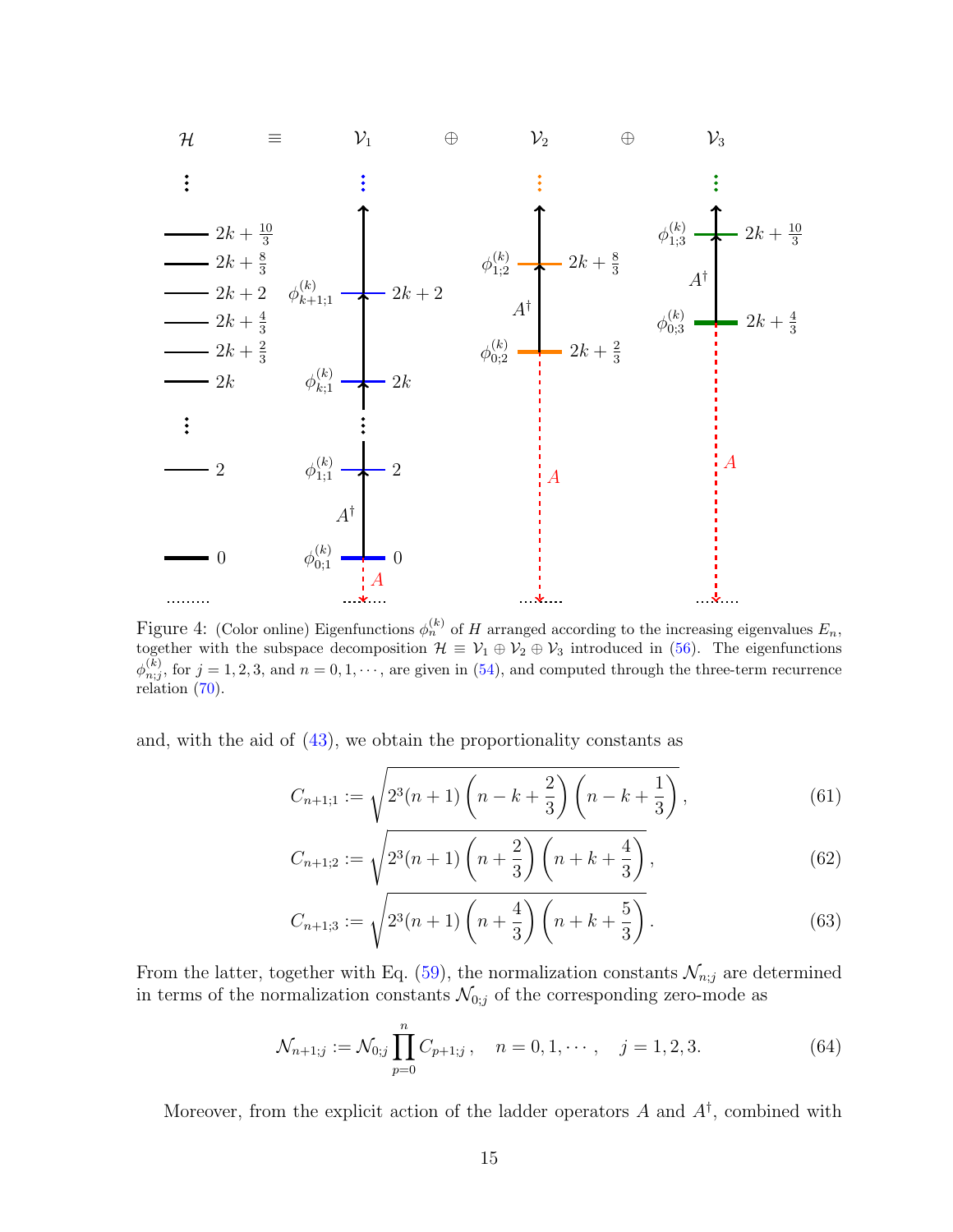the differential equations obtained in Eq. [\(58\)](#page-13-2), we determine the following set of equations:

$$
\mathcal{G}_{n;j}(x)\frac{dP_{n;j}^{(k)}}{dx} + \left[ -\frac{Q_k'}{Q_k}\mathcal{G}_{n;j}(x) + E_{n;j}w_{k,0}^{[1]}\right]P_{n;j}^{(k)} = \mathcal{L}_{n;j}P_{n-1;j}^{(k)},\tag{65}
$$

$$
\mathcal{G}_{n+1;j}(x)\frac{dP_{n;j}^{(k)}}{dx} - \left[ \left( \frac{2x}{3} + \frac{Q_{k,1}'}{Q_{k,1}} \right) \mathcal{G}_{n+1;j}(x) + \left( \frac{2}{3} - 2k + E_{n;j} \right) w_{k,0}^{[3]} \right] P_{n;j}^{(k)} = -\tilde{\mathcal{L}}_{n;j} P_{n+1;j}^{(k)},\tag{66}
$$

where

<span id="page-15-2"></span><span id="page-15-1"></span>
$$
\mathcal{G}_{n;j}(x) := \frac{2}{9} \frac{Q_{k+2} Q_k}{Q_{k+1}^2} - E_{n;j} \equiv \frac{2}{9} \frac{Q_{k+1,1} Q_{k+1,-1}}{Q_{k+1}^2} + \frac{2}{3} + 2k - E_{n;j},\tag{67}
$$

$$
\mathcal{L}_{0;j} := 0, \quad \mathcal{L}_{n+1;j} := 1, \quad \tilde{\mathcal{L}}_{n;j} := (C_{n+1;j})^2, \quad n = 0, 1, \cdots, \quad j = 1, 2, 3. \tag{68}
$$

By subtracting Eq. [\(65\)](#page-15-1) with Eq. [\(66\)](#page-15-2), and after performing some calculations, we get

$$
\tilde{\mathcal{L}}_{0;j} P_{1;j}^{(k)}(x) = \left[ -w_{k,0}^{[2]}(x)\mathcal{G}_{1;j}(x) + E_{0;j}w_{k,0}^{[1]}(x)\frac{\mathcal{G}_{1;j}(x)}{\mathcal{G}_{0;j}(x)} + w_{k,0}^{[3]}(x)\left(\frac{2}{3} - 2k + E_{0;j}\right) \right] P_{0;j}^{(k)}(x) ,\tag{69}
$$

together with the three-term recurrence relation

<span id="page-15-0"></span>
$$
\tilde{\mathcal{L}}_{n+1;j} P_{n+2;j}^{(k)}(x) + \frac{\mathcal{G}_{n+2;j}(x)}{\mathcal{G}_{n+1;j}(x)} P_{n;j}^{(k)}(x) \n= \left[ -w_{k,0}^{[2]}(x)\mathcal{G}_{n+2;j}(x) + E_{n+1;j}w_{k,0}^{[1]}(x)\frac{\mathcal{G}_{n+2;j}(x)}{\mathcal{G}_{n+1;j}(x)} + w_{k,0}^{[3]}(x)\left(\frac{2}{3} - 2k + E_{n+1;j}\right) \right] P_{n+1;j}^{(k)}(x) ,
$$
\n(70)

for  $j = 1, 2, 3$  and  $n = 0, 1, \dots$ , where  $w_{k}^{[p]}$  $_{k,0}^{[p]}$  are given in Eqs. [\(20\)](#page-5-1)-[\(22\)](#page-5-2) for  $p = 1, 2, 3$ , and the initial conditions  $P_{0:i}^{(k)}$  $\int_{0.5}^{0.6}$  are given in [\(55\)](#page-12-2). In terms of finite-difference calculus, we notice that Eq. [\(70\)](#page-15-0) is a second-order finite-difference equation that requires two boundary conditions to determine  $P_{n;j}^{(k)}$  uniquely. However, for  $n = 0$ , we have  $L_{0;j} = 0$  and thus  $P_{1:i}^{(k)}$  $p_{0;j}^{(k)}$  is determined exclusively from  $P_{0;j}^{(k)}$  $\mathfrak{d}_{0;j}^{(\kappa)}$ , for  $j=1,2,3$ . The latter means that we only require  $P_{0,j}^{(k)}$  as the initial condition for each polynomial sequence, the remaining terms are then computed recursively. To illustrate our results, we present in Tables [4](#page-16-0)[-5](#page-17-1) the explicit form of  $P_{n,j}^{(k)}$  for several values of k and n. Such terms are computed using the generalized Okamoto polynomials given in Tables [1-](#page-6-4)[3.](#page-11-1)

From the three-term recurrence relation in [\(70\)](#page-15-0), it seems that  $P_{n,i}^{(k)}$  $n_{i,j}^{(k)}$  takes the form of a rational function. Nevertheless, after computing explicitly some terms, it follows that  $P_{n,i}^{(k)}$  $n,j$ leads indeed to polynomials. Such a computation is presented in Tables [4-](#page-16-0)[5,](#page-17-1) for several values of n and  $k = 1, 3$ . Clearly, the latter is by no means a proof about the polynomial structure of  $P_{n:k}^{(k)}$  $n_{n,k}^{(k)}$ , and a more detailed analysis is required. This is a fact discussed in the following sections.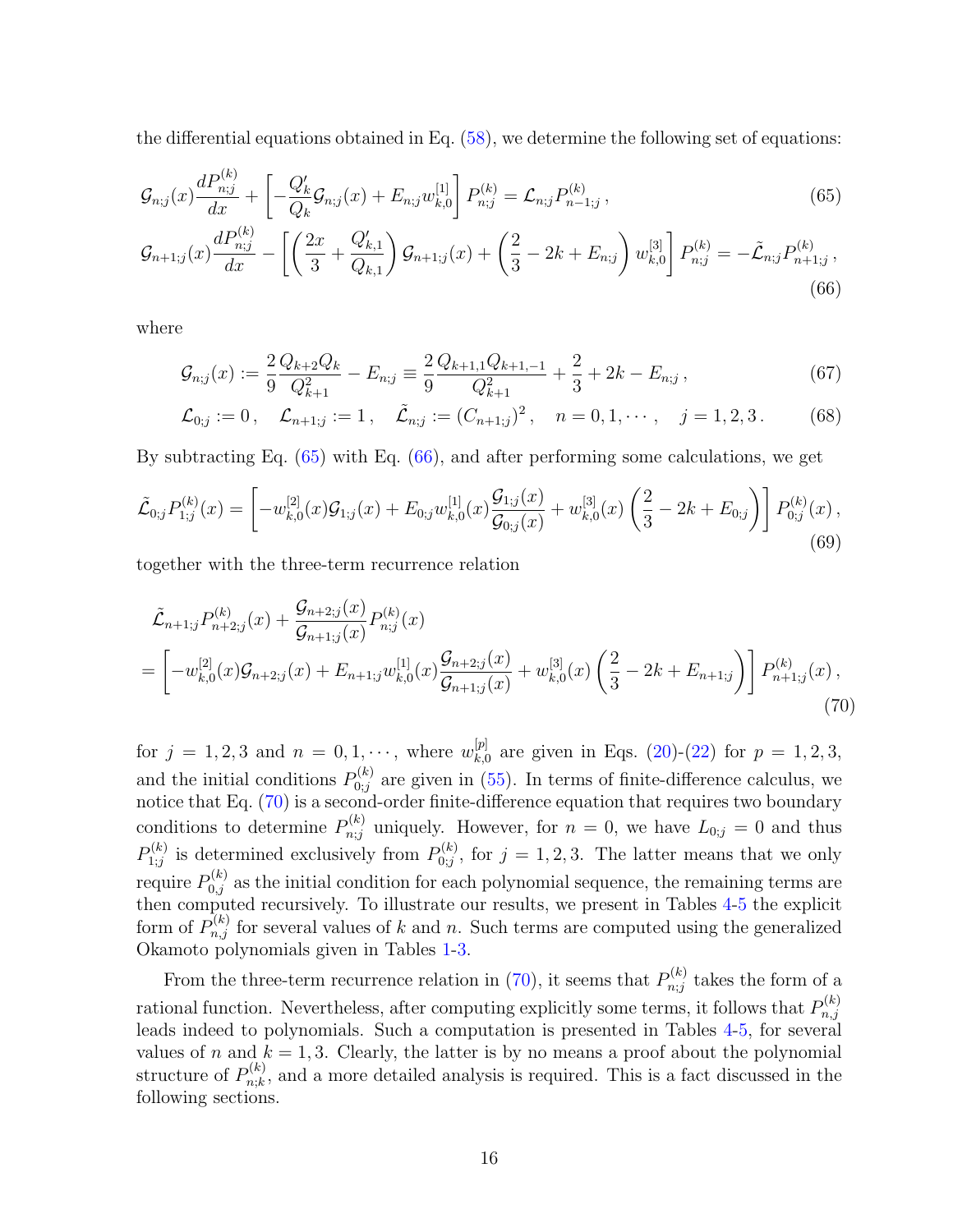<span id="page-16-0"></span>

| $\overline{n}$              | $\boxed{P_{n;1}^{(k=1)}(x)}/{\mathcal{D}_{n;1}^{(k=1)}}$                    | $P_{n;1}^{(k=3)}/\mathcal{D}_{n;1}^{(k=3)}$                                                   |
|-----------------------------|-----------------------------------------------------------------------------|-----------------------------------------------------------------------------------------------|
| $\Omega$                    |                                                                             | $\frac{n!}{8x^6+60x^4+90x^2+135}$                                                             |
| $\mathbf{1}$                | $\frac{x(2x^2+9)}{8x^6-36x^4-162x^2+81}$                                    | $x(16x^8+480x^6+3528x^4+7560x^2+8505)$                                                        |
| $\mathcal{D}_{\mathcal{L}}$ |                                                                             | $64x^{12} + 2496x^{10} + 35280x^8 + 211680x^6 +$                                              |
|                             |                                                                             | $510300x^4 + 510300x^2 - 382725$                                                              |
| 3                           | $x(16x^8 - 432x^6 + 1944x^4 + 4860x^2 - 10935)$                             | $x(128x^{14} + 4416x^{12} + 58464x^{10} + 390960x^8 +$                                        |
|                             |                                                                             | $1370520x^6 + 2143260x^4 - 2296350x^2$ -                                                      |
|                             |                                                                             | 10333575)                                                                                     |
| 4                           | $64x^{12} - 4032x^{10} + 73872x^8 - 381024x^6$                              | $\frac{512x^{18} + 8448x^{16} - 32256x^{14} - 1126656x^{12} -$                                |
|                             | $306180x^{4} + 2755620x^{2} - 688905$                                       | $6516288x^{10} - 12247200x^{8} - 7348320x^{6} +$                                              |
|                             |                                                                             | $165337200x^4 + 310007250x^2 - 93002175$                                                      |
| $\overline{n}$              | $P_{n;2}^{(k=1)}(x)/\mathcal{D}_{n;2}^{(k=1)}$<br>$4x^4+12x^2-9$            | $P_{n;2}^{(k=3)}/\mathcal{D}_{n;2}^{(k=3)}$                                                   |
| $\Omega$                    |                                                                             | $\frac{256x^{16} + 7680x^{14} + 80640x^{12} + 362880x^{10} + }{4000x^{12} + 362880x^{10} + }$ |
|                             |                                                                             | $453600x^8 \ \ - \ \ 1905120x^6 \ \ - \ \ 14288400x^4 \ \ -$                                  |
|                             |                                                                             | $21432600x^2+8037225$                                                                         |
| $\mathbf{1}$                | $x\left(8x^6-84x^4-126x^2+567\right)$                                       | $x(512x^{18}+3840x^{16}-129024x^{14}-1451520x^{12}-$                                          |
|                             |                                                                             | $2358720 x^{10} + 24766560 x^8 + 106142400 x^6 +$                                             |
|                             |                                                                             | $445798080x^4 + 208967850x^2 - 940355325$                                                     |
| $\mathfrak{D}$              | $\frac{32x^{10} - 1200x^8 + 10080x^6 - 85050x^2 + 25515}{x^2 + 25515}$      | $\sqrt{2048x^{22}}$ - $58368x^{20}$ - $806400x^{18}$<br>$^{+}$                                |
|                             |                                                                             | $13996800x^{16} + 131155200x^{14} - 240589440x^{12} -$                                        |
|                             |                                                                             | $4606580160x^{10}$ - $8438320800x^{8}$                                                        |
|                             |                                                                             | $39285955800x^6$ + $56421319500x^4$<br>$+$                                                    |
|                             |                                                                             | $197474618250x^2 - 42315989625$                                                               |
| 3                           | $x(64x^{12}-4992x^{10}+121680x^8-1010880x^6+$                               | $x(4096x^{24} - 319488x^{22} + 4773888x^{20})$<br>$+$                                         |
|                             | $1326780x^4 + 7960680x^2 - 8955765$                                         | $85432320x^{18}$ -<br>$1369094400x^{16}$                                                      |
|                             |                                                                             | $8770083840x^{14}\quad \  +\quad \  \  58205226240x^{12}$<br>$+$                              |
|                             |                                                                             | $430768316160x^{10} - 186041091600x^8$<br>$+$                                                 |
|                             |                                                                             | $1715208112800x^6$ - $14150466930600x^4$                                                      |
|                             |                                                                             | $19296091269000x^2 + 21708102677625$                                                          |
| 4                           | $\frac{256x^{16}}{ }$ - $\frac{33792x^{14}}{ }$ + $\frac{1587456x^{12}}{ }$ | $\frac{16384x^{28} - 2310144x^{26} + 102371328x^{24}}{25}$                                    |
|                             | $32617728x^{10} + 283551840x^8 - 700539840x^6$ -                            | $1135337472 x^{22} - 22142647296 x^{20}$<br>$+$                                               |
|                             | $1576214640x^{4} + 4728643920x^{2} - 886620735$                             | $383543424000 x^{18} \quad + \quad 1297481898240 x^{16}$                                      |
|                             |                                                                             | $21340876170240x^{14} - 79981334072640x^{12} +$                                               |
|                             |                                                                             | $351830022223680x^{10} - 222364480338000x^8 +$                                                |
|                             |                                                                             | $5263973698183200x^{6} + 955156517815500x^{4} -$                                              |
|                             |                                                                             | $14327347767232500x^2 + 2149102165084875$                                                     |

Table 4: Polynomials  $P_{n:i}^{(k)}$  $n_{i,j}^{(k)}$  computed through the three-term recurrence relation [\(70\)](#page-15-0) for  $j = 1, 2$  and  $n = 0, 1, 2, 3, 4$ . The constants  $\mathcal{D}_{n;1}^{(k)}$  and  $\mathcal{D}_{n;2}^{(k)}$  are integer scaling factors.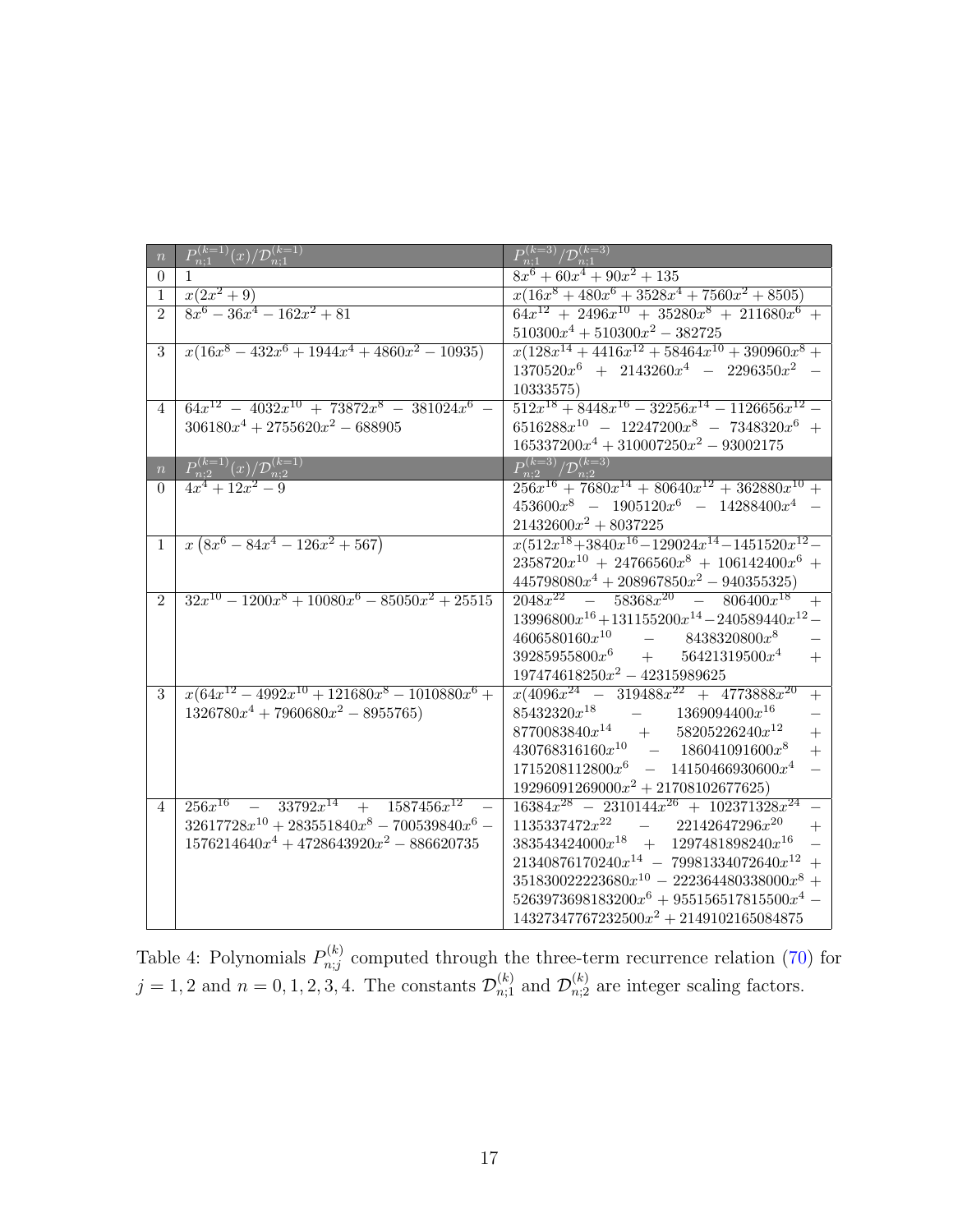<span id="page-17-1"></span>

| $\overline{n}$ | $P_{n;3}^{(k=1)}(x)/\mathcal{D}_{n;3}^{(k=1)}$     | $P^{(k=3)}/\mathcal{D}^{(k=3)}$                                                                     |
|----------------|----------------------------------------------------|-----------------------------------------------------------------------------------------------------|
| $\Omega$       | $x(4x^4-45)$                                       | $x(256x^{16} + 6144x^{14} + 34560x^{12} - 138240x^{10} -$                                           |
|                |                                                    | $2138400x^8$ - $8553600x^6$ - $22453200x^4$ +                                                       |
|                |                                                    | 63149625)                                                                                           |
| 1              | $16x^8 - 288x^6 + 360x^4 + 3240x^2 - 1215$         | $\frac{1024x^{20} - 3072x^{18} - 407808x^{16} - 1797120x^{14} + }{407808x^{16} - 1797120x^{14} + }$ |
|                |                                                    | $18506880x^{12} + 155675520x^{10} + 314344800x^8 +$                                                 |
|                |                                                    | $808315200x^{6} - 2778583500x^{4} - 6820159500x^{2} +$                                              |
|                |                                                    | 1705039875                                                                                          |
| $\mathfrak{D}$ | $x(32x^{10} - 1584x^8 + 20592x^6 - 49896x^4 -$     | $\sqrt{x(2048x^{22} - 89088x^{20} - 290304x^{18})}$                                                 |
|                | $187110x^2 + 280665$                               | $27530496x^{16} + 66624768x^{14} - 1684126080x^{12} -$                                              |
|                |                                                    | $8355856320x^{10}$ + 6870679200 $x^8$<br>$+$                                                        |
|                |                                                    | $1717669800x^6$ + $378746190900x^4$<br>$+$                                                          |
|                |                                                    | $405799490250x^2 - 608699235375$                                                                    |
| 3              |                                                    | $\frac{8192x^{26}}{-} 798720x^{24} + 19353600x^{22}$<br>$^{+}$                                      |
|                | $15717240x^{6} + 23575860x^{4} - 106091370x^{2} +$ | $102574080x^{20}$ - $5769792000x^{18}$                                                              |
|                | 22733865                                           | $629233920x^{16}$<br>$+$<br>$391975718400x^{14}$<br>$+$                                             |
|                |                                                    | $884443795200x^{12} - 6959998029600x^{10}$                                                          |
|                |                                                    | $3246395922000x^8$ - $95444040106800x^6$<br>$+$                                                     |
|                |                                                    | $14608781649000x^4 + 295827828392250x^2$                                                            |
|                |                                                    | 49304638065375                                                                                      |
| $\overline{4}$ | $x(256x^{16} - 39168x^{14} + 2193408x^{12})$       | $x(16384x^{28} - 2703360x^{26})$<br>$+$                                                             |
|                | $56137536x^{10} + 661620960x^8 - 2977294320x^6 +$  | $149409792x^{24}$ - $2765905920x^{22}$                                                              |
|                | $20096736660x^2 - 15072552495$                     | $15309388800x^{20} +$<br>$819467228160x^{18}$                                                       |
|                |                                                    | $1871143545600x^{16} - 54521712645120x^{14}$<br>$+$                                                 |
|                |                                                    | $22612029854400x^{12} + 1482481454126400x^{10} -$                                                   |
|                |                                                    | $1026139373859600x^8$<br>$^+$                                                                       |
|                |                                                    | $12480073465860000x^6$                                                                              |
|                |                                                    | $27518561992221300x^4$                                                                              |
|                |                                                    | $58968347126188500x^2 + 44226260344641375$                                                          |

Table 5: Polynomials  $P_{n:i}^{(k)}$  $n_{i,j}^{(k)}$  computed through the three-term recurrence relation [\(70\)](#page-15-0) for  $j = 3$  and  $n = 0, 1, 2, 3, 4$ . The constants  $\mathcal{D}_{n;3}^{(k)}$  are integer scaling factors.

## <span id="page-17-0"></span>5 Connection to higher-order SUSY QM

So far, we have identified the potential  $V^{(k)}(x)$  written in terms of the Okamoto polynomials and constrained to the third-order shape-invariant condition [\(2\)](#page-3-1). In contradistinction to previous works, the spectral problem was determined in general for any value of the arbitrary parameter  $k = 0, 1, \dots$ . Moreover, a mechanism to generate the higher-modes through a three-term recurrence relation, for arbitrary  $k$ , was introduced. In this section, for completeness, we discuss the connection from our previous results to the higher-order SUSY QM construction. It is worth to mention that, for the construction discussed in [\[35\]](#page-30-11), it was found that the resulting potential was related to a two-step SUSY construction of the harmonic oscillator. Such a case corresponds to  $k = 1$  in our construction. We thus complement such a discussion, and generalize it for any values of k.

Before proceeding, we explore the asymptotic behavior of the rational term  $\frac{Q_{k+2}Q_k}{Q_{k+1}^2}$  in the potential  $V^{(k)}(x)$  obtained in [\(29\)](#page-6-2), where  $Q_k \equiv Q_{k,0}$ . It is well-known [\[28,](#page-29-8) [54\]](#page-31-6) that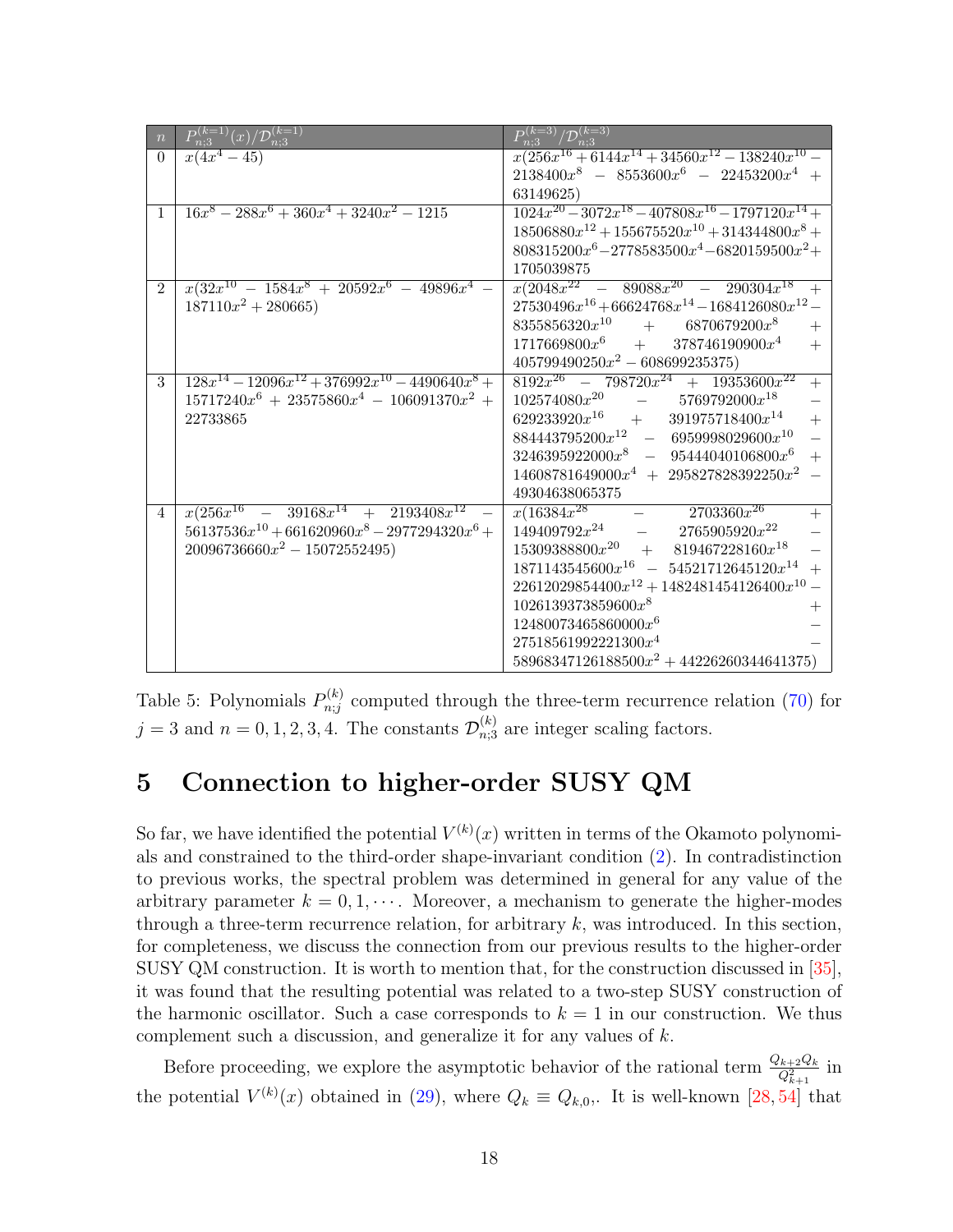$Q_{m,n}$  is a polynomial of degree  $d_{m,n} = m^2 + n^2 + mn - m - n$ , and thus the rational part of the potential  $V^{(k)}$  is a polynomial of degree  $2(k^2 + k + 1)$  and  $2k(k + 1)$  in the numerator and denominator, respectively. The latter implies that the whole potential  $V^{(k)}(x)$  behaves asymptotically as a polynomial of degree two for  $x \to \pm \infty$ . Thus, from Oblomkov's theorem [\[58\]](#page-31-10), it follows that  $V^{(k)}(x)$  can be constructed from the harmonic oscillator through several rational Darboux transformations.

The generalized Okamoto polynomials admit a Wronskian representation obtained from the relationship between the Schur polynomials and the  $\tau$  function defining the Toda-type equations [\(23\)](#page-5-0)-[\(24\)](#page-5-5). See [\[59–](#page-31-11)[61\]](#page-31-12) for further details. Such a Wronskian representation allows us identifying the corresponding elements required to perform the Darboux transformation to generate  $V^{(k)}(x)$ . Thus, from [\[28\]](#page-29-8) we have

<span id="page-18-0"></span>
$$
Q_{m,n} = C_{m,n} \operatorname{Wr}(\Psi_1, \cdots, \Psi_{3m+3n-5}, \Psi_2, \cdots, \Psi_{3n-4}), \quad n = 1, 2, \cdots, \quad m = 0, 1, \cdots,
$$
\n(71)

where the proportionality constant  $C_{m,n}$  is fixed so that [\(23\)](#page-5-0)-[\(24\)](#page-5-5) are fulfilled, and  $Wr(\cdot)$ denotes the usual Wronskian determinant

$$
\text{Wr}(f_1, f_2, \cdots, f_n) = \begin{vmatrix} f_1 & f_2 & \cdots & f_n \\ f'_1 & f'_2 & \cdots & f'_n \\ \vdots & \vdots & \ddots & \vdots \\ f_1^{(n-1)} & f_2^{(n-1)} & \cdots & f_n^{(n-1)} \end{vmatrix}, \quad f^{(n)} \equiv \frac{d^n f}{dx^n}.
$$
 (72)

The functions  $\psi_n(x)$  are determined from the generating function [\[28\]](#page-29-8)

<span id="page-18-3"></span>
$$
e^{2x\xi + 3\xi^2} = \sum_{r=0}^{\infty} \Psi_r(x)\xi^r, \quad \Psi_r(x) := \frac{1}{3^{r/2}r!} \mathcal{H}_r\left(\frac{x}{\sqrt{3}}\right),\tag{73}
$$

with  $\mathcal{H}_r(z) = i^r H_r(iz)$  and  $H_r(z)$  the *pseudo-Hermite* and *Hermite* polynomials [\[53\]](#page-31-5), respectively. Notice that  $C_{m,n}$  does not modify the form of  $V^{(k)}(x)$  as such a constant vanishes inside the logarithmic derivative. Moreover,  $C_{m,n}$  can be absorbed by the zeromodes normalization factor, and thus its explicit form is not required throughout the rest of the manuscript.

The Wronskian representation for the conventional Okamoto polynomials  $Q_m \equiv Q_{m,0}$ must be handled with caution, as the length of the partition defining the corresponding  $\tau$  function used in [\(71\)](#page-18-0) is not the appropriate one, see [\[59\]](#page-31-11). In such a case we get

<span id="page-18-1"></span>
$$
Q_m = C_m \text{Wr}(\Psi_2, \cdots, \Psi_{3m-4}), \quad m = 0, 1, \cdots.
$$
 (74)

Notice that fixing  $n = 0$  in [\(71\)](#page-18-0) does not lead to the right representation given in [\(74\)](#page-18-1).

On the other hand, the generalized Okamoto polynomials  $Q_{m,n}$  possess a symmetry [\[28\]](#page-29-8) of the form  $Q_{m,n}(x) = \exp(-\frac{i}{2})$  $\frac{i}{2}\pi d_{m,n}Q_{n,m}(ix)$ , with  $d_{m,n} = m^2 + n^2 + mn - m - n$  the degree of the Okamoto polynomial. This symmetry allows us getting the alternative representation

<span id="page-18-2"></span>
$$
Q_{m,n} = D_{m,n} \operatorname{Wr}(\psi_1, \psi_4, \cdots \psi_{3n+3m-5}, \psi_2, \psi_5, \cdots \Psi_{3m-4}), \qquad (75)
$$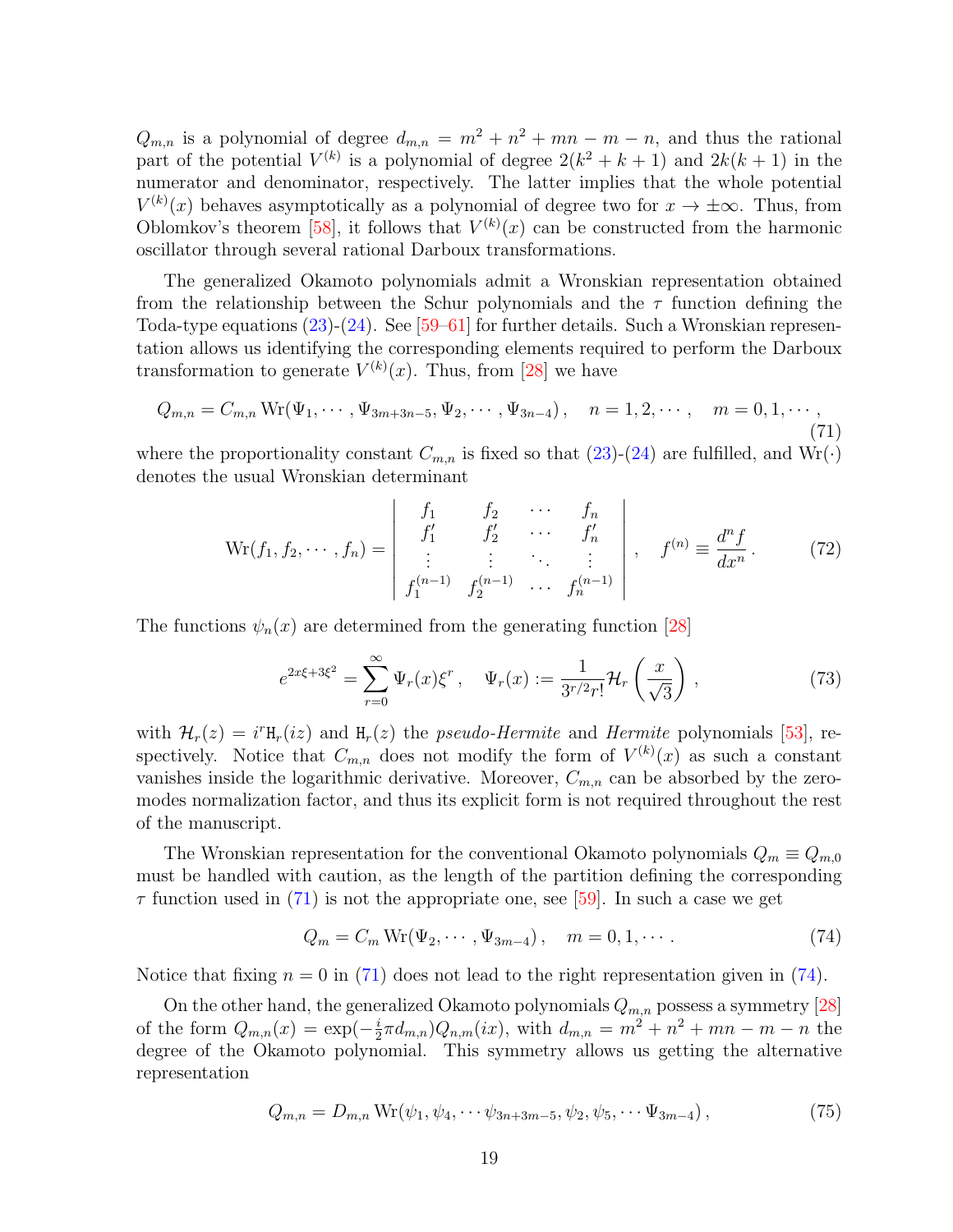where

$$
\psi_r(x) := (-i)^r \Psi_r(-ix) = \frac{1}{3^{r/2} r!} \mathbf{H}_r\left(\frac{x}{\sqrt{3}}\right) ,\qquad (76)
$$

and  $D_{m,n}$  is a proportionality constant. In this form, we have a Wronskian representation in terms of pseudo-Hermite polynomials [\(71\)](#page-18-0) and one in terms of Hermite polyno-mials [\(75\)](#page-18-2). Additional representations have been recently reported in terms of *pseudo-*Wronskians, which are composed of a combination of Hermite and pseudo-Hermite polynomials  $[62]$ . During the rest of this manuscript, we focus mostly on the representation  $(75)$ as it reproduces the right results for  $n = 0$  and  $n = -1$ .

The Wronskian representations allow finding a relation between the potential  $V^{(k)}(x)$ and the higher-order Darboux transformations. To this end, let us introduce the following short and convenient notation:

<span id="page-19-3"></span><span id="page-19-2"></span>
$$
\mathcal{W}_{\{i_1,\dots,i_m\}} = \text{Wr}\left(\psi_{i_1},\dots,\psi_{i_m}\right), \quad \mathfrak{W}_{\{i_1,\dots,i_m\}} = \text{Wr}\left(\Psi_{i_1},\dots,\Psi_{i_m}\right),\tag{77}
$$

together with

$$
\widetilde{\mathcal{W}}_{\{i_1,\cdots,i_m\}} = \text{Wr}\left(\widetilde{\psi}_{i_1},\cdots,\widetilde{\psi}_{i_m}\right), \qquad \widetilde{\mathfrak{W}}_{\{i_1,\cdots,i_m\}} = \text{Wr}\left(\widetilde{\Psi}_{i_1},\cdots,\widetilde{\Psi}_{i_m}\right), \qquad (78)
$$

$$
\tilde{\psi}_r := e^{-\frac{x^2}{6}} \psi_r = \frac{e^{-\frac{x^2}{6}}}{3^{r/2} r!} \mathbf{H}_r \left( \frac{x}{\sqrt{3}} \right) , \qquad \tilde{\Psi}_r := e^{\frac{x^2}{6}} \Psi_r = \frac{e^{\frac{x^2}{6}}}{3^{r/2} r!} \mathcal{H}_r \left( \frac{x}{\sqrt{3}} \right) . \tag{79}
$$

With this new notation, the conventional Okamoto polynomials  $Q_{k+1}$  can be rewritten as

$$
Q_{k+1} = C_{k+1} \mathcal{W}_{\{1,\cdots,3k-2,2,\cdots,3k-1\}} = C_{k+1} e^{\frac{k}{3}x^2} \tilde{\mathcal{W}}_{\{1,\cdots,3k-2,2,\cdots,3k-1\}} ,\qquad (80)
$$

$$
Q_{k+1} = D_{k+1} \mathfrak{W}_{\{2,\cdots,3k-1\}} = D_{k+1} e^{-\frac{k}{6}x^2} \tilde{\mathfrak{W}}_{\{2,\cdots,3k-1\}}\,,\tag{81}
$$

where we have used the Wronskian identity  $\text{Wr}(gf_1, \dots, gf_n) = g^n \text{Wr}(f_1, \dots, f_n)$  [\[63\]](#page-32-1).

Therefore, the potential  $V^{(k)}(x)$  given in [\(30\)](#page-6-3) takes the two equivalent forms

<span id="page-19-4"></span>
$$
V^{(k)}(x) \equiv \frac{x^2}{9} - 2\frac{d^2}{dx^2} \ln \tilde{\mathcal{W}}_{\{1,4,\cdots,3k-2;2,5,\cdots,3k-1\}} - \frac{1}{3},\tag{82}
$$

<span id="page-19-1"></span><span id="page-19-0"></span>
$$
V^{(k)}(x) \equiv \frac{x^2}{9} - 2\frac{d^2}{dx^2} \ln \tilde{\mathfrak{W}}_{\{2,5,\cdots 3k-1\}} + 2k - \frac{1}{3}.
$$
 (83)

These expressions reveal that the third-order shape invariant construction [\(2\)](#page-3-1) is related to a higher-order SUSY transformation. In particular,  $(82)$  shows that H given in [\(2\)](#page-3-1) is related to a state-deleting SUSY transformation of the harmonic oscillator (See App. [C](#page-27-0) for details) with the physical energy levels  ${E_n^{(osc)}}_{n \in S_d}$  deleted, where  $S_d = \{1, 2, 4, 5, \cdots 3k-1\}$  $2, 2k-1$ . Alternatively, from the Wronskian representation  $(83)$ , we obtain a state adding construction in which the non-physical energy levels  $\{E_{-n}^{(osc)}\}_{n \in S_a}$  have been added, with  $\mathcal{S}_a = \{2, 5, \dots 3k-1\}$ . In this form, we verify the well-known equivalence between the state-adding and the state-deleting Darboux transformations already noticed by Felder et al. [\[64\]](#page-32-2).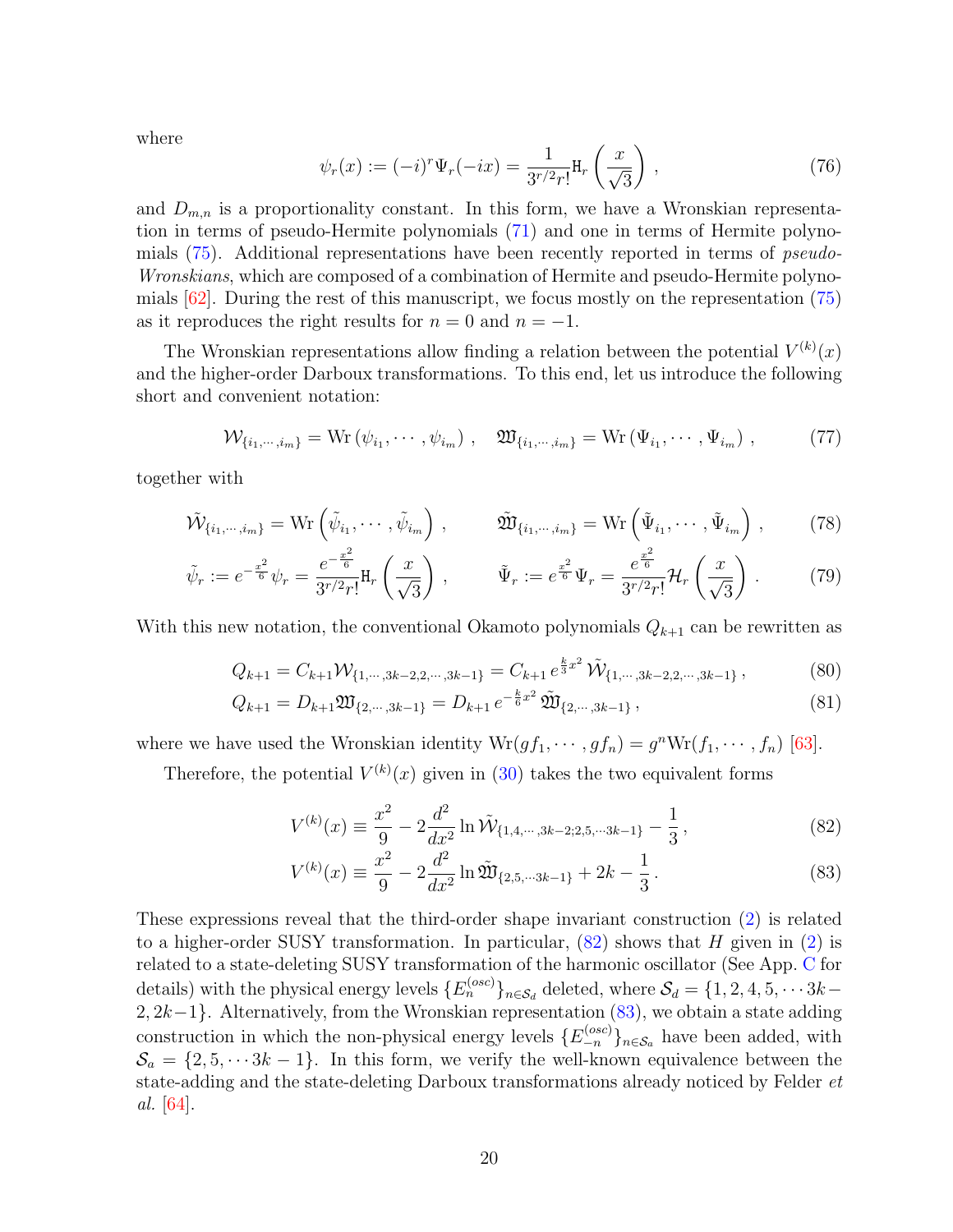Lastly, using [\(71\)](#page-18-0) and the action of the creation operator  $A^{\dagger}$ , the higher-modes can be alternatively determined from the Wronskian representation, leading to (see App. [B](#page-25-0) for details)

<span id="page-20-0"></span>
$$
\phi_{n;1}^{(k)}(x) \equiv \frac{\mu_k(x)}{\sqrt{\tilde{\mathcal{N}}_{n;1}}} \mathcal{W}_{I^{(k)} \cup \{3n\}}, \quad \phi_{n;2}^{(k)}(x) \equiv \frac{\mu_k(x)}{\sqrt{\tilde{\mathcal{N}}_{n;2}}} \mathcal{W}_{I^{(k)} \cup \{3n+3k+1\}},
$$
\n
$$
\phi_{n;3}^{(k)}(x) \equiv \frac{\mu_k(x)}{\sqrt{\tilde{\mathcal{N}}_{n;3}}} \mathcal{W}_{I^{(k)} \cup \{3n+3k+2\}},
$$
\n(84)

with  $I^{(k)} = \{1, 2, 4, 5, \cdots, 3k - 2, 3k - 1\}, \mu_k(x)$  the weight function given in [\(54\)](#page-12-1), and  $\tilde{\mathcal{N}}_{n;j}$  the corresponding normalization constants, which are different to the ones obtained in [\(64\)](#page-14-1). We thus have two different forms to represent the higher-modes. Furthermore, after comparing  $(54)$  with  $(84)$ , it is straightforward to realize that

<span id="page-20-2"></span>
$$
P_{n;1}^{(k)}(x) = \sqrt{\frac{\tilde{\mathcal{N}}_{n;1}}{\mathcal{N}_{n;1}}} \mathcal{W}_{I^{(k)} \cup \{3n\}}(x), \quad P_{n;2}^{(k)}(x) = \sqrt{\frac{\tilde{\mathcal{N}}_{n;2}}{\mathcal{N}_{n;2}}} \mathcal{W}_{I^{(k)} \cup \{3n+3k+1\}}(x),
$$
  
\n
$$
P_{n;3}^{(k)}(x) = \sqrt{\frac{\tilde{\mathcal{N}}_{n;3}}{\mathcal{N}_{n;3}}} \mathcal{W}_{I^{(k)} \cup \{3n+3k+2\}}(x),
$$
\n(85)

for  $n, k = 0, 1, \cdots$ . From the previous Wronskian representation, it is clear that the functions  $P_{n:i}^{(k)}$  $n_{n;j}^{(k)}$  computed from [\(70\)](#page-15-0) are indeed polynomials.

### 5.1 Relation with the exceptional Hermite polynomials

The Wronskian representation obtained in the previous section provides us with an additional relation that allows relating the polynomials emerging from the higher-modes with the family of orthogonal *exceptional Hermite polynomials* [\[48\]](#page-31-1). To this end, let us introduce the non-decreasing sequence of integers,  $0 \leq \lambda_1 \leq \cdots \leq \lambda_{\ell}$ , together with the partition and double partition

$$
\lambda := (\lambda_1, \cdots, \lambda_\ell), \quad \lambda^2 := (\lambda_1, \lambda_1, \cdots, \lambda_\ell, \lambda_\ell), \tag{86}
$$

respectively. The exceptional Hermite polynomials are defined as [\[48\]](#page-31-1)

<span id="page-20-1"></span>
$$
H_n^{(\lambda)}(x) \equiv H_{\lambda^2,n}(x) := \text{Wr}[\overline{\mathbf{H}}_{\nu_1}, \overline{\mathbf{H}}_{\nu_1+1}, \cdots \overline{\mathbf{H}}_{\nu_\ell}, \overline{\mathbf{H}}_{\nu_\ell+1}, \overline{\mathbf{H}}_n], \quad n \notin \{\nu_1, \nu_1 + 1, \cdots, \nu_\ell, \nu_\ell + 1\},
$$
\n(87)

where  $\bar{H}_m := H_m(x)$  and the indexes inside the Wronskian are related to the elements of the partition through

$$
\nu_j = \lambda_j + j - 1, \quad 0 \le \nu_1 < \dots < \nu_\ell, \quad j = 1, \dots \ell. \tag{88}
$$

From the latter, it is clear that the polynomials  $P_{n;j}^{(k)}$  becomes a particular case of the exceptional Hermite polynomials [\(87\)](#page-20-1). It is worth noticing that the argument of the Hermite polynomials inside the Wronskian [\(85\)](#page-20-2) is different to that of the Hermite polynomials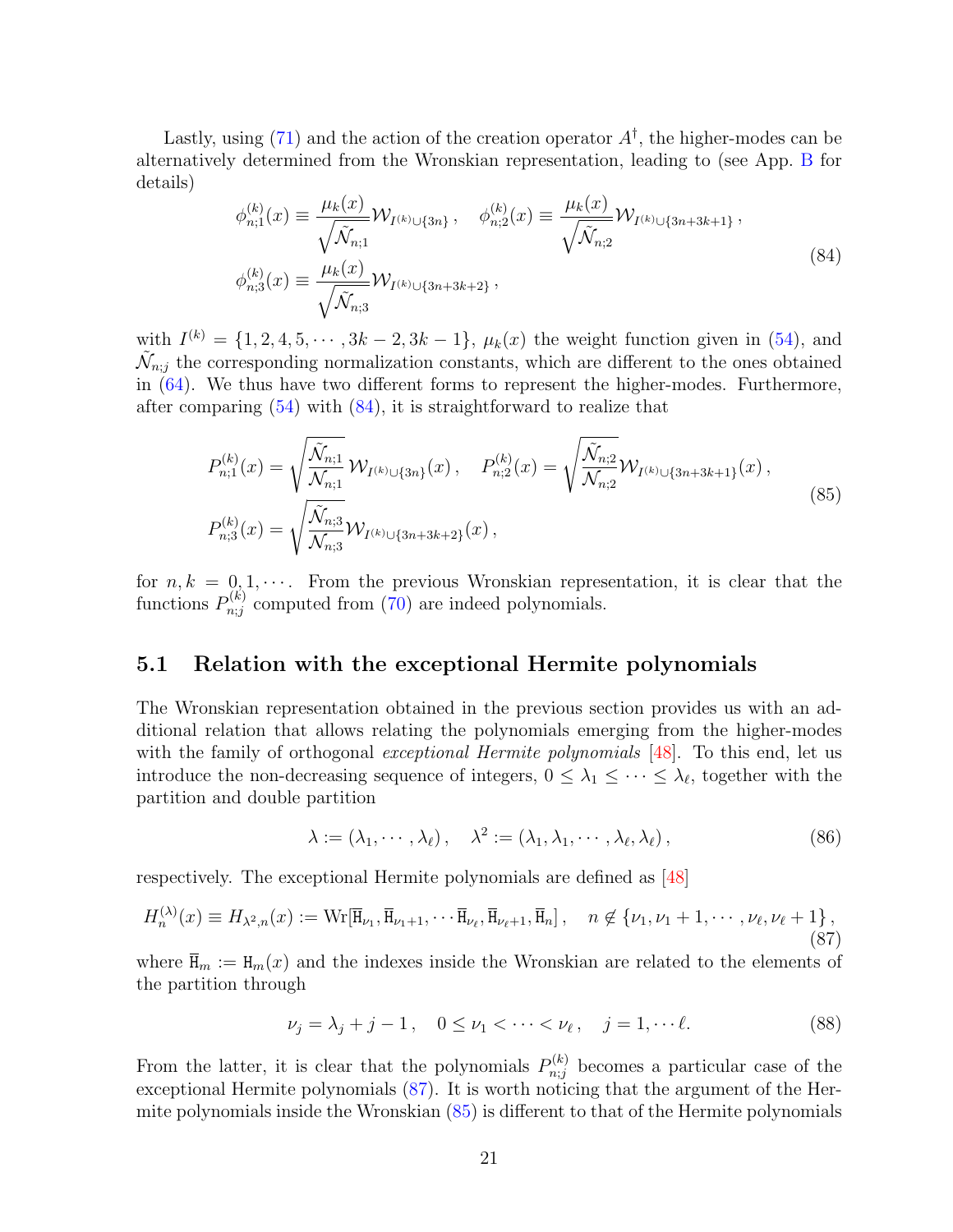in the Wronskian [\(87\)](#page-20-1). Nevertheless, a simple reparametrization of the form  $x \rightarrow$ √  $3x$ solves the issue, leading to the relation

<span id="page-21-1"></span>
$$
H_{\sigma_{n;j}}^{(\lambda_k)}(x) \equiv \mathfrak{D}_{n;j}^{(k)} \mathcal{W}_{\mathcal{I}_1 \cup \{\sigma_{n;j}\}}(\sqrt{3}x) = \mathfrak{D}_{n;j}^{(k)} \sqrt{\frac{\mathcal{N}_{n;j}}{\tilde{\mathcal{N}}_{n;k}}} P_{n;j}^{(k)}(\sqrt{3}x), \quad n = 0, 1, \cdots,
$$
 (89)

where we have used the index notation

$$
\sigma_{n;1} := 3n \,, \quad \sigma_{n;2} := 3n + 3k + 1 \,, \quad \sigma_{n;3} = 3n + 3k + 2 \,. \tag{90}
$$

with the double partition  $\lambda_k^2 := (1, 1, 2, 2, \dots, k, k)$ , or equivalently the partition  $\lambda_k :=$  $(1, 2, \dots, k)$ , so that  $\nu = {\{\nu_p\}}_{p=1}^{2k} = {1, 2, 4, 5, \dots, 3k - 2, 3k - 1}$ , for  $k = 0, 1, \dots$ . On the other hand, the proportionality constant  $\mathfrak{D}_{n;j}^{(k)}$  becomes

$$
\mathfrak{D}_{n;j}^{(k)} := 3^{\frac{k(k+1)}{4} + \frac{3k^2}{2} + \frac{\sigma_{n;j}}{2}} \left( \prod_{p=1}^k \nu_p! \right) (\sigma_{n;j}!) \,. \tag{91}
$$

Recursion formulas have been previously constructed for the families of exceptional Hermite polynomials [\[48–](#page-31-1)[50\]](#page-31-2) through the use of higher-order recurrence relations. In particular, for any family of general exceptional Hermite polynomial  $H_n^{(\lambda)}$  defined in terms of an  $(\ell + 1)$ -order Wronskian [\(87\)](#page-20-1), there is a  $(2\ell + 3)$ -order recurrence relation, with  $(\ell + 1)$  initial conditions, that generates the complete sequence of exceptional polynomials. See [\[48\]](#page-31-1) for more details. From the latter, it follows that the particular sequence  $\lambda_k$  defining  $H_{\sigma_{n;j}}^{(\lambda_k)}$  in [\(89\)](#page-21-1) should be computed from a  $(2k+3)$ -order recurrence relation. Nevertheless, from the recursion formulas [\(70\)](#page-15-0) obtained for the polynomials  $P_{n,i}^{(k)}$  $n_{n;j}^{(\kappa)}$ , we can introduce a set of new linear and third-order recurrence relations for the exceptional Hermite polynomials defined by the three disjoint sets  $S_{H_1} := \{H_{\sigma_{n;1}}^{(\lambda_k)}\}_{n=0}^{\infty}, S_{H_2} := \{H_{\sigma_{n;2}}^{(\lambda_k)}\}_{n=0}^{\infty}$ and  $S_{H_3} := \{H_{\sigma_{n;3}}^{(\lambda_k)}\}_{n=0}^{\infty}$ . That is, the rescaled exceptional Hermite polynomials defined in [\(89\)](#page-21-1) satisfy a three-term recurrence relation akin to that of orthogonal polynomials.

Thus, we can reduce the problem of the  $(2k+3)$ -order recurrence relation to three third-order recurrence relations, and the number of initial conditions are reduced from  $(k+1)$  to only one for each sequence.

### <span id="page-21-0"></span>5.2 Number of zeros

As previously mentioned, the eigenvalue problem associated with the Hamiltonian H in [\(1\)](#page-3-4) is equivalent to a Sturm-Liouville problem. In consequence, the eigenfunctions should satisfy the well-known *oscillation theorem* [\[2\]](#page-28-1). In this section, we identify the number of zeros of the generalized Okamoto polynomials  $Q_{m,n}$  and the polynomials  $P_{n;j}^{(k)}$  $n,j$ in each sequence of solutions through the Wronskian representation. Such zeros are distributed over the support of the weight function  $\mu_k(x)$ , which in this case corresponds to the real line. Studies in this regard have been addressed by Felder [\[64\]](#page-32-2) for Wronksians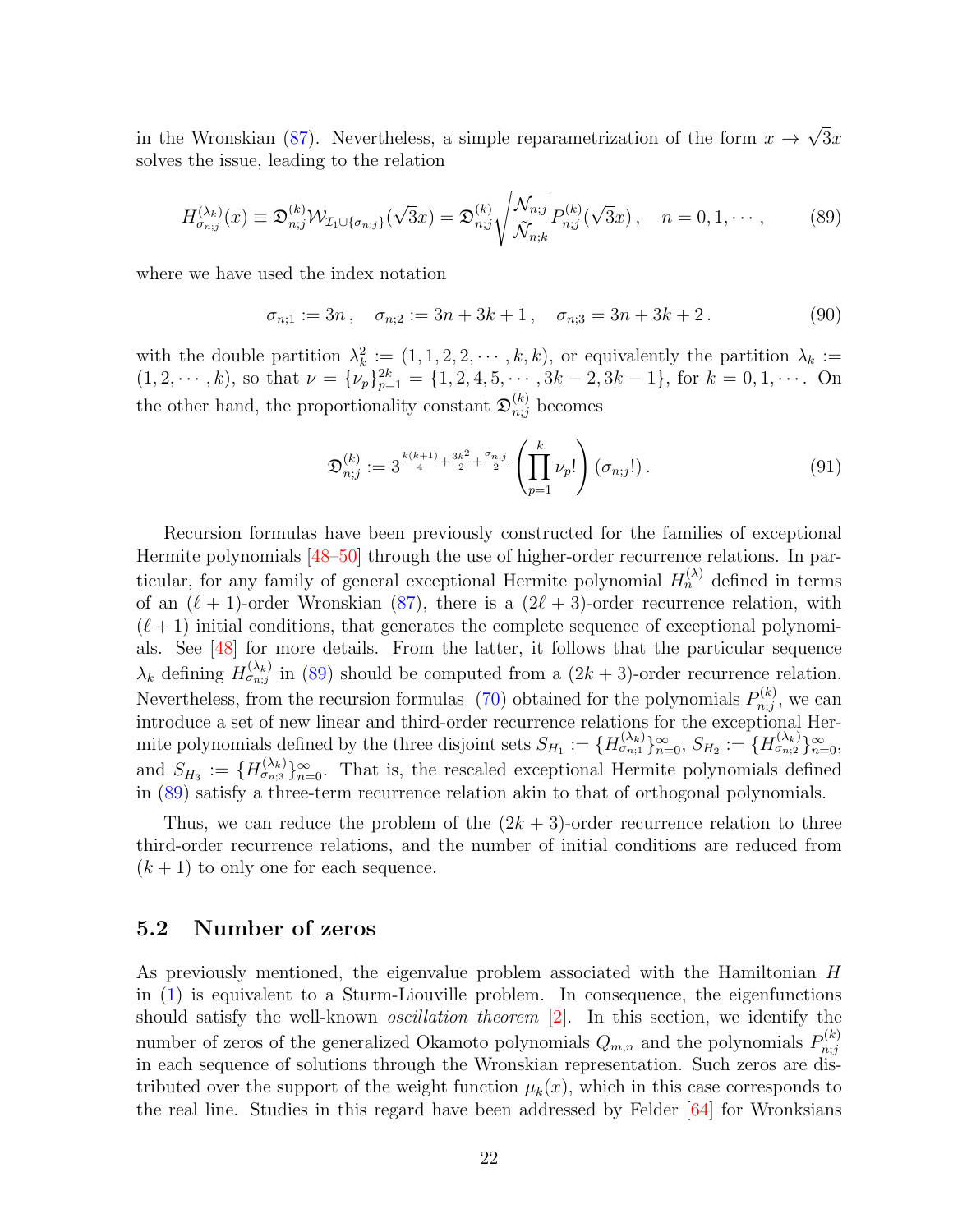| $Q_{m,n}$       | $n_0$ | $n_{+}$ | $n_t = n_0 + 2n_+$ |
|-----------------|-------|---------|--------------------|
| $Q_{2m,2n}$     |       | n.      | 2n                 |
| $Q_{2m,2n+1}$   |       | $n+m$   | $2(n+m)$           |
| $Q_{2m+1,2n}$   |       | п.      | 2n                 |
| $Q_{2m+1,2n+1}$ |       | n       | $2(n+m)+1$         |

<span id="page-22-2"></span><span id="page-22-0"></span>Table 6: Number of zeros at  $x = 0$   $(n_0)$ ,  $x > 0$   $(n_+)$ , and the total number of zeros in  $x \in \mathbb{R}$  ( $n_t$ ) of the generalized Okamoto polynomials  $Q_{m,n}$ .

| $\vert 0 \leq n \leq k$ |         | $3n+k+1$   $3n+k+2$ |  |
|-------------------------|---------|---------------------|--|
| n > k                   | $3n-2k$ |                     |  |

Table 7: Total number of zeros in  $x \in \mathbb{R}$  of the eigenfunctions  $\phi_{n;1}^{(k)}$ ,  $\phi_{n;2}^{(k)}$ , and  $\phi_{n;3}^{(k)}$ .

defined in terms of sequences of contigous Hermite polynomials, and recently in [\[65\]](#page-32-3) for general sequences. In the latter, the authors conjectured that a Wronskian of the form  $Wr(H_{\xi_1}, \dots, H_{\xi_\ell})$  characterized by the partition  $\tilde{\lambda} = (\tilde{\lambda}_1, \dots, \tilde{\lambda}_\ell)$ , with  $\tilde{\lambda}_j = \xi_j - j + 1$ , has the following number of real zeros [\[65\]](#page-32-3):

- (a) A zero of multiplicity  $n_0 = \frac{d_{\xi}(d_{\xi}+1)}{2}$  $a_{\xi}^{(\xi+1)}$  at  $x = 0$ . With  $d_{\xi} = p - q$ , where p and q are the number of odd and even elements, respectively, in the sequence  $\{\xi_1, \dots, \xi_\ell\}.$
- (b)  $n_{+}$  simple positive zeros, where

<span id="page-22-1"></span>
$$
n_{+} := \frac{1}{2} \left( \sum_{j=1}^{\ell} (-1)^{\ell-j} \tilde{\lambda}_{j} - \frac{|d_{\xi} + (\ell - 2\lfloor \frac{\ell}{2} \rfloor)|}{2} \right) \tag{92}
$$

(c) The same number of simple negative zeros,  $n_ - = n_+$ ,

where  $0 \leq \xi_1 < \cdots \xi_{ell}$  and  $0 \leq \tilde{\lambda}_1 \leq \cdots \leq \tilde{\lambda}_{\ell}$ .

In particular, considering the generalized Okamoto polynomials representation [\(71\)](#page-18-0), with  $m, n = 0, 1, \cdots$  and  $m+n = 2, 3, \cdots$ , we identify  $\ell = n+2m-2$  and the total number of real zeros  $n_t = n_0 + 2n_+$  as shown in Tab. [6.](#page-22-0) The latter reveals that the conventional Okamoto polynomials  $Q_k \equiv Q_{k,0}$  are nodeless functions, as stated in Sec. [2.](#page-3-0)

On the other hand, we can identify the zeros of the polynomials  $P_{n,i}^{(k)}$  $p_{n;j}^{(\kappa)}$ , which also are the zeros of the eigenfunctions  $\phi_{n,i}^{(k)}$  $\binom{k}{n,j}$ . This is achieved with the aid of the Wronskian representation  $(85)$  and  $(92)$ . After some calculations, we obtain the total number of zeros of the eigenfunctions shown in Tab. [7.](#page-22-2) From the latter, it is clear that  $\phi_{0;1}^{(0)}$  is always a nodeless function for all  $n$  and  $k$ , and thus it corresponds to the ground state of the system. Moreover, the zero-modes  $\phi_{0;2}^{(k)}$  and  $\phi_{0;3}^{(k)}$  correspond to the  $(k+1)$  and  $(k+2)$ excited states of the system, respectively.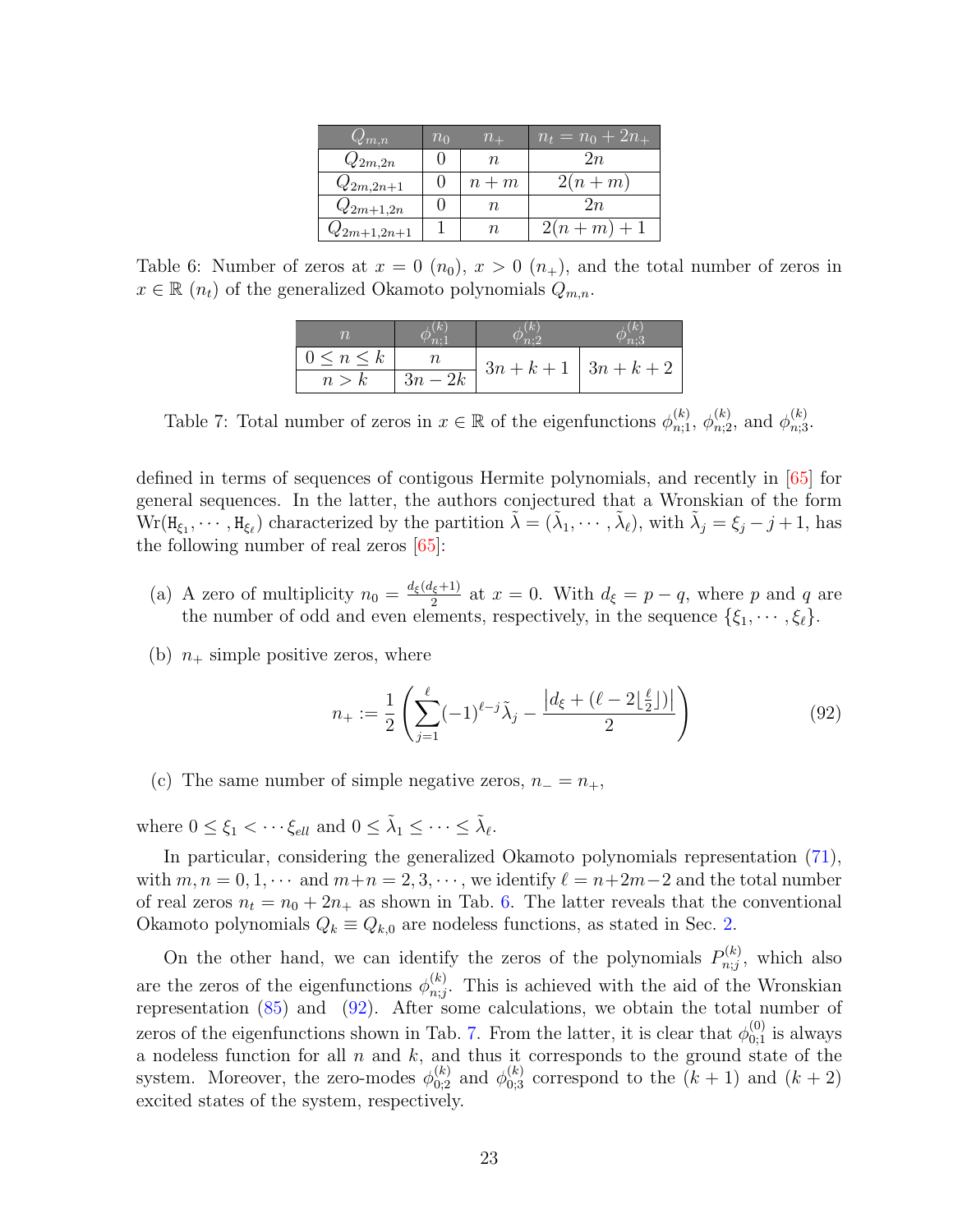## 6 Conclusions

The identification of third-order shape-invariant Hamiltonians associated with rational solutions of the fourth Painlevé transcendent in the " $-2x/3$ " hierarchy has been developed in the most general case so that the resulting potentials are free of any singularities. This condition leads to a family of potentials written in terms of the conventional Okamoto polynomials and three zero-modes constructed as the product of generalized Okamoto polynomial times a weight function with support on the real line. In this form, the results of this manuscript extend and generalize some previous statements made in earlier works [\[35,](#page-30-11) [47\]](#page-31-0). Interestingly, the existence of third-order ladder operators leads naturally to three sequences of eigenfunctions whose eigenvalues do not overlap. Although the eigenvalues of the shape-invariant Hamiltonian are not equidistant, the three independent sequences define sets of eigenvalues that are indeed equidistant within each sequence. The latter is a fundamental property exploited throughout the manuscript to properly identify a second-order differential equation, along with a second-order finite-difference equation for the eigenfunctions within each sequence. The coefficients of the finite-difference equation are such that only one initial condition per sequence, fixed as the corresponding zero-mode, is required to determine the higher-modes through finite iterations. This is a property akin to that of classical orthogonal polynomials [\[55,](#page-31-7) [56\]](#page-31-8). The calculations presented throughout the manuscript were achieved with the aid of the new set of identities introduced in  $(25)-(27)$  $(25)-(27)$  $(25)-(27)$ , determined from the appropriate Bäcklund transformations.

On the other hand, a direct relation between our results and that of higher-order Darboux-Crum (higher-order SUSY) transformations [\[66\]](#page-32-4) of the harmonic oscillator is established. In this form, it is found that the potentials constructed from the third-order shape-invariant condition and the " $-2x/3$ " hierarchy of rational solutions are equivalent to  $2k$  state-deleting Darboux transformation. Such a equivalence leads simultaneously to a relation between the higher-modes and the family of exceptional Hermite polynomials, defined by the appropriate partition  $\lambda_k$ . Remarkably, the latter provides us with a set of three different three-term recurrence relations for the exceptional Hermite polynomials labeled by  $\lambda_k$ , which, in general, have been identified in previous works [\[49,](#page-31-13) [50\]](#page-31-2) through higher-order recurrence relations. Therefore, the separation into independent sequences of eigenfunctions has allowed identifying simple recursion formulas for the exceptional Hermite polynomials defined by the partition  $\lambda_k$  that, to the best of the authors' knowledge, have been unnoticed.

It is worth noting that the existence of third-order ladder operators has been one of the key properties exploited throughout the text, and thus a further generalization of ladder operators of a higher order can be considered to address more general systems. If true, the latter could lead to simple recurrence relations for a broader family of exceptional Hermite polynomials defined by more general partitions. Moreover, the potentials and solutions related to the third-order shape-invariant Hamiltonian admit general nonrational solutions that have not been exploited in detail. Those are problems that deserve special attention by themselves, and they will be discussed elsewhere.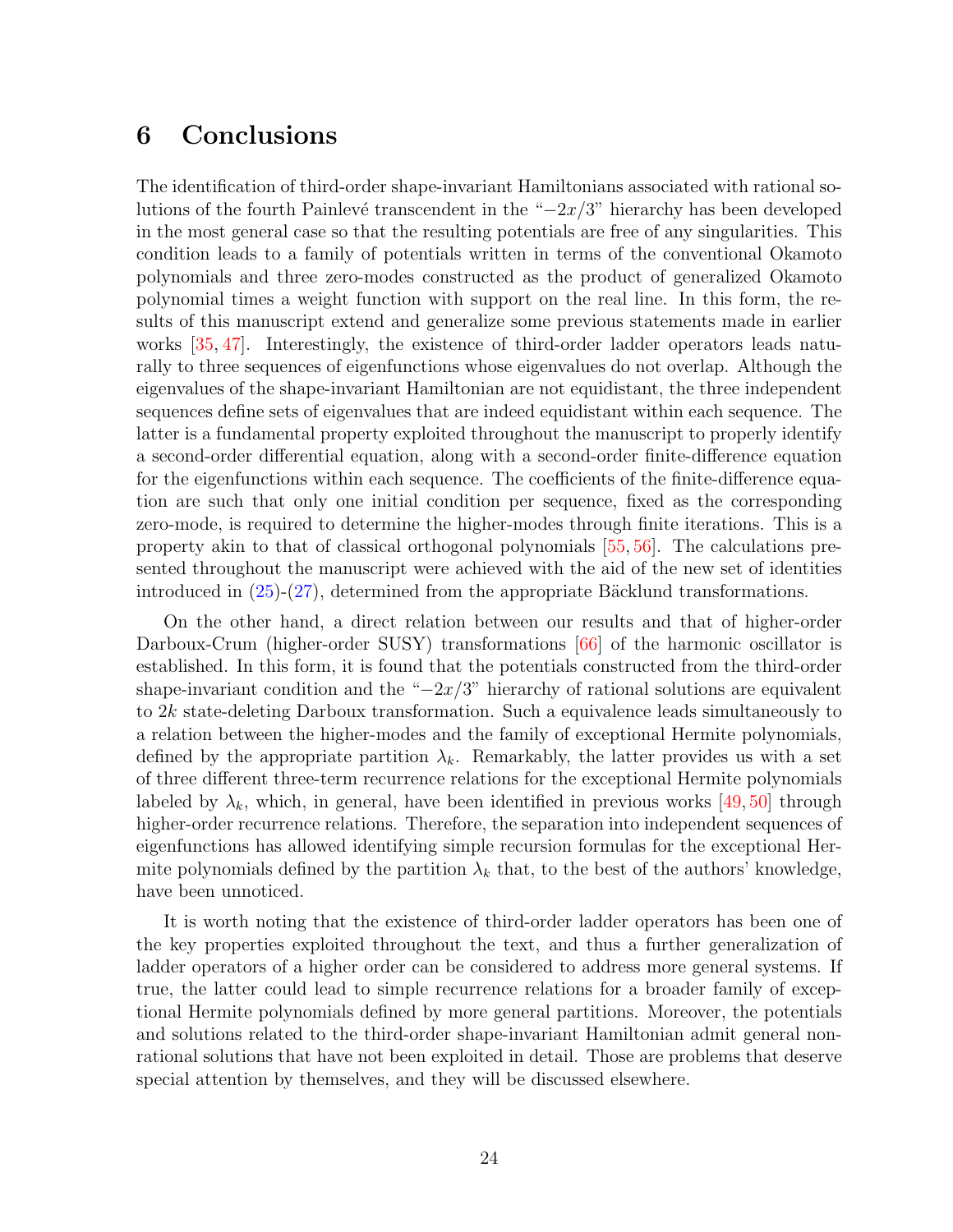### Acknowledgments

I. Marquette was supported by Australian Research Council Future Fellowship FT180100099. V. Hussin acknowledges the support of research grants from NSERC of Canada. K. Zelaya acknowledges the support from the Mathematical Physics Laboratory of the Centre de Recherches Matématiques, through a postdoctoral fellowship. K. Zelaya also acknowledges the support of Consejo Nacional de Ciencia y Tecnología (Mexico), grant number A1-S-24569.

## <span id="page-24-0"></span>A Bäcklund transformations

The Bäcklund transformation is one of the most well-known techniques used to generate new solutions by departing from an already known solution, usually called seed solution. Bäcklund transformations are given in the form of nonlinear recurrence relations. In this form, we can iterate such a transformation so that we generate different solutions at every step. Let  $w_0 \equiv w_0(x; \alpha_0, \beta_0)$  be a seed solution to [\(16\)](#page-4-9) with parameters  $\alpha = \alpha_0$ and  $\beta = \beta_0$ , we can then generate eight new solutions through the following Bäcklund transformations [\[28\]](#page-29-8)

<span id="page-24-1"></span>
$$
w_1^{\pm} := \frac{\mathcal{F}_0^- \mp \sqrt{-2\beta_0}}{2w_0} , \qquad \qquad w_2^{\pm} := -\frac{\mathcal{F}_0^+ \mp \sqrt{-2\beta_0}}{2w_0} , \qquad (A-1)
$$

$$
w_3^{\pm} := w_0 + \frac{2(1 - \alpha_0 \mp \frac{1}{2}\sqrt{-2\beta_0})w_0}{\mathcal{F}_0^+ \pm \sqrt{-2\beta_0}}, \quad w_4^{\pm} := w_0 + \frac{2(1 + \alpha_0 \pm \frac{1}{2}\sqrt{-2\beta_0})w_0}{\mathcal{F}_0^- \mp \sqrt{-2\beta_0}}, \quad (A-2)
$$

$$
\mathcal{F}_0^{\pm} := w_0' \pm (2xw_0 + w_0^2) \tag{A-3}
$$

where  $w_i^{\pm} \equiv w_i^{\pm}$  $\frac{1}{i}(x;\alpha_i^{\pm})$  $(\frac{\pm}{i}, \beta_i^{\pm})$  are solutions to [\(16\)](#page-4-9) with  $\alpha = \alpha_i^{\pm}$  $i^{\pm}$  and  $\beta = \beta_i^{\pm}$  $i_i^{\pm}$ , for  $i = 1, 2, 3, 4$ . The parameters are determined in terms of  $\alpha_0$  and  $\beta_0$  through

<span id="page-24-2"></span>
$$
\alpha_1^{\pm} = \frac{1}{4} \left( 2 - 2\alpha_0 \pm 3\sqrt{-2\beta_0} \right) , \qquad \beta_1^{\pm} = -\frac{1}{2} \left( 1 + \alpha_0 \pm \frac{1}{2} \sqrt{-2\beta_0} \right)^2 , \qquad (A-4)
$$

$$
\alpha_2^{\pm} = -\frac{1}{4} \left( 2 + 2\alpha_0 \pm 3\sqrt{-2\beta_0} \right) , \qquad \beta_2^{\pm} = -\frac{1}{2} \left( 1 - \alpha_0 \pm \frac{1}{2} \sqrt{-2\beta_0} \right)^2 , \qquad (A-5)
$$

$$
\alpha_3^{\pm} = \frac{3}{2} - \frac{\alpha_0}{2} \mp \frac{3}{4} \sqrt{-2\beta_0}, \qquad \beta_3^{\pm} = -\frac{1}{2} \left( 1 - \alpha_0 \pm \frac{1}{2} \sqrt{-2\beta_0} \right)^2, \qquad (A-6)
$$

$$
\alpha_4^{\pm} = -\frac{3}{2} - \frac{\alpha_0}{2} \pm \frac{3}{4} \sqrt{-2\beta_0}, \qquad \beta_4^{\pm} = -\frac{1}{2} \left( -1 - \alpha_0 \pm \frac{1}{2} \sqrt{-2\beta_0} \right)^2. \tag{A-7}
$$

In particular, if we use any of the rational solutions  $(20)-(22)$  $(20)-(22)$  $(20)-(22)$  corresponding to the  $-2x/3$ " hierarchy we obtain another rational solutions within the same hierarchy. This enables us to compute some new identities for the generalized Okamoto polynomials.

For instance, using  $w_0 \equiv w_{m,n}^{[1]}$  into [\(A-1\)](#page-24-1)-[\(A-3\)](#page-24-2), and comparing  $w_1^+$  with  $w_4^+ - w_0$ , we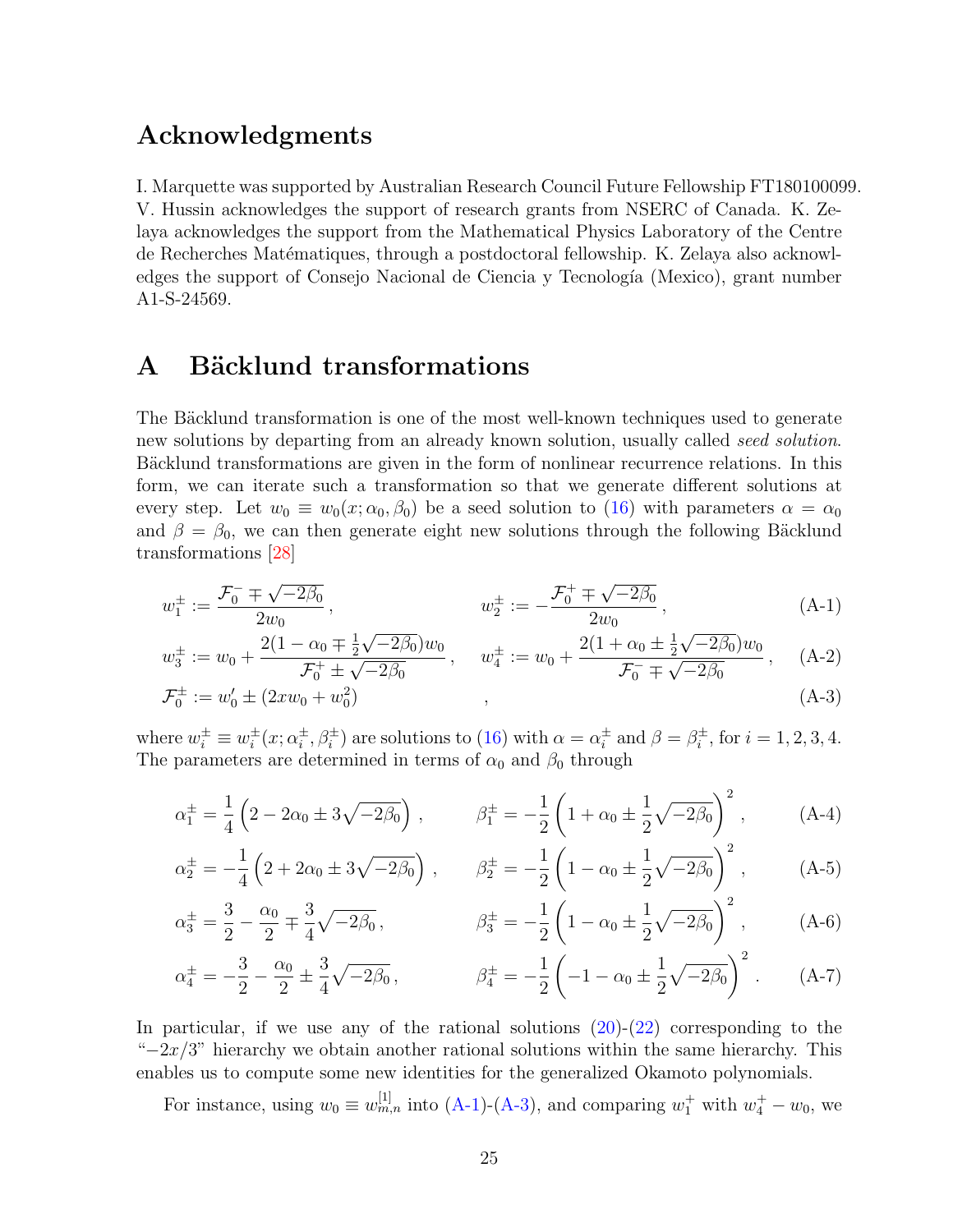obtain the identities

$$
-2xQ_{m+1,n}Q_{m,n+1} + 3(Q_{m+1,n}Q'_{m,n+1} - Q'_{m+1,n}Q_{m,n+1}) = -\sqrt{2}Q_{m,n}Q_{m+1,n+1}, \qquad (A-8)
$$

$$
Q_{m+1,n+1}Q'_{m,n} - Q'_{m+1,n+1}Q_{m,n} = -\sqrt{2}(3m+3n+1)Q_{m+1,n}Q_{m,n+1},\tag{A-9}
$$

whereas comparing  $w_2^+$  with  $w_3^+ - w_0$  leads to

$$
-2xQ_{m,n+1}Q_{m,n} + 3(Q_{m,n+1}Q'_{m,n} - Q'_{m,n+1}Q_{m,n}) = -\sqrt{2}Q_{m+1,n}Q_{m-1,n+1},
$$
 (A-10)

$$
Q_{m+1,n}Q'_{m-1,n+1} - Q'_{m+1,n}Q_{m-1,n+1} = -\sqrt{2}(3m-1)Q_{m,n+1}Q_{m,n}.
$$
\n(A-11)

On the other hand, after setting  $w_0 \equiv w_{m,n}^{[2]}$  and comparing  $w_1^+$  with  $w_4^+ - w_0$  we obtain another set of identities of the form

$$
-2xQ_{m,n}Q_{m+1,n} + 3(Q_{m,n}Q'_{m+1,n} - Q'_{m,n}Q_{m+1,n}) = -\sqrt{2}Q_{m+1,n-1}Q_{m,n+1},
$$
 (A-12)

$$
Q_{m+1,n-1}Q'_{m,n+1} - Q'_{m+1,n-1}Q_{m,n+1} = \sqrt{2}(3n-1)Q_{m,n}Q_{m+1,n}.
$$
\n(A-13)

These identities allow us to cast the rational solutions of the " $-2x/3$ " hierarchy into the form presented in  $(25)-(27)$  $(25)-(27)$  $(25)-(27)$ .

## <span id="page-25-0"></span>B Action of the ladder operators on the zero-modes and higher-modes

In this section we show that the action of  $A^{\dagger}$  on the zero-modes and higher-modes indeed leads to a ladder operation. To this end, let us consider the zero-mode  $\phi_{0,1}$  in terms of the Wronskian representation [\(71\)](#page-18-0), together with the set indexes

$$
I_1 := \{1, 4, \cdots, 3k - 2; 2, 5, \cdots 3k - 1\}, \quad I_2 := \{1, 4, \cdots, 3k - 5; 2, 5, \cdots 3k - 4\}.
$$
\n(B-1)

In addition, it is useful to introduce a particular identity, obtained from higher-order SUSY QM [\[9,](#page-28-3) [40,](#page-30-4) [66\]](#page-32-4). Be  $\mathfrak{H} = -\frac{d^2}{dx^2} + V(x)$  a Hamiltonian operator such that the eigenvalue equation  $\mathfrak{H}F_{\nu} = E_{\nu}F_{\nu}$  holds for  $\nu \in \mathbb{R}$ , along with  $E_{\nu}$  and  $\mathcal{F}_{\nu}$  the eigenvalues and eigenfunctions, respectively. Then, the Wronskian identity [\[63\]](#page-32-1)

<span id="page-25-1"></span>
$$
\text{Wr}\left[\text{Wr}(\mathcal{F}_{i_1}, \mathcal{F}_{i_2}, \cdots, \mathcal{F}_{i_n}), \text{Wr}(\mathcal{F}_{i_1}, \mathcal{F}_{i_2}, \cdots, \mathcal{F}_{i_n}, \mathcal{F}_{i_{n+1}}, \mathcal{F}_{i_{n+2}})\right] \times \text{Wr}(\mathcal{F}_{i_1}, \cdots, \mathcal{F}_{i_n}, \mathcal{F}_{i_{n+1}}) \text{Wr}(\mathcal{F}_{i_1}, \cdots, \mathcal{F}_{i_n}, \mathcal{F}_{i_{n+2}}), \quad \text{(B-2)}
$$

is fulfilled, where the eigenfunctions  $\mathcal{F}_{i_m}$  are not necessarily square-integrable solutions.

The Wronskian representation of the Okamoto polynomial  $Q_k$  can be rewritten by exploiting the properties of the functions  $\psi_n$  given in [\(73\)](#page-18-3), such as the identity  $\frac{d}{dx}\psi_n =$  $\psi_{n-1}$ . Moreover, we have  $\psi_0 = 1$  and the Wronskian representation of  $Q_k$  in [\(71\)](#page-18-0), which leads to

$$
Q_k \equiv C_k \mathcal{W}_{I_2} = C_k \mathcal{W}_{\{1, \cdots, 3k-5; 2, \cdots, 3k-4\}} = C_k \mathcal{W}_{\{2, \cdots, 3k-4; 0, 3, \cdots, 3k-3\}}
$$
  
=  $C_k \mathcal{W}_{\{0, 3, \cdots, 3k-3; 1, 3, \cdots, 3k-2\}} = C_k \mathcal{W}_{\{1, \cdots, 3k-2; 2, \cdots, 3k-1, 0\}} = C_k \mathcal{W}_{I_1 \cup \{0\}},$  (B-3)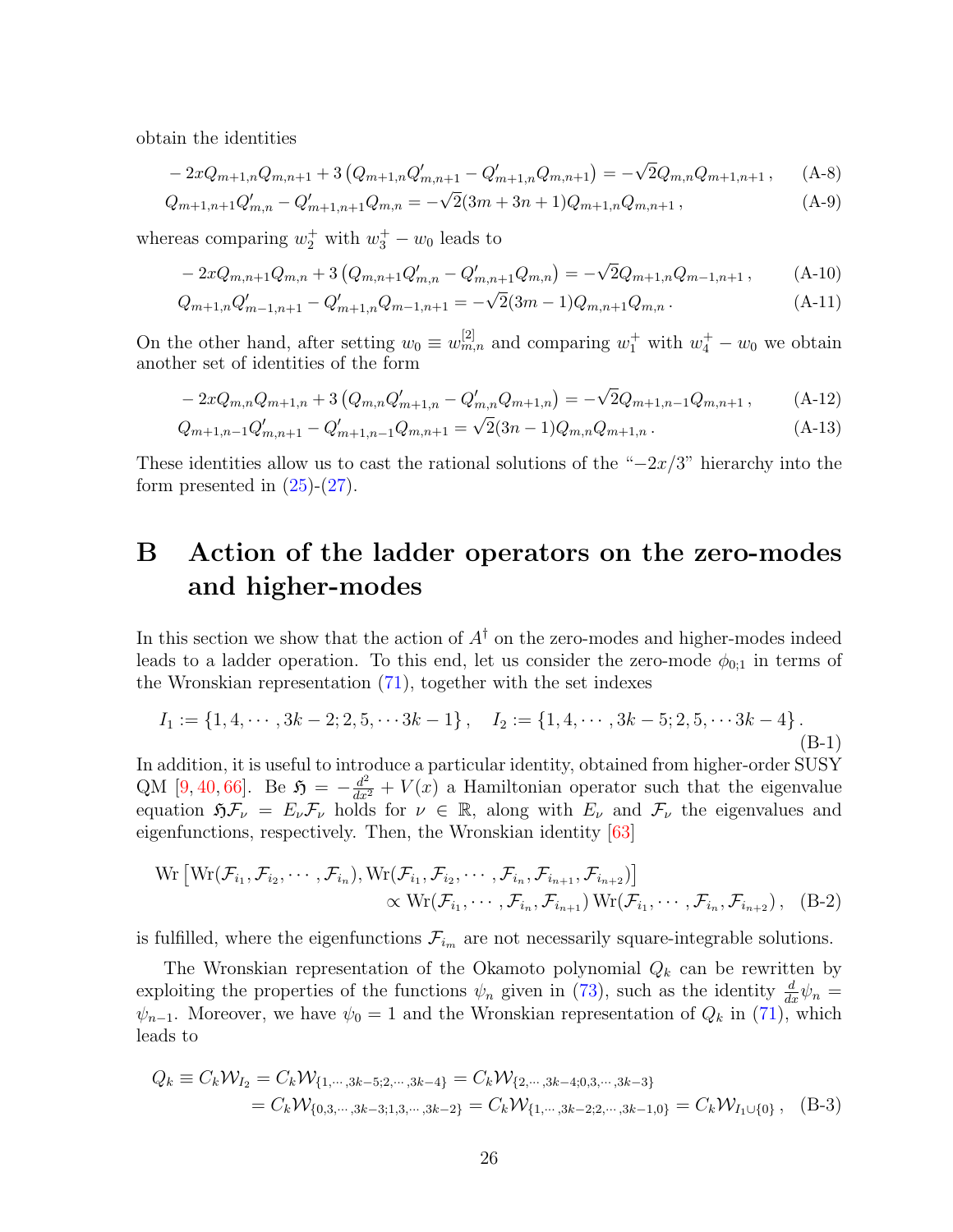where in the latter we have used the notation introduced in  $(77)$ . Thus, the zero-mode  $\phi_{0;1}^{(k)}$  takes the following form

$$
\phi_{0;1}^{(k)} = \mathcal{N}_{0;1} e^{-\frac{x^2}{6}} \frac{Q_k}{Q_{k+1}} = \mathcal{N}_{0;1} e^{-\frac{x^2}{6}} \frac{\mathcal{W}_{I_1 \cup \{0\}}}{\mathcal{W}_{I_1}}.
$$
\n(B-4)

We now proceed with the action of the creation operator  $A = Q^{\dagger} M_2 M_1$ . First, the action of  $M_1$  is determined through

$$
M_1 \phi_{0;1}^{(k)} = \mathcal{N}_{1;1} \left[ -\frac{2x}{3} + \frac{d}{dx} \ln \frac{\mathcal{W}_{I_1 \cup \{0\}}}{\mathcal{W}_{I_2 \cup \{3k-2\}}} \right] e^{-\frac{x^2}{6}} \frac{\mathcal{W}_{I_1 \cup \{0\}}}{\mathcal{W}_{I_1}} , \qquad (B-5)
$$

which simplifies using the Wronskian  $\mathcal{\tilde{W}}_{\{i_1,\dots,i_n\}}$ , introduced in [\(78\)](#page-19-3)-[\(79\)](#page-19-4), resulting in

$$
M_1 \phi_{0;1}^{(k)} = \mathcal{N}_{1;1} \frac{d}{dx} \ln \frac{\tilde{\mathcal{W}}_{I_1 \cup \{0\}}}{\tilde{\mathcal{W}}_{I_2 \cup \{3k-2\}}} e^{-\frac{x^2}{6}} \frac{\mathcal{W}_{I_1 \cup \{0\}}}{\mathcal{W}_{I_1}}.
$$
 (B-6)

Then, using the identity [\(B-2\)](#page-25-1), and after some straightforward calculations we finally get

$$
M_1 \phi_{0;1}^{(k)} = \mathcal{N}_{0;1} e^{-\frac{x^2}{6}} \frac{\mathcal{W}_{I_2 \cup \{3k-2,0\}}}{\mathcal{W}_{I_2 \cup \{3k-2\}}}.
$$
 (B-7)

Following the same steps as above, the subsequent action of  $M_2$  and  $Q^{\dagger}$  is

$$
M_2 M_1 \phi_{0;1}^{(k)} = \mathcal{N}_{0;1} e^{-\frac{x^2}{6}} \frac{\mathcal{W}_{I_2 \cup \{0\}}}{\mathcal{W}_{I_2}} = \mathcal{N}_{0;1} e^{-\frac{x^2}{6}} \frac{\mathcal{W}_{I_1 \cup \{3,0\}}}{\mathcal{W}_{I_2}}.
$$
 (B-8)

and

$$
\phi_{1;1}^{(k)} \propto Q^{\dagger} M_2 M_1 \phi_{0;1}^{(k)} \propto \mathcal{N}_{0;1} e^{-\frac{x^2}{6}} \frac{\mathcal{W}_{I_1 \cup \{3\}}}{\mathcal{W}_{I_1}} \,. \tag{B-9}
$$

respectively. The previous procedure can be easily iterated finitely many times as necessary, and after  $n$  iterations we get

$$
\phi_{n;1}^{(k)} \propto (A^{\dagger})^n \phi_{0;1}^{(k)} \propto e^{-\frac{x^2}{6}} \frac{\mathcal{W}_{I_1 \cup \{3n\}}}{\mathcal{W}_{I_1}}.
$$
\n(B-10)

We proceed in a similar way to determine the higher-modes related to the other two sequences by starting from the zero-modes  $\phi_{0;2}^{(k)}$  and  $\phi_{0;3}^{(k)}$ . We thus obtain

$$
\phi_{n;2}^{(k)} \propto (A^{\dagger})^n \phi_{0;2}^{(k)} \propto e^{-\frac{x^2}{6}} \frac{\mathcal{W}_{I_1 \cup \{3n+3k+1\}}}{\mathcal{W}_{I_1}}, \quad \phi_{n;3}^{(k)} \propto (A^{\dagger})^n \phi_{0;3}^{(k)} \propto e^{-\frac{x^2}{6}} \frac{\mathcal{W}_{I_1 \cup \{3n+3k+2\}}}{\mathcal{W}_{I_1}},
$$
\n(B-11)

which are the higher-modes, up to a normalization constant.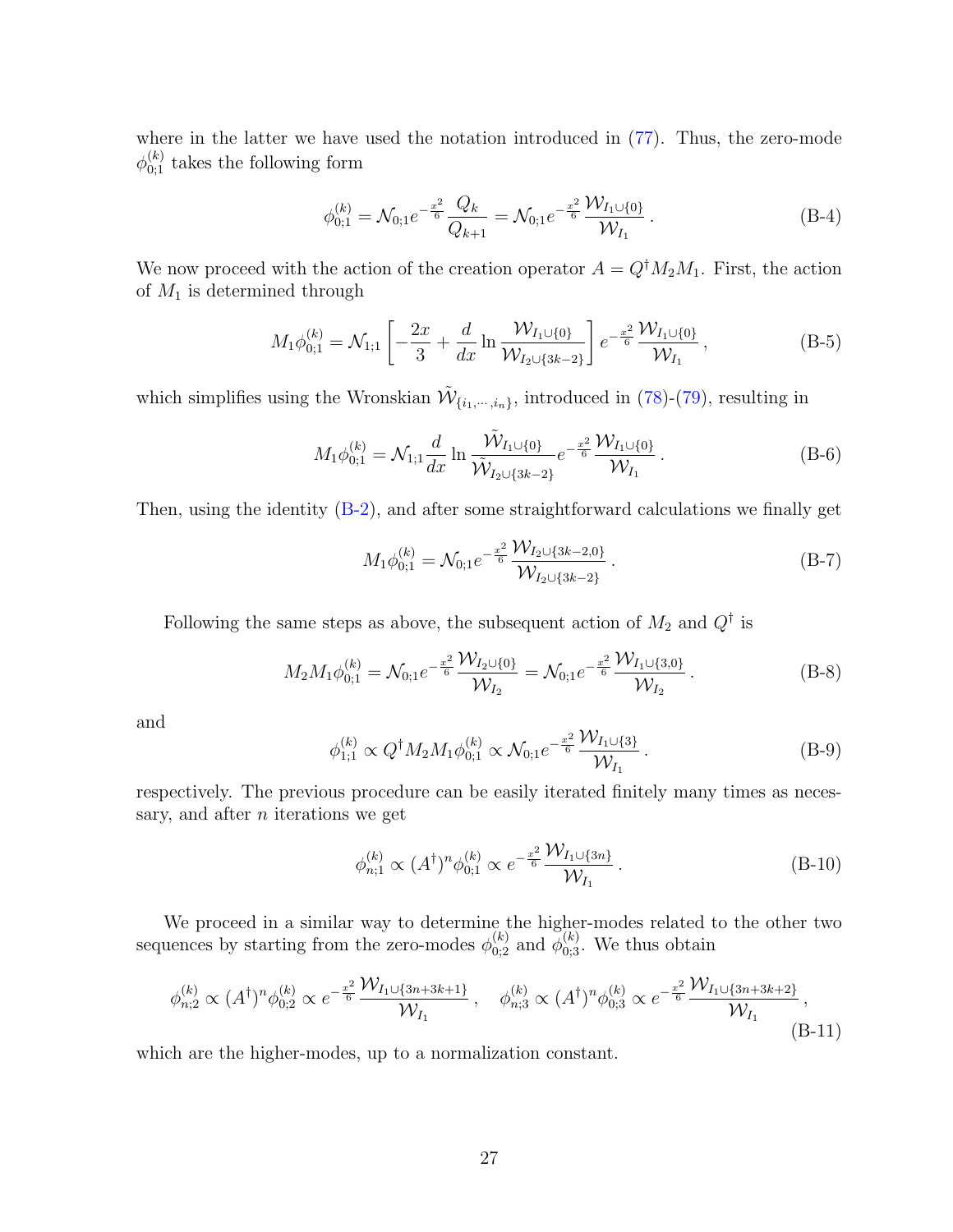## <span id="page-27-0"></span>C Higher-order SUSY transformation

Let us consider the dimensionless rescaled Hamiltonian for the harmonic oscillator  $H_1$ , together with the respective eigenvalue equation

$$
\mathfrak{H}_1 \equiv -\frac{d^2}{dx^2} + V_1(x) \,, \quad V_1(x) = \frac{x^2}{9} - \frac{1}{3} \,, \quad \mathfrak{H}_1 \phi_n^{(1)} = E_n \phi_n^{(1)} \,, \tag{C-1}
$$

where the eigenfunctions  $\phi_n^{(1)}$  and eigenvalues  $E_n^{(1)}$  are respectively given by

$$
\phi_n^{(1)}(x) = \frac{e^{-\frac{x^2}{6}}}{\sqrt{2^n n! \sqrt{3\pi}}} \mathbf{H}_n\left(\frac{x}{\sqrt{3}}\right), \quad E_n^{(1)} = \frac{2n}{3}.
$$
 (C-2)

Now, from the iterative action of the intertwining operators  $B_j$  and  $B_j^{\dagger}$  $j$ , constructed such that

$$
\mathfrak{H}_j := B_j^{\dagger} B_j + \epsilon_j \,, \quad \mathfrak{H}_{j+1} := B_j B_j^{\dagger} + \epsilon_j = B_{j+1}^{\dagger} B_j + \epsilon_{j+1} \,, \tag{C-3}
$$

with  $\epsilon_j$  a real constant, known as the *factorization energy*, and the Hamiltonians of the form

$$
\mathfrak{H}_j := -\frac{d^2}{dx^2} + V_j(x) \,, \tag{C-4}
$$

where the intertwining are operators defined as

<span id="page-27-1"></span>
$$
B_j := \frac{d}{dx} + \beta_j(x), \quad B_j^{\dagger} := -\frac{d}{dx} + \beta_j(x), \tag{C-5}
$$

and the superpotentials  $\beta_j$  are determined from the Riccati equation

$$
- [\beta_j]' + [\beta_j]^2 = V_j - \epsilon_j, \quad [\beta_j]' + [\beta_j]^2 = V_{j+1} - \epsilon_j, \quad V_0 = \frac{x^2}{9}.
$$
 (C-6)

The new potential partners are

$$
V_{j+1}(x) = \frac{x^2}{9} + 2\frac{d}{dx}\sum_{k=1}^{j} \beta_k.
$$
 (C-7)

Following the conventional linearization procedure of the Riccati equation, it is straightforward to obtain the set of linear equations

$$
\beta_r^{(p)} := -\frac{d}{dx} \ln u_r^{(p)}, \quad -\frac{d^2}{dx^2} u_r^{(p)} + V_p(x) u_r^{(p)} = \epsilon_r u_r^{(p)}, \tag{C-8}
$$

with  $u_r^{(p)}$  the seed functions associated with the factorization energy  $\epsilon_r$  of the p-th partne potential. The superpotentials in [\(C-5\)](#page-27-1) correspond to the particular case  $\beta_r^{(r)} \equiv \beta_r$ . From the latter, we can write the j-th partner potential  $V_{j+1}(x)$  in term of the eigenfunctions  $\Phi_n \equiv \phi_n^{(1)}$  of the initial Hamiltonian  $\mathfrak{h}_1$  as

$$
V_{j+1}(x) = \frac{x^2}{9} - 2\frac{d^2}{dx^2} \ln \mathcal{W}(\Phi_{\epsilon_1}, \Phi_{\epsilon_2} \cdots \Phi_{\epsilon_j}), \quad \Phi_{\epsilon_j}(x) \equiv \phi_{\epsilon_j}^{(1)}(x). \tag{C-9}
$$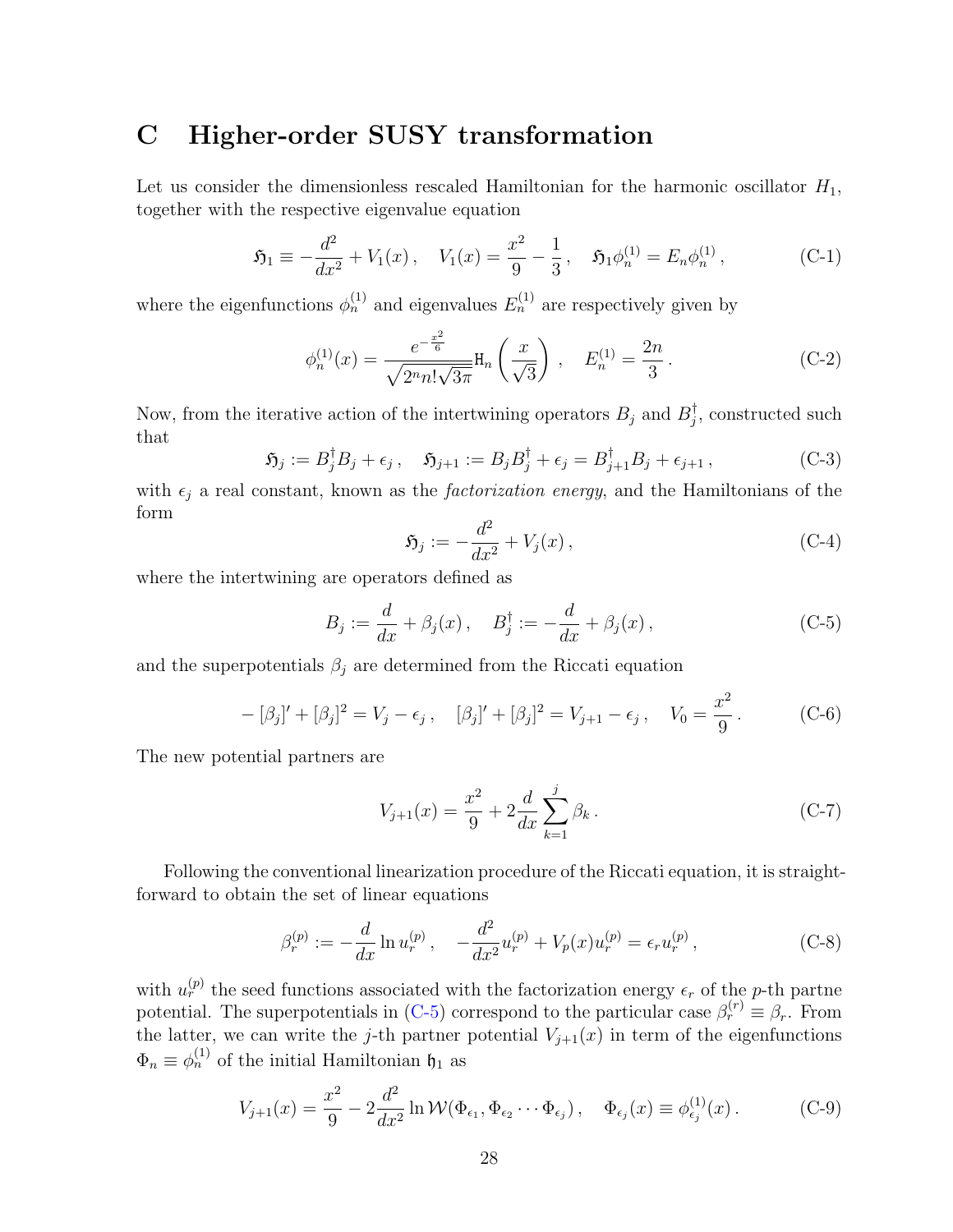## References

- <span id="page-28-0"></span>[1] D. Schuch, Quantum Theory from a Nonlinear Perspective, Riccati Equations in Fundamental Physics, Springer, Cham, 2018.
- <span id="page-28-1"></span>[2] E.L. Ince, Ordinary differential equations, Dover Publications, New York, 1956.
- <span id="page-28-2"></span>[3] E. Schrödinger, A Method of Determining Quantum-Mechanical Eigenvalues and Eigenfunctions, *Proc. Roy. Irish Acad. Sect. A: Math. Phys. Sci.* 46 (1940) 9.
- [4] E. Schrödinger, Further Studies on Solving Eigenvalue Problems by Factorization, Proc. Roy. Irish Acad. Sect. A: Math. Phys. Sci. 46 (1940) 183.
- [5] E. Schrödinger, The Factorization of the Hypergeometric Equation, *Proc. Roy. Irish* Acad. Sect. A: Math. Phys. Sci. 47 (1941) 53.
- $[6]$  L. Infeld, and T.E. Hull, The Factorization Method, Rev. Mod. Phys. 23 (1951) 21.
- [7] B. Mielnik, and O. Rosas-Ortiz, Factorization: Little or great algorithm?, J. Phys. A: Math. Gen. 37 (2004) 10007.
- [8] B. Mielnik, Factorization method and new potentials with the oscillator spectrum, J. Math. Phys. 25 (1984) 3387.
- <span id="page-28-3"></span>[9] B. Mielnik, L.M. Nieto, and O. Rosas-Ortiz, The finite difference algorithm for higher order supersymmetry, *Phys. Lett.*  $A$  **269** (2000) 70.
- <span id="page-28-4"></span>[10] V.B. Matveev and M.A. Salle, Darboux transformation and solitons, Springer-Verlag, Berlin, 1991.
- <span id="page-28-5"></span>[11] M.G. Darboux, Sur une proposition relative aux équations linéaires, *Comptes Rendus* Acad. Sci. 94 (1882) 1456.
- <span id="page-28-6"></span>[12] E. Witten, Dynamical breaking of supersymmetry, Nucl. Phys. B 188 (1981) 513.
- [13] F. Cooper, A. Khare, and U. Sukhatme, Supersymmetry in Quantum Mechanics, World Scientific, Singapore, 2001.
- <span id="page-28-7"></span>[14] G. Junker, Supersymmetric Methods in Quantum and Statistical Physics, Springer, Berlin , 1996.
- <span id="page-28-8"></span>[15] R. Milson, On the Liouville transformation and exactly-solvable Schrödinger equations, Int. J. Theor. Phys. 37 1735.
- <span id="page-28-9"></span>[16] J. Derezinski and M. Wrochna, Exactly Solvable Schrödinger Operators, Ann. Henri *Poincaré* **12** (2011) 397.
- <span id="page-28-10"></span>[17] O. Rosas-Ortiz, O. Castaños, and D. Schuch, New supersymmetry-generated complex potentials with real spectra, J. Phys. A: Math. Theor. **48** (2015) 445302.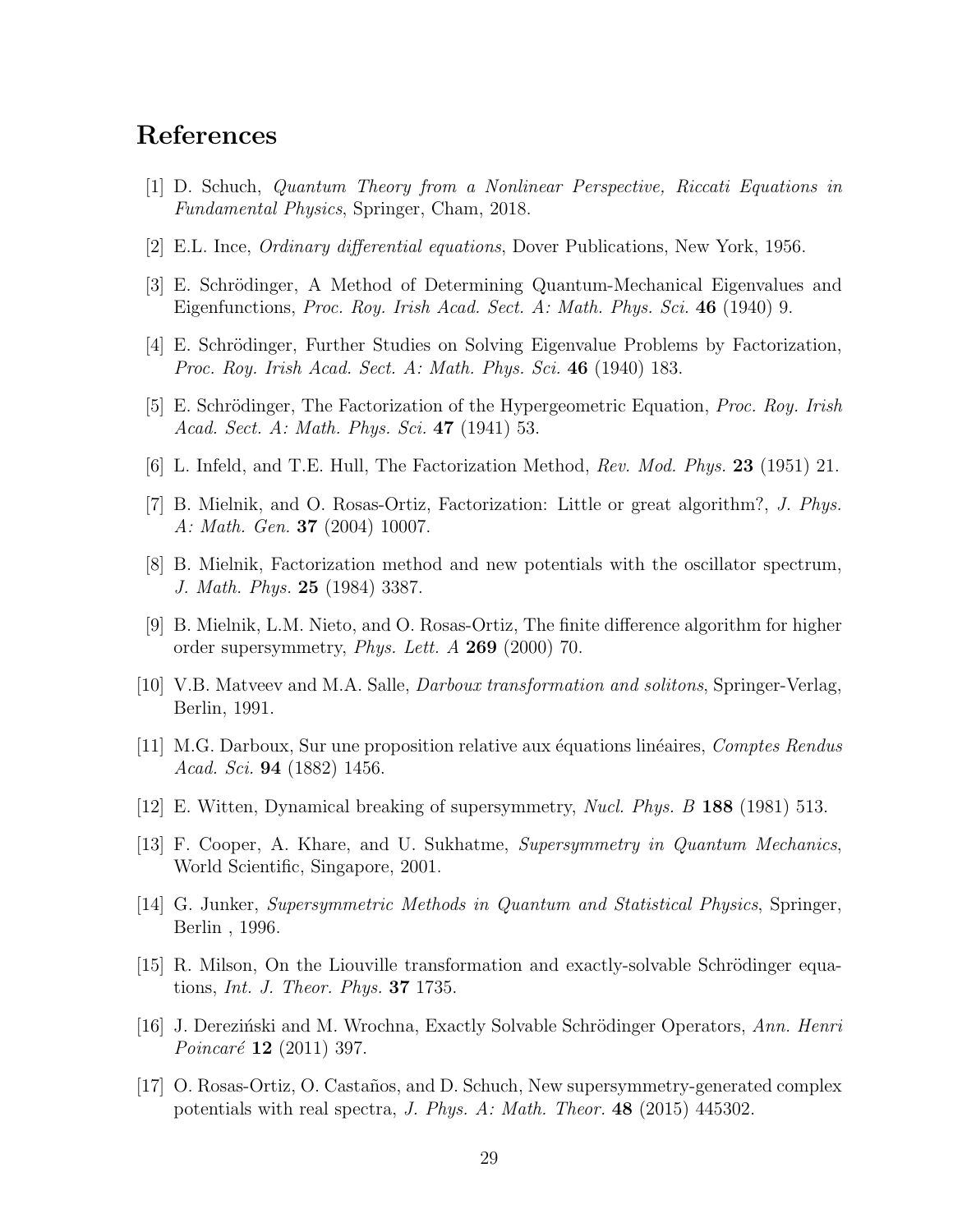- <span id="page-29-0"></span>[18] F. Cannata, G. Junker, and J. Trost, Schrödinger operators with complex potential but real spectrum, Phys. Lett. A 246 (1998) 219.
- <span id="page-29-1"></span>[19] Z. Blanco-Garc´ıa, O. Rosas-Ortiz, and K. Zelaya, Interplay between Riccati, Ermakov and Schrödinger equations to produce complex-valued potentials with real energy spectrum, Math. Meth. Appl. Sci 42 (2019) 4925.
- <span id="page-29-2"></span>[20] K. Zelaya, S. Cruz y Cruz and O. Rosas-Ortiz, On the construction of non-Hermitian Hamiltonians with all-real spectra through supersymmetric algorithms, In: Geometric Methods in Physics XXXVIII. Trends in Mathematics; P. Kielanowski, A. Odzijewicz, E. Previato (Eds.), pages 283-292, Birkhäuser, Basel, 2020.
- <span id="page-29-3"></span>[21] A. Contreras and V. Jakubsk´y, Photonic systems with two-dimensional landscapes of complex refractive index via time-dependent supersymmetry, Phys. Rev. A 99 (2019) 053812.
- [22] M. Znojil, F. Cannata, B. Bagchi, and R. Roychoudhury, Supersymmetry without hermiticity within PT symmetric quantum mechanics, *Phys. Lett. B* 483 (2000) 284.
- [23] B. Bagchi, S. Mallik, and C. Quesne, Generating complex potentials with real eigenvalues in supersymmetric quantum mechanics, Int. J. Mod. Phys. A 16 (2001) 2859.
- <span id="page-29-4"></span>[24] F. Correa, V. Jakubskỳ, and M. S. Plyushchay, PT-symmetric invisible defects and confluent Darboux-Crum transformations, Phys. Rev. A 92 (2015) 023839.
- <span id="page-29-5"></span> $[25]$  V.I. Gromak, I. Laine, and S. Shimomura, *Painlevé Differential Equations in the* Complex Plane, Walter de Gruyter, Berlin, 2002.
- <span id="page-29-6"></span>[26] F. Marcellán, and W. Van Assche (Eds.), *Orthogonal Polynomials and Special Func*tions: Computation and Applications, Springer-Verlag, Berlin, 2006.
- <span id="page-29-7"></span>[27] A.P. Bassom, P.A. Clarkson, and A.C. Hicks, B¨acklund transformations and the solution hierarchies for the fourth Painlevé equation, Stud. Appl. Math.  $95$  (1995) 1.
- <span id="page-29-8"></span>[28] P.A. Clarkson, The fourth Painlevé transcendent, In *Differential Algebra and Related* Topics II, Li Guo and W.Y. Sit (eds.), World Scientific, Singapore, 2008.
- <span id="page-29-9"></span>[29] P.A. Clarkson, The fourth Painlevé equation and associated special polynomials, J. Math. Phys. 44 (2003) 5350.
- <span id="page-29-10"></span>[30] M. Florjanczyk, and L. Gagnon, Exact solutions for a higher-order nonlinear Schrödinger equation, *Phys. Rev. A* 41 (1990) 4478.
- <span id="page-29-11"></span>[31] A.S. Fokas, A.R. Its, and A.V. Kitaev, Discrete Painlevé equations and their appearance in quantum gravity, *Commun. Math. Phys.* **142** (1991) 313.
- <span id="page-29-12"></span>[32] D. Bermúdez and D. J. Fernández C, Supersymmetric quantum mechanics and Painlevé IV equation, *SIGMA* 7 (2011) 025.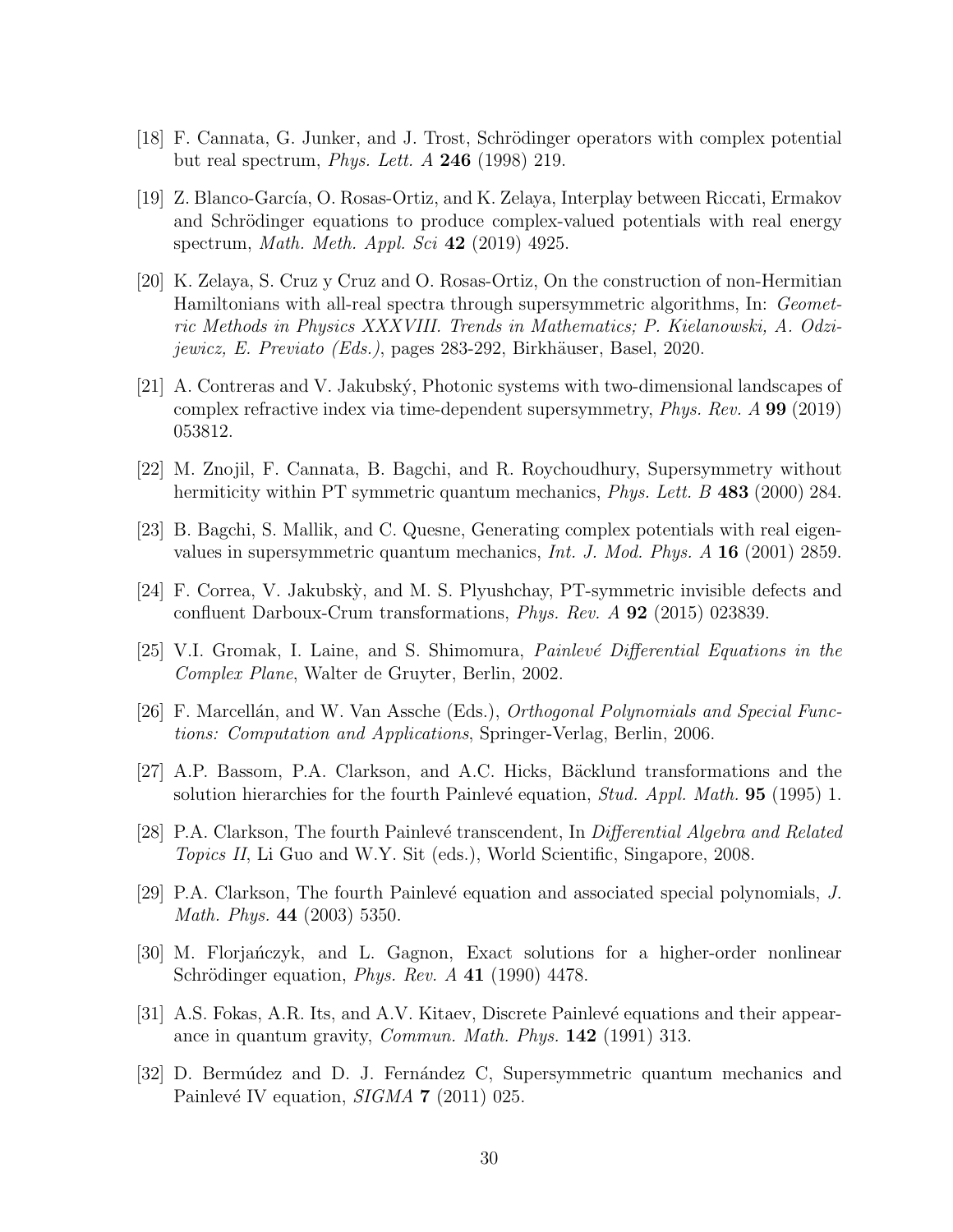- [33] D. Bermúdez and D.J. Fernández C., Solution Hierarchies for the Painlevé IV Equation, In: Geometric Methods in Physics. Trends in Mathematics, P. Kielanowski, S. Ali, A. Odzijewicz, M. Schlichenmaier, T. Voronov (eds); Birkhäuser, Basel, 2013.
- [34] D. Bermudez, D.F. Fernández, and J. Negro, Solutions to the Painlevé V equation through supersymmetric quantum mechanics, J. Phys. A: Math. Theor. 49 (2016) 335203.
- <span id="page-30-11"></span>[35] I. Marquette, Superintegrability with third order integrals of motion, cubic algebras, and supersymmetric quantum mechanics. I. Rational function potentials, J. Math. Phys. 50 (2009) 012101.
- <span id="page-30-0"></span>[36] I. Marquette, Superintegrability with third order integrals of motion, cubic algebras, and supersymmetric quantum mechanics. II. Painlevé transcendent potentials, J. Math. Phys. 50 (2009) 095202.
- <span id="page-30-1"></span>[37] L.E. Gendenshteîn, Derivation of exact spectra of the Schrödinger equation by means of supersymmetry, JETP Lett. 38 (1983) 356.
- <span id="page-30-2"></span>[38] A. Andrianov, F. Cannata, M. Ioffe, and D. Nishnianidze, Systems with higher-order shape invariance: spectral and algebraic properties, *Phys. Lett. A* **266** (2000) 341.
- <span id="page-30-3"></span>[39] U.P. Sukhatme, C. Rasinariu, and A. Khare, Cyclic shape invariant potentials, Phys. *Lett.* A **234** (1997) 401.
- <span id="page-30-4"></span>[40] D.J. Fern´andez, and V. Hussin, Higher-order SUSY, linearized nonlinear Heisenberg algebras and coherent states,  $J. Phys. A: Math. Gen. 32 (1999) 3603.$
- <span id="page-30-5"></span>[41] D.J. Fern´andez, V. Hussin, and O. Rosas-Ortiz, Coherent states for Hamiltonians generated by supersymmetry, J. Phys. A: Math. Gen.  $40$  (2007) 6491.
- <span id="page-30-6"></span>[42] O. Rosas-Ortiz, and K. Zelaya, Bi-Orthogonal Approach to Non-Hermitian Hamiltonians with the Oscillator Spectrum: Generalized Coherent States for Nonlinear Algebras, Ann. Phys. 388 (2018) 26.
- <span id="page-30-7"></span>[43] A.B.J. Kuijlaars and R. Milson, Zeros of exceptional Hermite polynomials, J. Approx. Theor. 200 (2015) 28.
- <span id="page-30-8"></span>[44] D. Gomez-Ullate, Y. Grandati, and R. Milson, Spectral Theory of Exceptional Hermite Polynomials, arXiv:2012.02354 [math.CA].
- <span id="page-30-9"></span>[45] V. Chalifour and A.M. Grundland, General solution of the exceptional Hermite differential equation and its minimal surface representation, Ann. Henri Poincaré 21 (2020) 3341.
- <span id="page-30-10"></span>[46] I. Marquette, and C. Quesne, Connection between quantum systems involving the fourth Painlevé transcendent and k-step rational extensions of the harmonic oscillator related to Hermite exceptional orthogonal polynomial, J. Math. Phys. 57 (2016) 052101.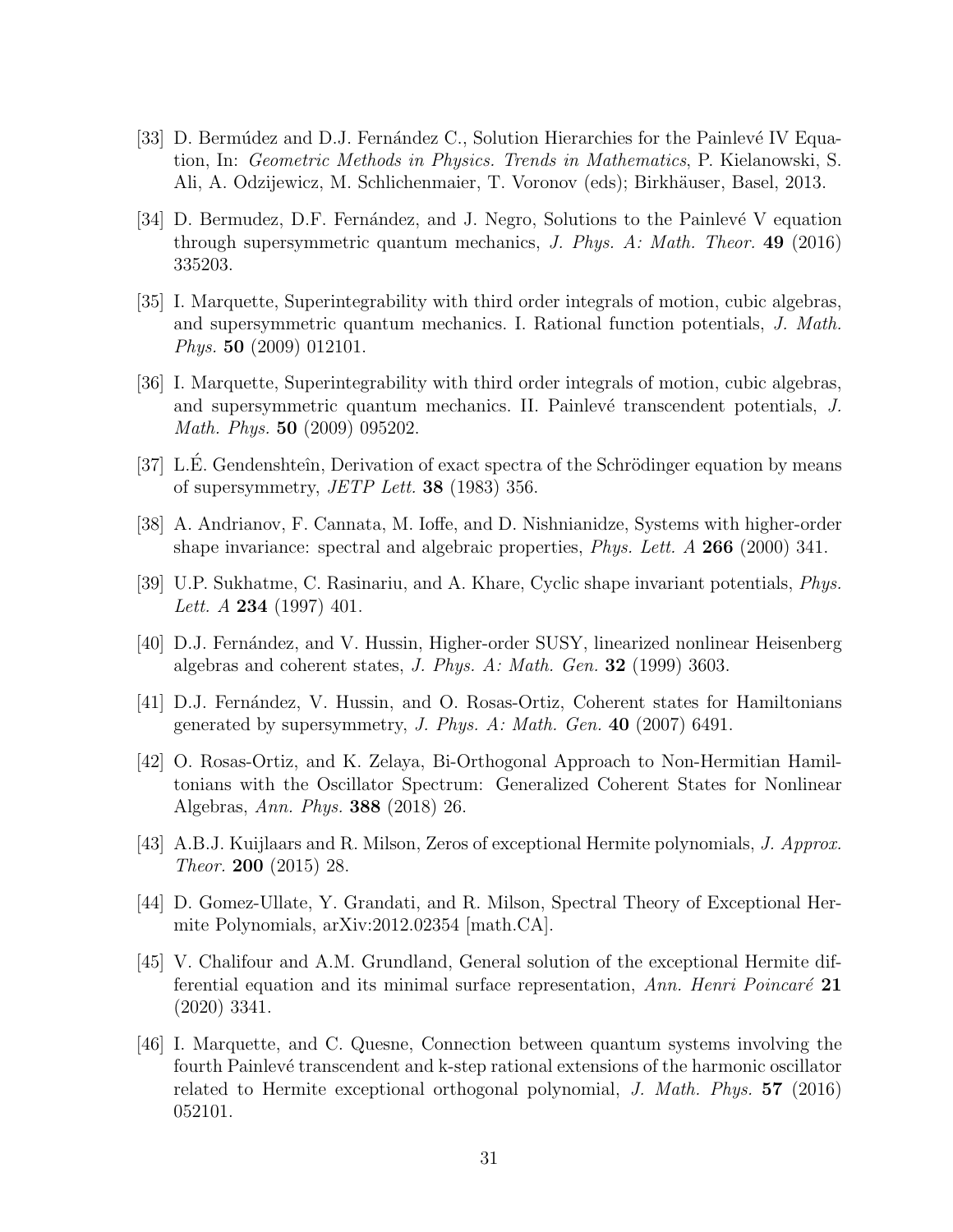- <span id="page-31-0"></span>[47] K. Zelaya, I. Marquette, and V. Hussin, Fourth Painlevé and Ermakov equations: quantum invariants and new exactly-solvable time-dependent Hamiltonians, J. Phys. A: Math. Theor. 54 (2021) 015206.
- <span id="page-31-1"></span>[48] D. Gómez-Ullate, Y. Grandati, and R. Milson, Rational extensions of the quantum harmonic oscillator and exceptional Hermite polynomials, J. Phys. A: Math. Theor. 47 (2014) 015203.
- <span id="page-31-13"></span>[49] D. G´omez-Ullate, A. Kasman, A.B.J. Kuijlaars, and R. Milson, Recurrence relations for exceptional Hermite polynomials, J. Approx. Theor. 204 (2016) 1.
- <span id="page-31-2"></span>[50] S. Odake, Recurrence relations of the multi-indexed orthogonal polynomials, J. Math. Phys. 54 (2013) 08350.
- <span id="page-31-3"></span>[51] A.A. Andrianov, M.V. Ioffe, F. Cannata, J.-P. Dedonder, Second order derivative supersymmetry, q deformations and the scattering problem, *Int. J. Mod. Phys. A* 18 (1995) 2863.
- <span id="page-31-4"></span>[52] A. Andrianov, F. Cannata, M. Ioffe, D. Nishnianidze, Systems with higher-order shape invariance: spectral and algebraic properties, Phys. Lett. A (2000) 341.
- <span id="page-31-5"></span>[53] F.W.J. Olver, et al. (eds.), NIST Handbook of Mathematical Functions, Cambridge University Press, New York, 2010.
- <span id="page-31-6"></span>[54] K. Okamoto, Studies on the Painlevé equations III. Second and fourth Painlevé equations,  $P_{II}$  and  $P_{IV}$ , Math. Ann. 275 (1986) 221.
- <span id="page-31-7"></span>[55] T. S. Chihara, An Introduction to Orthogonal Polynomials, Dover Publications Inc., New York, 1978.
- <span id="page-31-8"></span>[56] G. Szegö, *Orthogonal Polynomials*, American Mathematical Society, New York, 1959.
- <span id="page-31-9"></span>[57] J. Favard, Sur les polynomes de Tchebicheff, Comptes Rendus de l'Académie des Sciences, 200 (1935) 2052.
- <span id="page-31-10"></span>[58] A.A. Oblomkov, Monodromy-free Schrödinger operators with quadratic increasing potentials, Theor. Math. Phys. 121 (1999) 1574.
- <span id="page-31-11"></span>[59] M. Noumi and Y. Yamada, Symmetries in the fourth Painlevé equation and Okamoto polynomials, Nagoya Math. J. 153 (1999) 53.
- [60] K. Kajiwara and Y. Ohta, Determinant structure of the rational solutions for the Painlevé IV equation, *J. Phys. A: Math. Gen.* **31** (1998) 2431.
- <span id="page-31-12"></span>[61] P.A. Clarkson, Special polynomials associated with rational solutions of the defocusing nonlinear Schrödinger equation and the fourth Painlevé equation, Euro. J. App. Math. 17 (2006) 293.